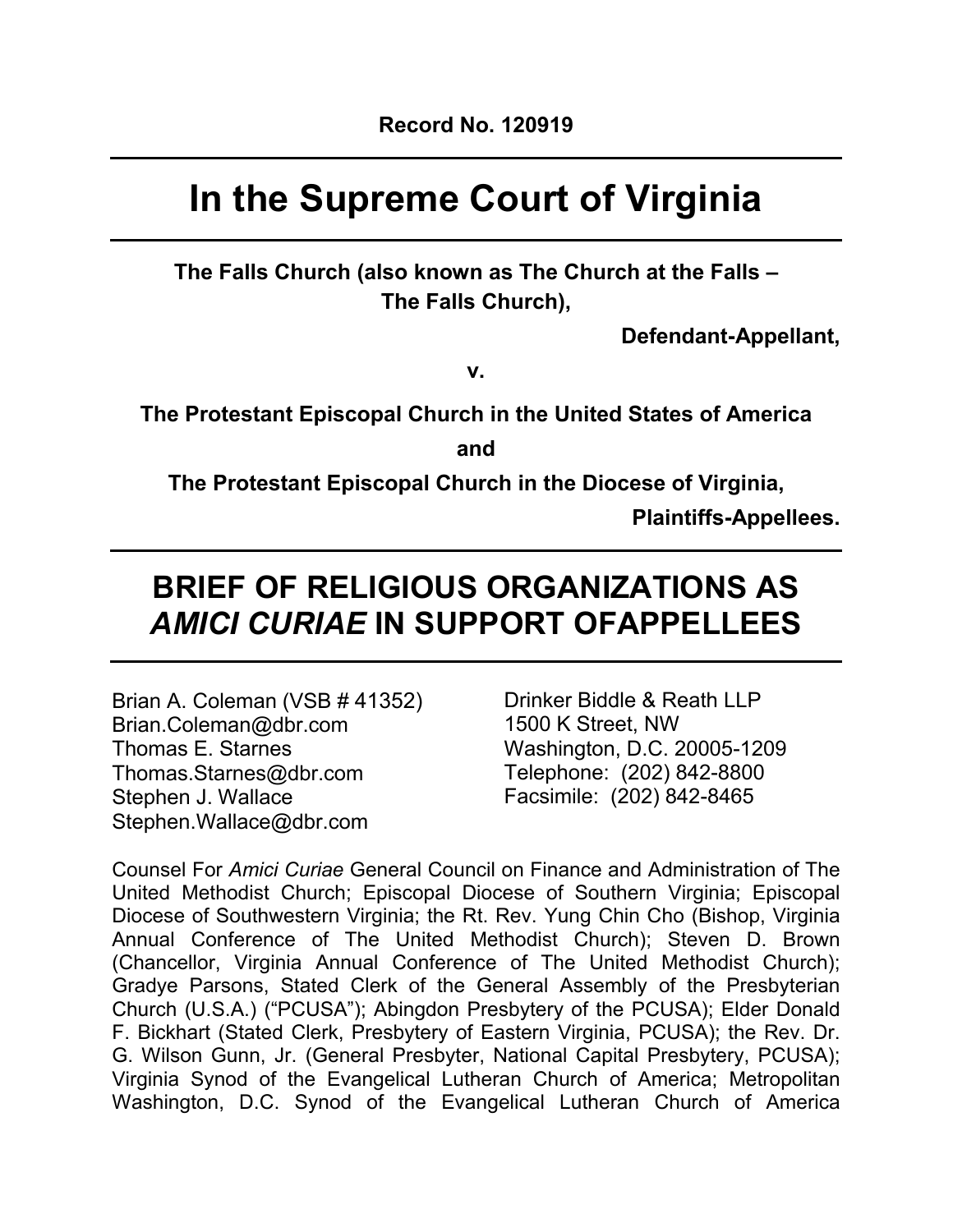# **CONTENTS**

| THE FREE EXERCISE CLAUSE OBLIGES VIRGINIA TO<br>RECOGNIZE DENOMINATIONAL TRUSTS ON LOCAL CHURCH                                                                                                                                                                                                                                                                                                                                                                                                                                                                                                                              |
|------------------------------------------------------------------------------------------------------------------------------------------------------------------------------------------------------------------------------------------------------------------------------------------------------------------------------------------------------------------------------------------------------------------------------------------------------------------------------------------------------------------------------------------------------------------------------------------------------------------------------|
| WHEN APPLYING NEUTRAL PRINCIPLES OF LAW TO RESOLVE CHURCH<br>$A_{-}$<br>PROPERTY DISPUTES, VIRGINIA COURTS MUST GIVE EFFECT TO EXPRESS<br>TRUST CLAUSES RECITED IN A DENOMINATION'S GOVERNING DOCUMENTS8<br>B VIRGINIA'S RULE AGAINST TRUSTS IN FAVOR OF DENOMINATIONAL<br>CHURCHES HAS BEEN UNDERMINED BY RECENT CHANGES IN THE LAW12<br>REFUSING TO RECOGNIZE TRUSTS IN FAVOR OF HIERARCHICAL<br>$C_{\cdot}$<br>DENOMINATIONS VIOLATES THE FREE EXERCISE CLAUSE BY DISCRIMINATING<br>1. The Rule Against Denominational Trusts Is Neither Neutral Nor<br>2. The Rule Against Denominational Trusts Does Not Survive Strict |
| THE CIRCUIT COURT'S DECISION IS A PERFECTLY<br>$\mathbf{II}$ .<br>CONSTITUTIONAL (AND EMINENTLY CORRECT) APPLICATION OF<br>NEUTRAL PRINCIPLES OF STATE LAW, EVEN WITHOUT REFERENCE<br>TO THE EXPRESS TRUST PROVISIONS INCLUDED IN THE                                                                                                                                                                                                                                                                                                                                                                                        |
| THE TERMS OF ANY DENOMINATION'S GOVERNING DOCUMENTS ARE<br>A.<br>NEVER "UNILATERALLY" IMPOSED ON LOCAL CHURCHES; THEIR ENFORCEMENT<br>UNDER WELL-RECOGNIZED PRINCIPLES OF CONTRACT LAW IS A BYPRODUCT<br>OF EACH CONGREGATION'S CONSENT TO BE BOUND BY THE RULES OF THE<br>DENOMINATION WITH WHICH IT FREELY CHOOSES TO AFFILIATE21<br>A CONGREGATION'S CONSENT TO ITS DENOMINATION'S RULES IS NOT<br>B.<br>CONFINED TO THE RULES IN PLACE AT THE TIME IT JOINED THE DENOMINATION.                                                                                                                                           |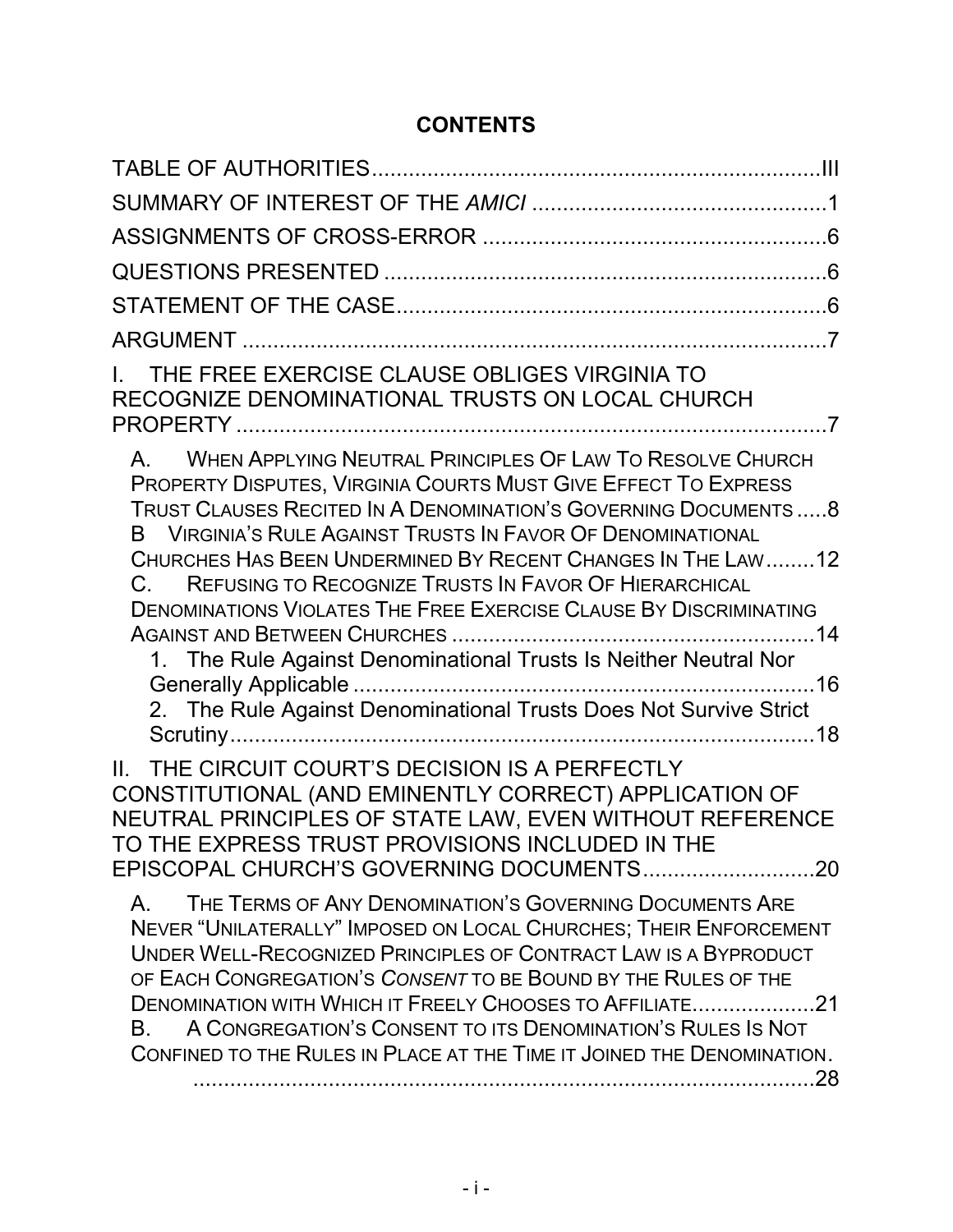| C. THE CIRCUIT COURT DID NOT RESOLVE ANY RELIGIOUS QUESTION OR |  |
|----------------------------------------------------------------|--|
| UNDERTAKE ANY FUNDAMENTALLY RELIGIOUS INQUIRY 32               |  |
|                                                                |  |
|                                                                |  |
|                                                                |  |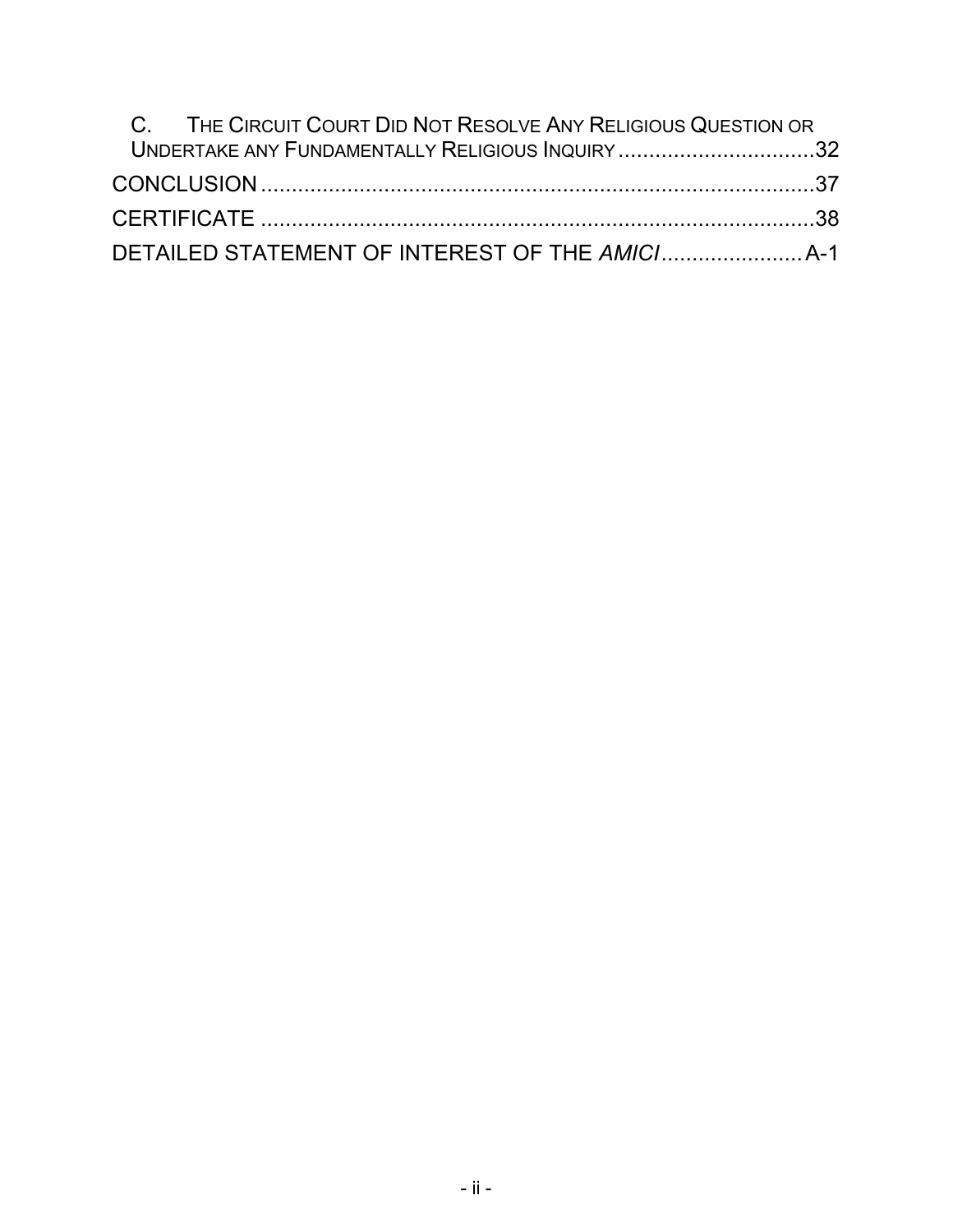# **TABLE OF AUTHORITIES**

# **CASES**

| Carnes v. Smith, 236 Ga. 30, 222 S. E. 2d 322 (1976) 3                   |
|--------------------------------------------------------------------------|
| Church of the Lukumi Babalu Aye, Inc. v. City of Hialeah, 508 U.S. 520   |
|                                                                          |
|                                                                          |
| $(1990)$                                                                 |
| Falwell v. Miller, 203 F. Supp. 2d 624 (W.D. Va. 2002) 14                |
| Gottlieb v. Economy Stores, 199 Va. 848, 102 S.E.2d 345 (1958)22         |
| Green v. Lewis, 221 Va. 547, 272 S.E.2d 181 (1980)  1, 23, 24, 26        |
| Hobbie v. Unemployment Appeals Comm'n of Fla., 480 U.S. 136 (1987). 16   |
| Hosanna-Tabor Evangelical Lutheran Church & Sch. v. E.E.O.C., 132 S. Ct. |
| 694 (2012).                                                              |
|                                                                          |
| Kedroff v. St. Nicholas Cathedral, 344 U.S. 94 (1952) 12                 |
|                                                                          |
|                                                                          |
| Maryland and Virginia Eldership of the Churches of God v. Church of God  |
|                                                                          |
|                                                                          |
| Norfolk Presbytery v. Bollinger, 214 Va. 500, 201 S.E.2d 752 (1974) 1    |
| Polen v. Cox, 259 Md. 25, 267 A.2d 201 (1970)30, 31, 32                  |
| Presbyterian Church in the United States v. Mary Elizabeth Blue Hull     |
| Memorial Presbyterian Church ("Hull"), 393 U.S. 440 (1969) 4, 7, 8       |
| Protestant Episcopal Church in Diocese of Virginia v. Truro Church, 280  |
| Va. 6, 694 S.E.2d 555 (2010)<br>.22                                      |
|                                                                          |
| Serbian Orthodox Diocese v. Milivojevich, 426 U. S. 696 (1976)15, 23     |
| Watson v. Jones, 80 U.S. (13 Wall.) 679 (1871)4, 11, 24                  |

# **STATUTES**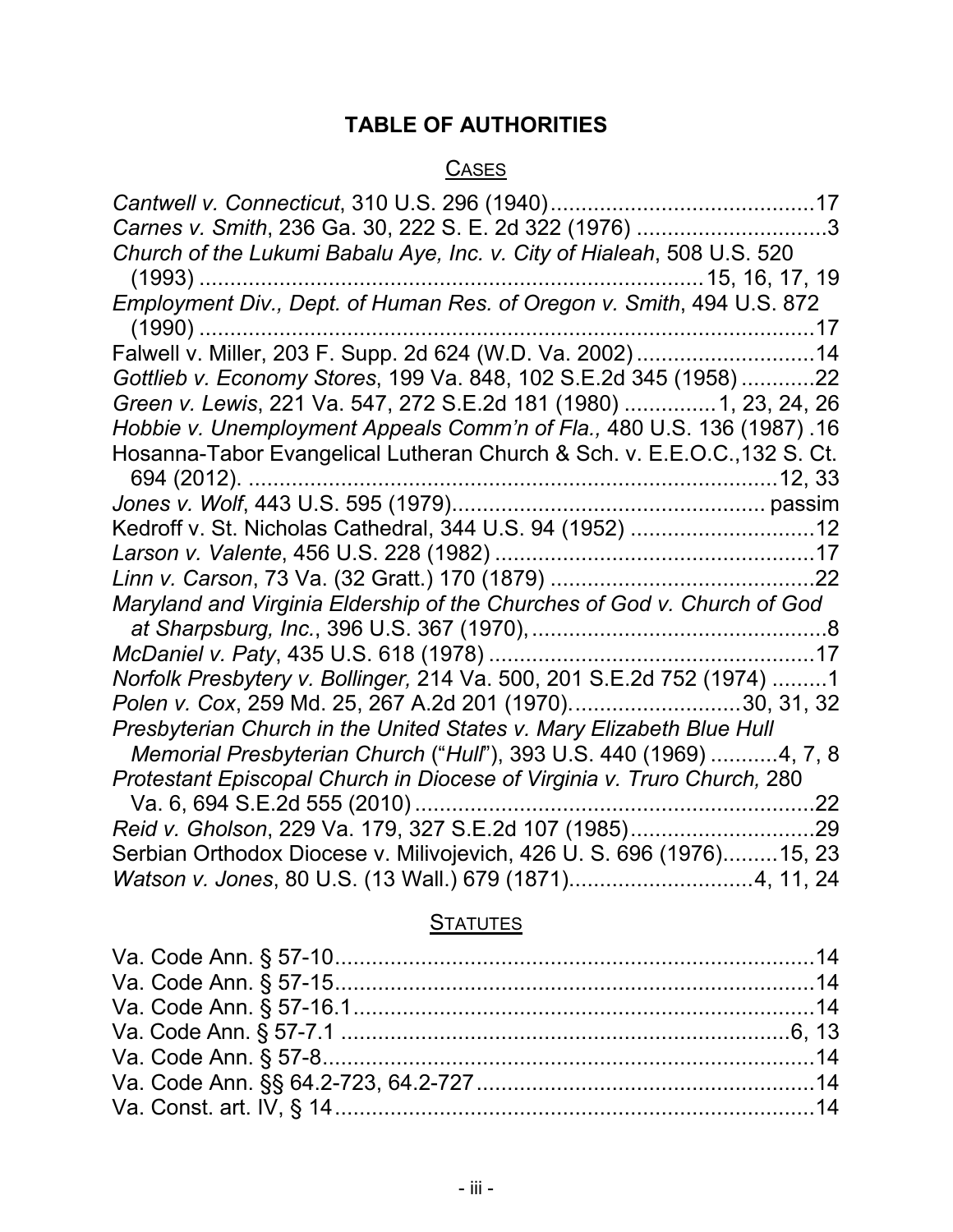# **BOOKS**

| John Leo Topolewski, Mr. Wesley's Trust Clause: Methodism in the |  |
|------------------------------------------------------------------|--|
| Vernacular, in METHODIST HISTORY, vol. XXXVII, no. 3, pp. 144-45 |  |
|                                                                  |  |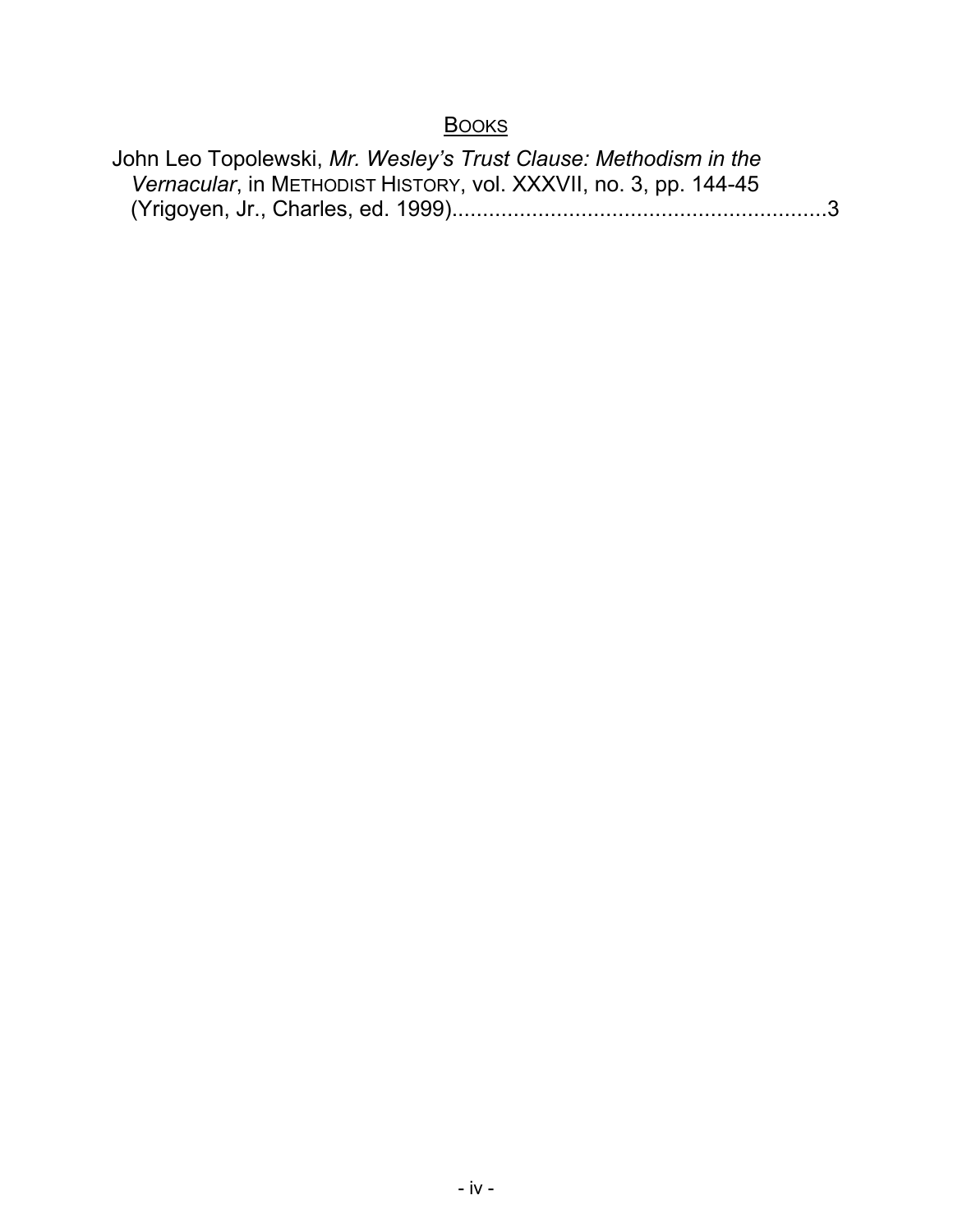#### **SUMMARY OF INTEREST OF THE** *AMICI*

The *amici* sponsoring this brief are a diverse group of national, regional, and state denominational entities and religious communities. They join as *amici* in this case to reinforce that affirming the decision of the Circuit Court, on the grounds that it is consistent with this Court's holdings *Norfolk Presbytery v. Bollinger,* 214 Va. 500, 201 S.E.2d 752 (1974) and *Green v. Lewis*, 221 Va. 547, 272 S.E.2d 181 (1980), is vital not merely to the Episcopal Church and its Virginia Diocese, but equally to the two other Episcopal dioceses in Virginia, as well as United Methodist, Presbyterian and Lutheran denominations whose mission and ministry is being implemented through literally thousands of local churches throughout the Commonwealth.<sup>1</sup> In addition, the *amici* are united in affirming that the time has come for Virgina to streamline Circuit Court resolution of church property disputes by eliminating Virginia's outmoded antipathy toward trusts in favor of denominational churches.

The *amici* stand together on these issues because they recognize that the choices each has made on matters of ecclesiastical "polity" –

 $\overline{a}$ 

<sup>1</sup> The undersigned *amici* file this brief pursuant to Virginia Supreme Court Rule 5:30(b)(2), which permits the filing of briefs *amicus curiae*  without leave of court when the "filing is accompanied by the written consent of all counsel." Written consent of counsel is attached in an addendum to this brief, at A-10, *et seq*.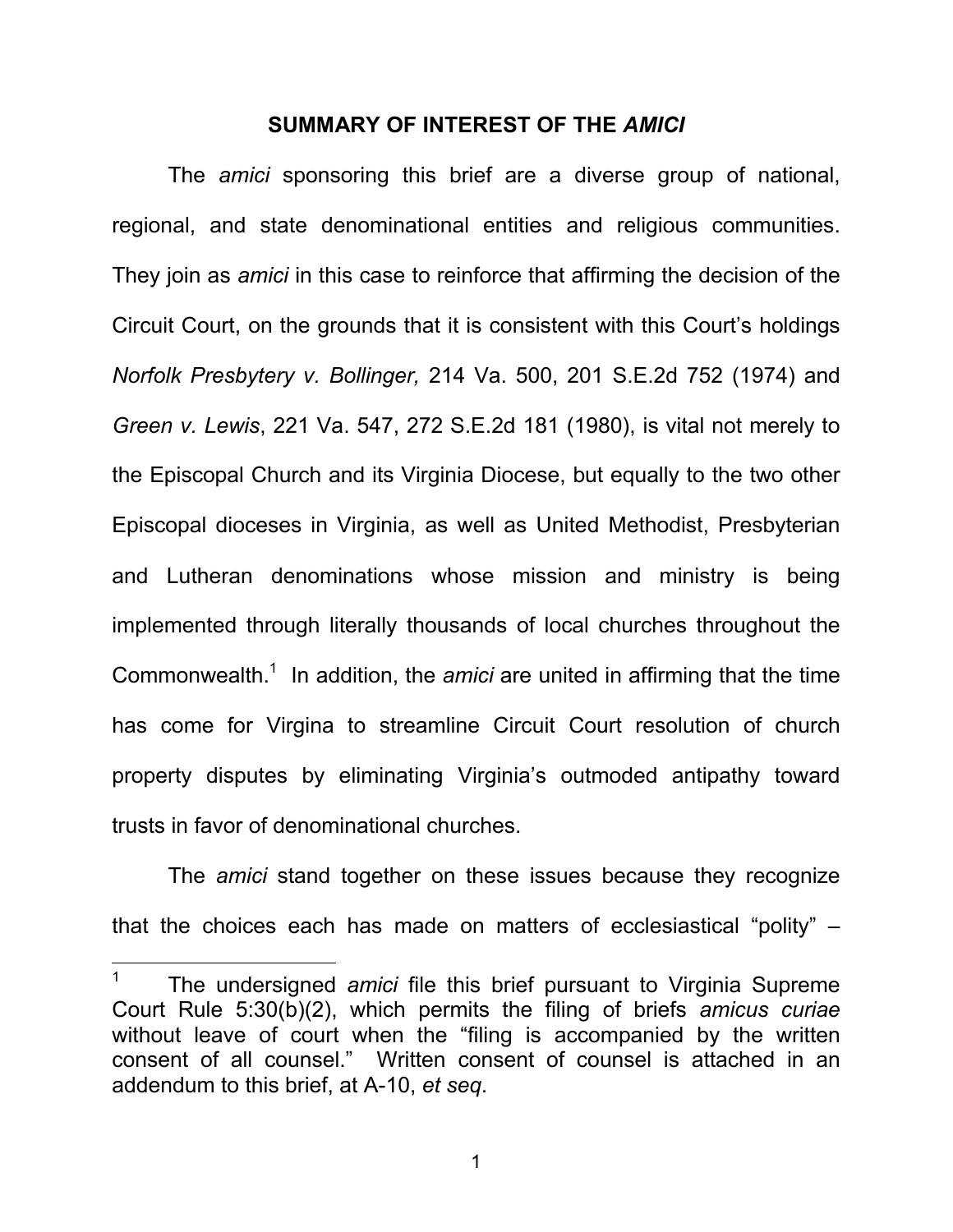including rules regarding property and internal church governance – are not simply matters of "administrative" convenience or of purely "material" concern. Rather, each of the *amici* understands that such "rules" are an outgrowth of religious beliefs – as doctrinally-rooted expressions of how their members are to relate to one another and the world in ministry.

Among the *amici* are entities representing a relatively diverse array of denominations that are frequently classified as "hierarchical" or "connectional," as distinct from "congregational," where local autonomy is understood to be the dominant organizing principle. The rules adopted by each of the amici reflect the self-understandings of each particular group of believers, and are rooted in their diverse interpretations of Scripture over centuries. That they call themselves Episcopalians, Methodists, Lutherans, or Presbyterians reflects a personal and fundamentally faith-based choice to be in a covenantal and communal relationship with others who share their respective beliefs and commitments.<sup>2</sup>

The *amici* rooted in the Methodist tradition have long used trust provisions in their governing documents—provisions which the U.S. Supreme Court has identified as a model for protecting denominational

 $\overline{2}$ <sup>2</sup> A more detailed statement of the interests of all of the *amici* is appended as an Addendum to this Brief.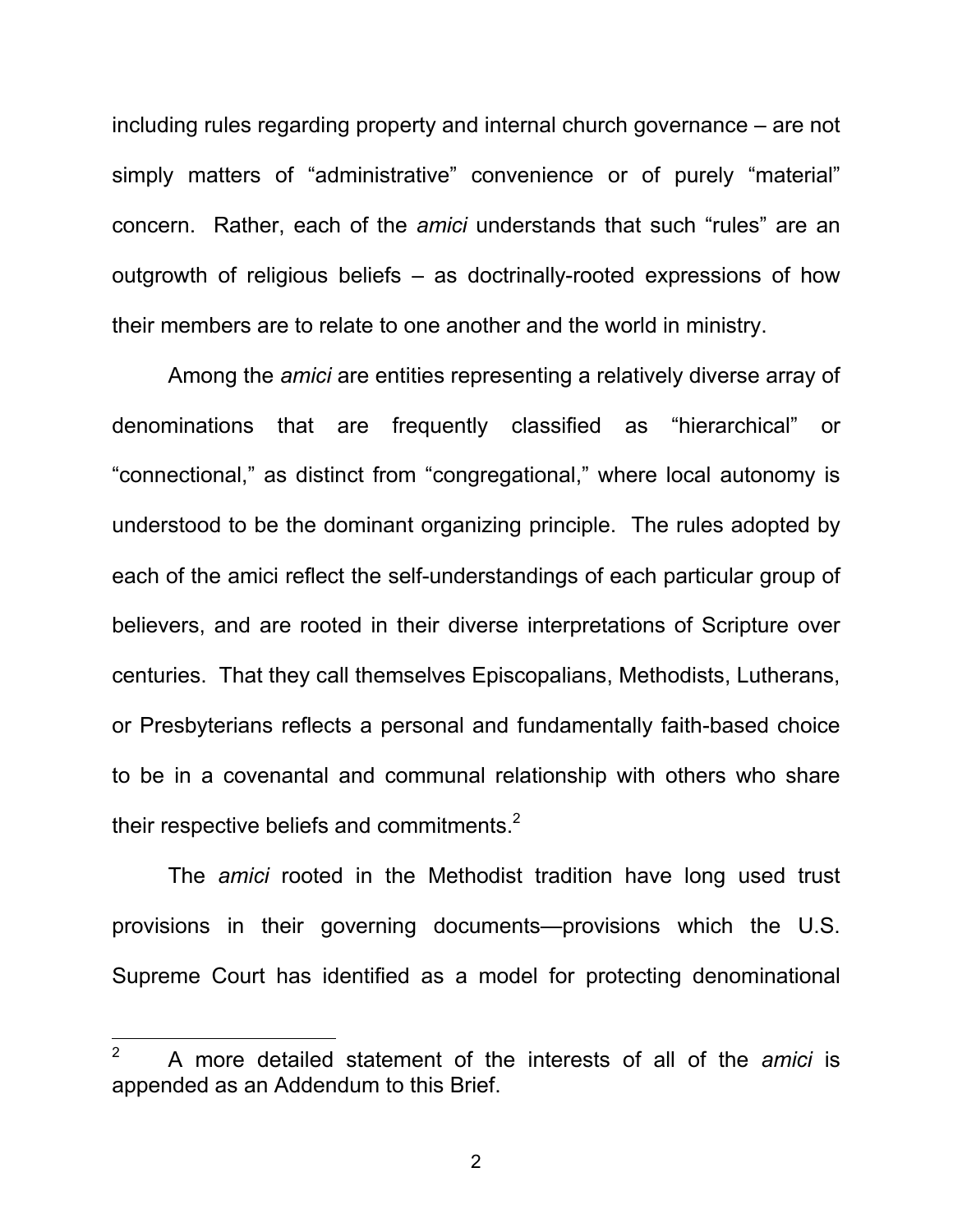interests in local church property. *See Jones v. Wolf*, 443 U.S. 595, 600- 601 (1979) (discussing *Carnes v. Smith*, 236 Ga. 30, 222 S. E. 2d 322, cert. denied, 429 U.S. 868 (1976), in which Georgia's Supreme Court applied neutral principles of state law to enforce express trust provisions included in the United Methodist *Book of Discipline*). Indeed, Methodism's founder, John Wesley, first caused trust clauses to be inserted in the deeds of all local church properties more than 250 years ago. He did so as a means of reinforcing the *doctrinally rooted* practice of having bishops, not congregations, control the appointment of pastors. John Leo Topolewski, *Mr. Wesley's Trust Clause: Methodism in the Vernacular*, in METHODIST HISTORY, vol. XXXVII, no. 3, pp. 144-45 (Yrigoyen, Jr., Charles, ed. 1999). For Wesley, maintaining the bishops' prerogative to appoint pastors, rather than having pastors serve wholly at the congregation's discretion, was essential the continued vitality of the core Methodist principles of "connectionalism" and "itineracy." *Id*. Wesley reasoned that, if local church trustees had unfettered control of the church property, that control would effectively extend to the pulpit as well, giving the local church the ability to exclude the bishop's pastoral appointments.

The Presbyterian Church – though its polity is quite different in many respects from the church governance structure employed in the Methodist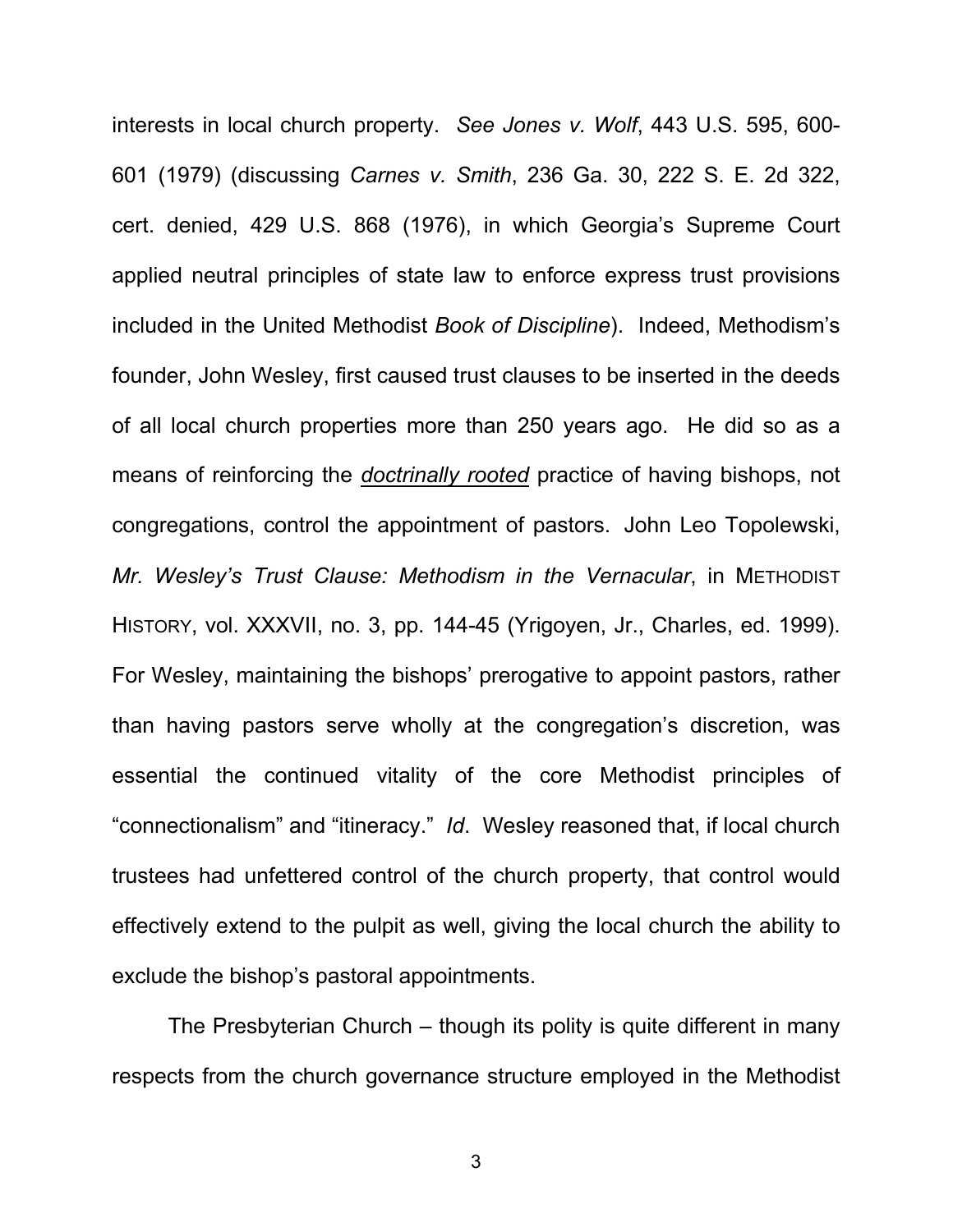and Anglican traditions – has long been at the forefront of the effort to gain civil court respect for trust clauses and related provisions designed to preserve the Presbyterian faith community's common interest in local church property. Indeed, the Presbyterian Church was the denomination at the heart of the three landmark U.S. Supreme Court cases in this area of the law: *Watson v. Jones*, 80 U.S. (13 Wall.) 679 (1872); *Presbyterian Church in the United States v. Mary Elizabeth Blue Hull Memorial Presbyterian Church* ("*Hull*"), 393 U.S. 440 (1969); and *Jones v. Wolf*, *supra*.

Meanwhile, the *amici* associated with the Evangelical Lutheran Church in America would not describe themselves either as a hierarchical church in the Roman Catholic tradition, or as a congregational church in the Anabaptist tradition. Rather, the ELCA understands itself as a church in which local congregations, synods operating at a regional level, and related ELCA organizations are "*interdependent* partners sharing responsibly in God's mission." *ELCA Constitution*, Chapter 5 (Principles of Organization), § 5.01 (emphasis added). The ELCA Constitution defines this interdependence in the following terms:

This church shall seek to function as people of God through congregations, synods, and the churchwide organization, all of which shall be interdependent. *Each part, while fully the*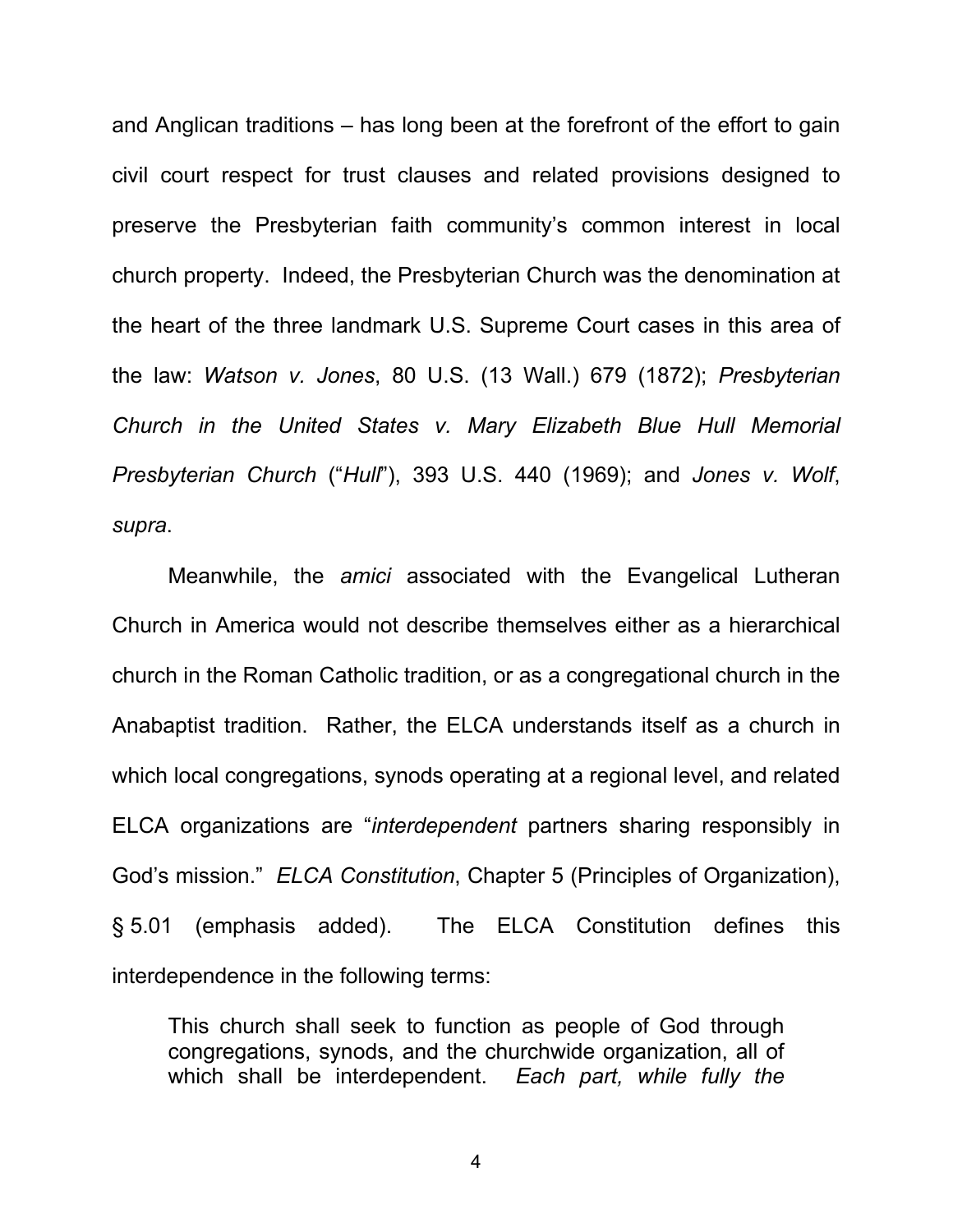*church, recognizes that it is not the whole church* and therefore lives in a partnership relationship with the others.

*Id*., Chapter 8 (*Relationships*), § 8.11 (emphasis added).

For Lutherans, this partnership among all parts of the denomination is neither civil nor legal in nature (*Id*. § 8.17), but represents instead a "covenantal" relationship that binds them all together as "one body" that constitutes the church. Furthermore, to reinforce that interdependence, the ELCA Constitution provides that congregations are not free to leave the denomination on their own volition. Instead, if a congregation wishes to leave the ELCA, it must follow a detailed procedure which is set forth in both the denomination's and the congregation's constitutions. *Id*., Chapter 9 (*Congregations*) §§ 9.22 and 9.62; Model Congregation Constitution Chapters 6 & 7.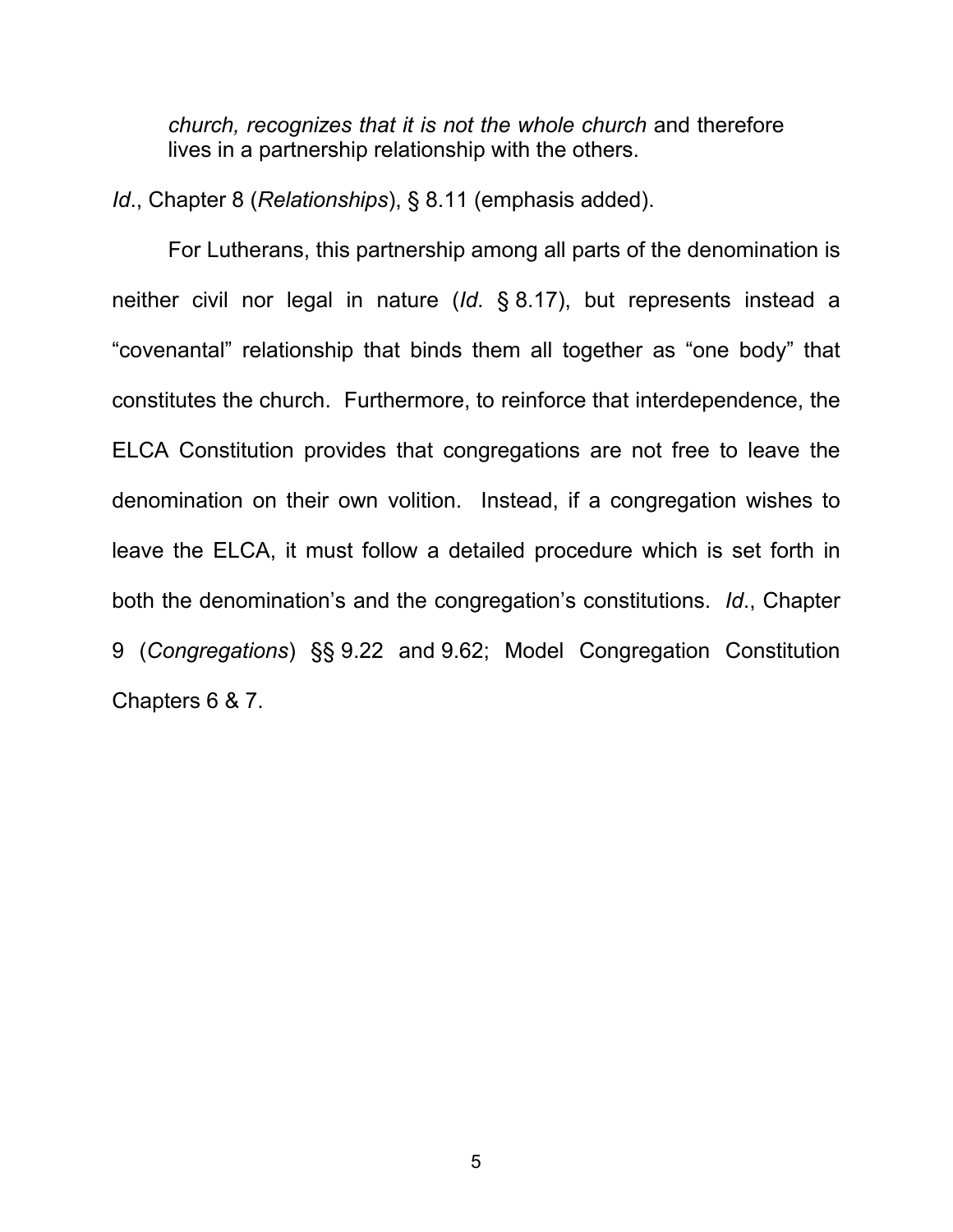# **ASSIGNMENTS OF CROSS-ERROR**

The Circuit Court erred by holding that Va. Code Ann. § 57-7.1 does not validate trusts for the benefit of a hierarchical church and by rejecting a constitutional challenge to that interpretation. Preserved in, *e.g.*, the Diocese's Post-Trial Opening Brief (filed Aug. 5, 2011) at 38-42.

# **QUESTIONS PRESENTED**

- A. Does the Free Exercise Clause of the First Amendment oblige Virginia to recognize trusts in favor of denominational institutions on a local church's property?
- B. Did the Circuit Court correctly hold that the Episcopal Church and the Virginia Diocese held interests in the property of The Falls Church that The Falls Church could not expunge by the simple expedient of withdrawing from the Episcopal Church and uniting with another denomination?

# **STATEMENT OF THE CASE**

The *Amici* adopt and incorporate by reference the Statement of the

Case set forth in the Briefs of the Appellees.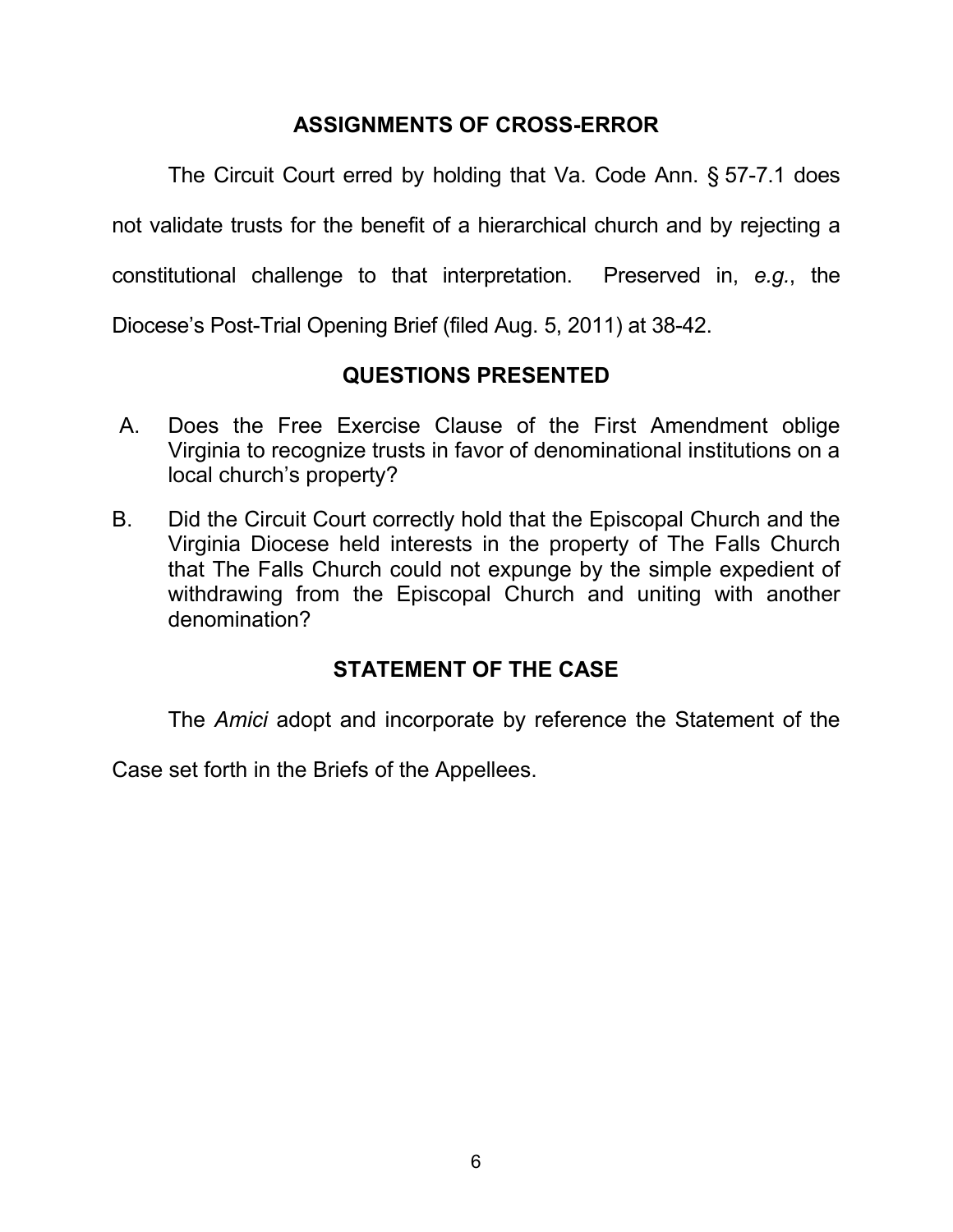#### **ARGUMENT**

**Standard of Review**. The standard of review applicable to each of the appellant's assignments of error, as well as to the appellees' assignments of cross-error is *de novo*, for legal error.

#### **I. The Free Exercise Clause Obliges Virginia to Recognize Denominational Trusts on Local Church Property**

In 1974, this Court held that "there is no constitutional prohibition against the resolution of church property disputes by civil courts, provided that the decision does not depend on inquiry into questions of faith or doctrine." *Norfolk Presbytery v. Bollinger,* 214 Va. 500, 503, 201 S.E.2d 752, 755 (1974). To ensure that civil courts stayed out of the "theological thicket," moreover, the Court required that church property "disputes be adjudicated according to 'neutral principles of law, developed for use in all property disputes[.]'" *Id.* at 214 Va. at 504, 201 S.E. 2d at 756, *quoting Presbyterian Church in the United States v. Mary Elizabeth Blue Hull Memorial Presbyterian Church* ("*Hull*"), 393 U.S. 440, 449 (1969). But there was one caveat – one particular neutral principle of state law that, the Court held, hierarchical denominations were disqualified from invoking. Specifically, inasmuch as "express trusts for supercongregational churches are invalid under Virginia law," and "no implied trusts for such denominations may be upheld" either, a hierarchical denomination could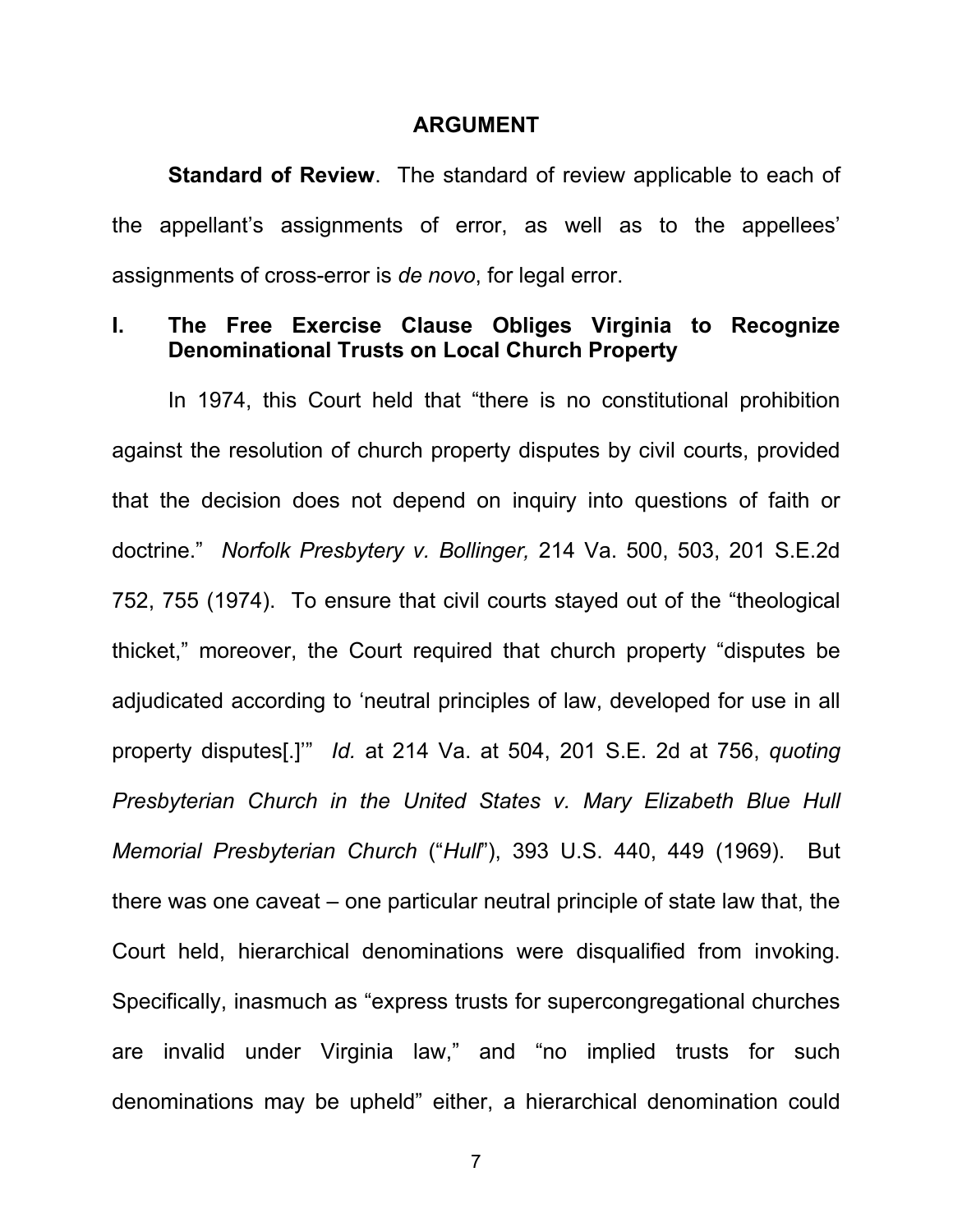prevail only if it proved that it had otherwise acquired "a *proprietary* interest in the property of [local church] which could not be eliminated by unilateral action of the congregation." *Norfolk Presbytery*, 214 Va. at 507, 201 S.E.2d at 758 (emphasis added).

The time has come for Virginia to discard its unique rule that hierarchical denominations – alone among voluntary associations, religious or otherwise – are ineligible to protect their interest in property using trusts. As explained below, the reasons that animated the *Norfolk Presbytery*  court's caveat are no longer operative, and subsequent binding precedent from the United States Supreme Court flatly prohibits such a discriminatory approach to resolving church property disputes.

## **A. When Applying Neutral Principles Of Law To Resolve Church Property Disputes, Virginia Courts Must Give Effect To Express Trust Clauses Recited In A Denomination's Governing Documents**

This court's 1974 decision in *Norfolk Presbytery* preceded the U.S. Supreme Court's landmark decision five years later in *Jones v. Wolf*, 443 U.S. 595 (1979). Picking up on the "neutral principles" theme mentioned roughly a decade earlier in *Hull* and in *Maryland and Virginia Eldership of the Churches of God v. Church of God at Sharpsburg, Inc.*, 396 U.S. 367 (1970), the Supreme Court held in *Jones* that it was constitutionally permissible for civil courts to apply "neutral principles of law" in resolving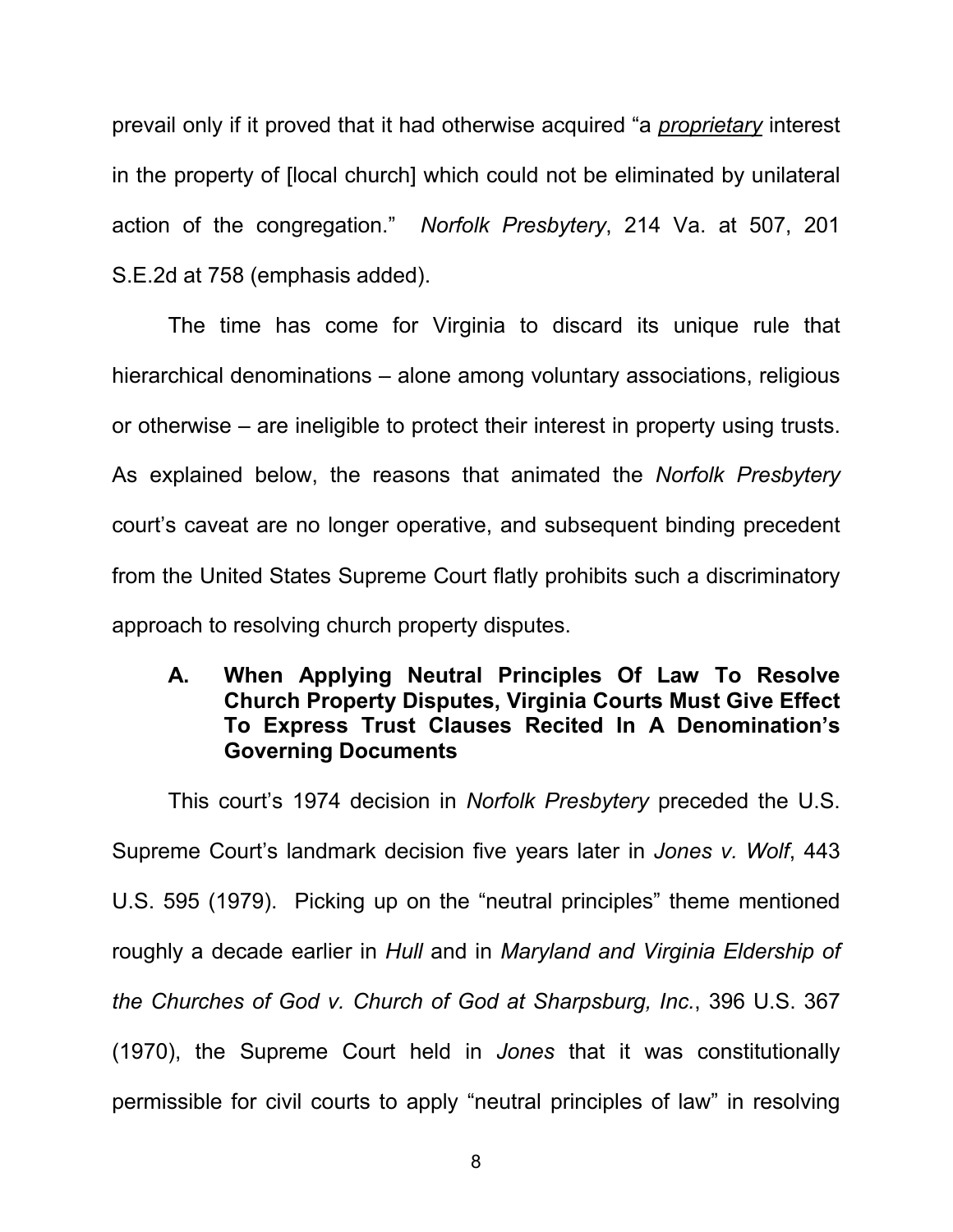church property disputes. That is, state courts need not reflexively defer to a denomination's position on the matter, *Jones*, 443 U.S. at 597, but rather, in keeping with the approach applied in *Norfolk Presbytery*, the *Jones* court held that a trial court may consider state statutes, deeds, local church charters, and general church constitutions – taking care to examine all these documents "in purely secular terms" – and applying "objective, wellestablished concepts of trust and property law familiar to lawyers and judges." *Id.* at 603.

Furthermore, the Supreme Court explained in *Jones* that the "neutral principles approach has the "peculiar genius" of allowing the parties to establish and plainly articulate *in advance* – i.e., *before* the dispute arises – their respective rights to church property in the event of a schism, thereby enhancing the prospect of reaching a result that conforms to the parties' intent and reducing the risk of entangling civil courts in fundamentally religious matters. *Id.* at 603, 606. The same rationale, moreover, served as the majority's primary response to Justice Powell's dissent, which argued that judicial deference to the denomination's own resolution of the dispute was essential to preserving free exercise rights. *Id.* at 616-17 (Powell, J., dissenting). In the following passage, the *Jones* majority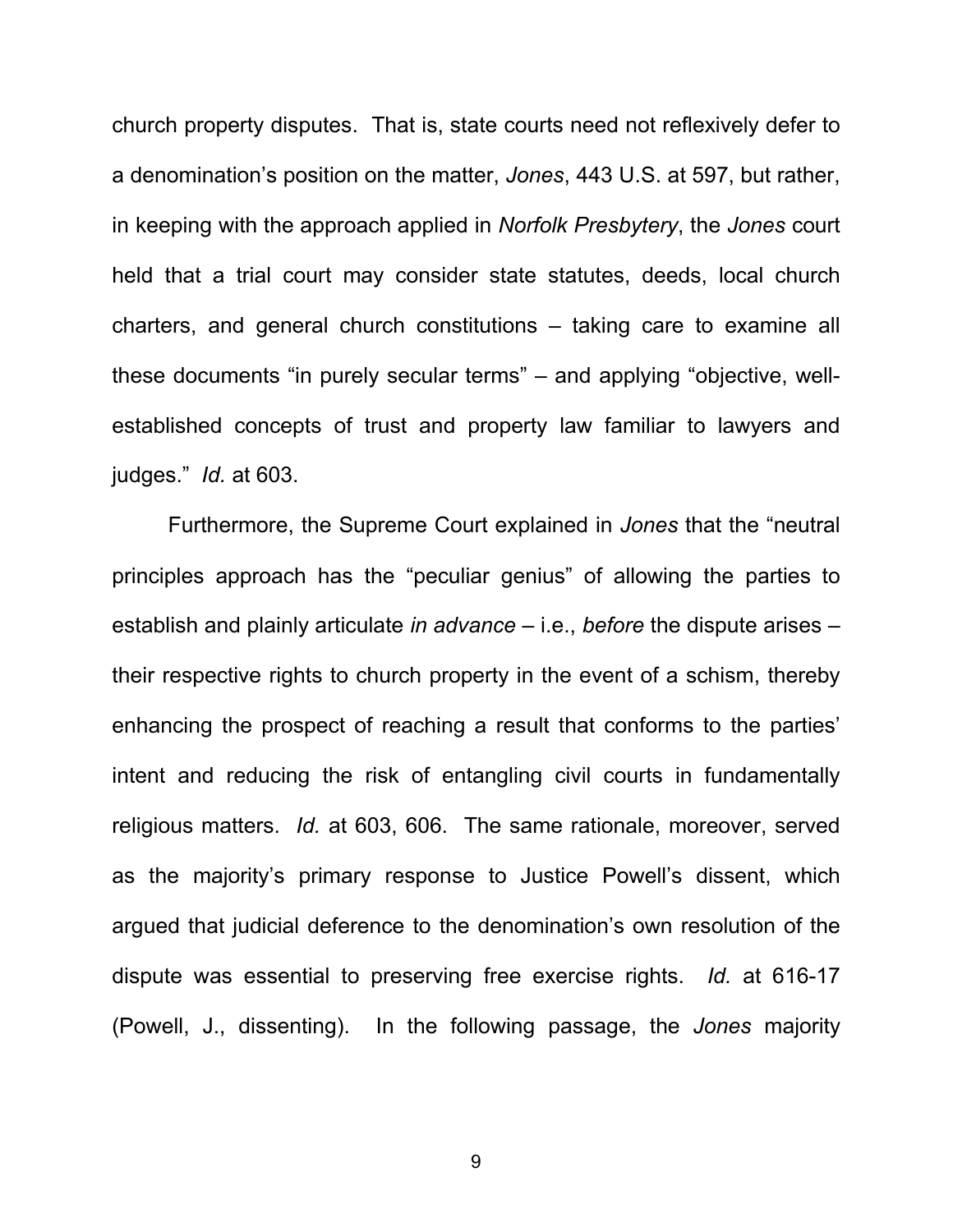explained why it was that those free exercise rights would not be "frustrated" by thoughtful application of neutral principles of state law:

Under the neutral-principles approach, the outcome of a church property dispute is not foreordained. At any time before the dispute erupts, the parties can ensure, if they so desire, *that the faction loyal to the hierarchical church will retain the church property*. They can modify the deeds or the corporate charter to include a right of reversion or trust in favor of the general church. Alternatively, *the constitution of the general church can be made to recite an express trust in favor of the denominational church*. The burden involved in taking such steps will be minimal. *And the civil courts will be bound to give effect to the result indicated by the parties*, provided it is embodied in some legally cognizable form.

*Id.* at 606 (emphasis added).

In this context, then, it can be seen that the *Jones* court's validation of the constitutionality of the neutral principles approach presupposed – indeed, explicitly mandated – that civil courts must enforce the "result indicated by the parties" "before the dispute erupts," including when that has been accomplished by amending "*the constitution of the general church . . . to recite an express trust in favor of the denominational church*." Thus, Virginia's adoption of the neutral principles approach, when combined with the mandate of *Jones*, obliges Virginia courts, at a minimum, to give effect to express trust clauses included in a denomination's governing documents before the dispute arose.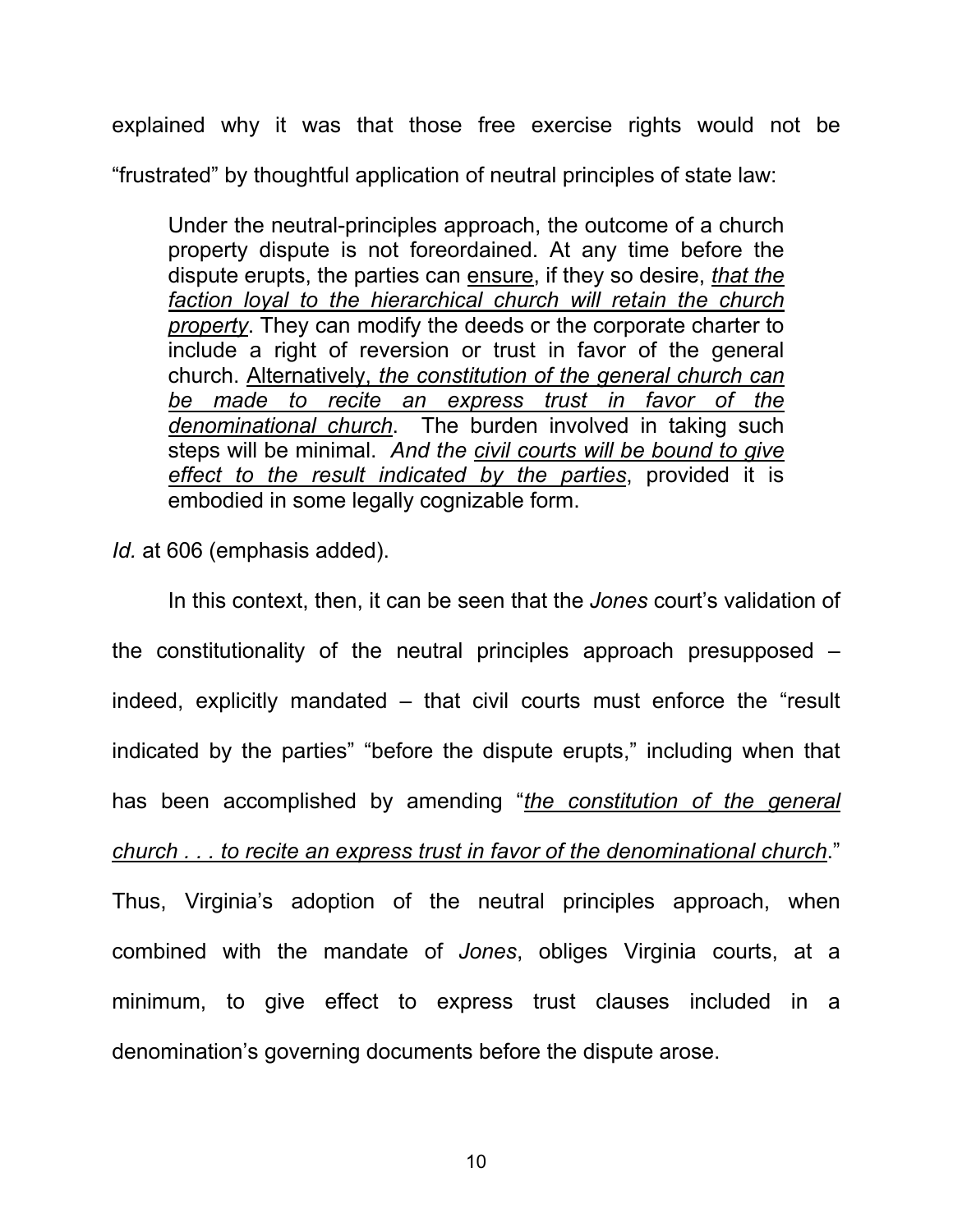The directive that civil courts "give effect" to trust provisions in general church constitutions was neither novel nor incidental. On the contrary, it was tied to foundational principles of religious autonomy, selfgovernance, and civil non-interference with religious affairs dating back over a century. In *Watson v. Jones*, the U.S. Supreme Court approvingly affirmed the basic autonomy of religious organizations:

The right to organize voluntary religious associations to assist in the expression and dissemination of any religious doctrine, and to create tribunals for the decision of controverted questions of faith within the association, and for the ecclesiastical government of all the individual members, congregations, and officers within the general association, is unquestioned. All who unite themselves to such a body do so with an implied consent to this government, and are bound to submit to it. But it would be a vain consent and would lead to the total subversion of such religious bodies, if any one aggrieved by one of their decisions could appeal to the secular courts and have them reversed. It is of the essence of these religious unions, and of their right to establish tribunals for the decision of questions arising among themselves, that those decisions should be binding in all cases of ecclesiastical cognizance, subject only to such appeals as the organism itself provides for.

80 U.S. (13 Wall.) 679, 728-29 (1871).

Moreover, these principles gained constitutional dimension in *Kedroff* 

*v. St. Nicholas Cathedral*, which described the *Watson* opinion as "radiat[ing] . . . a spirit of freedom for religious organizations, an independence from secular control or manipulation, in short, power to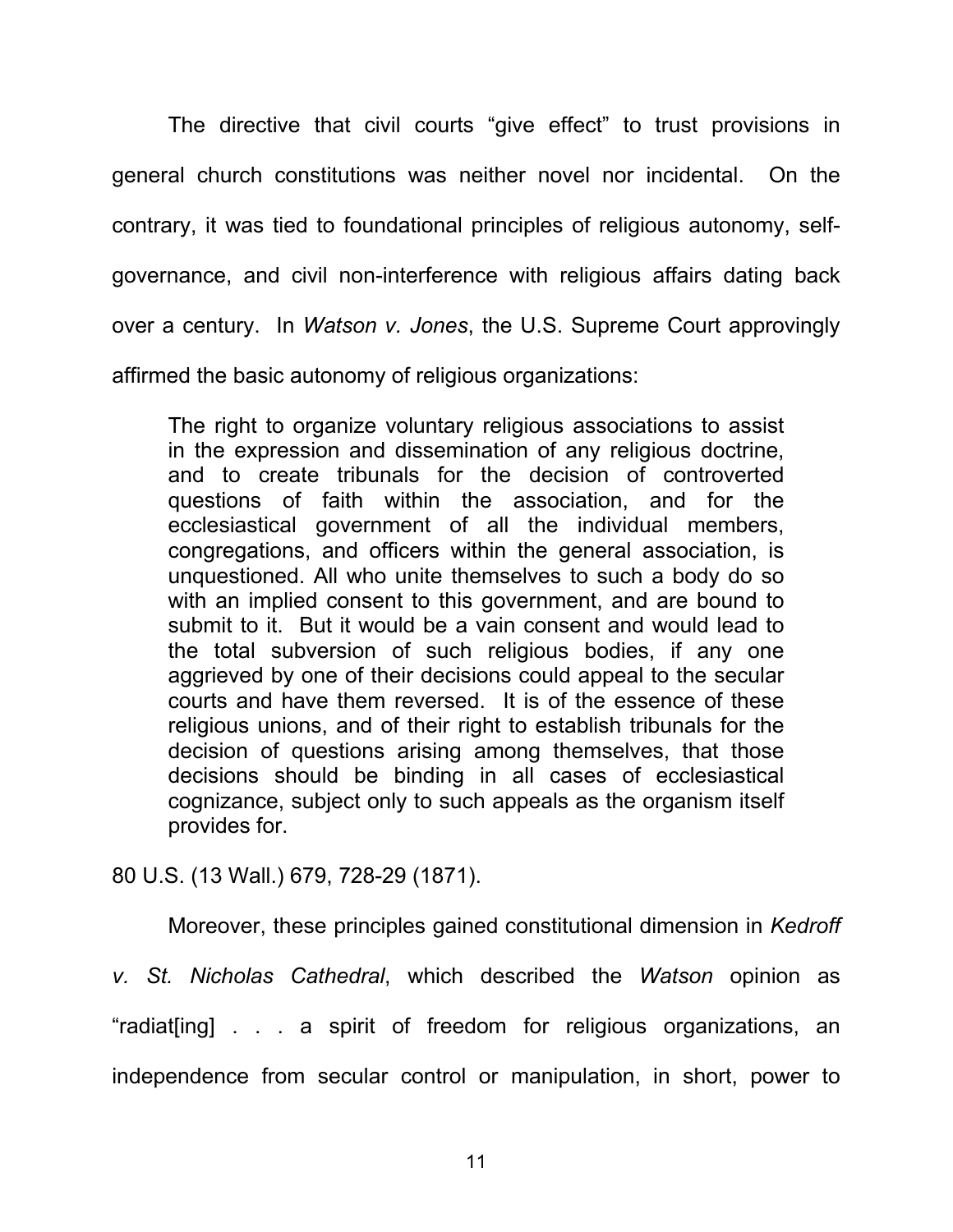decide for themselves, free from state interference, matters of church government as well as those of faith and doctrine." 344 U.S. 94, 116 (1952). More recently, the principle of religious autonomy was reaffirmed in *Hosanna-Tabor Evangelical Lutheran Church & Sch. v. E.E.O.C.*, where a unanimous court relied on both *Watson* and *Kedroff* for the proposition of civil non-interference with church government. 132 S. Ct. 694, 704-05 (2012).

*Amici* therefore respectfully urge the Court to take this opportunity to conform Virginia's position on the law regarding express or implied trusts by embracing the neutral principles approach as it was circumscribed in *Jones v. Wolf*, so as to ensure harmony with the free exercise rights of all religious associations, not just some of them, and thereby dispense with a discriminatory approach that, far from being "neutral," serves only to distort the law, thereby promoting divisive and draining disputes that could be resolved far more efficiently by giving effect to express trust provisions of precisely the type the U.S. Supreme Court understood to be dispositive.

### **B Virginia's Rule Against Trusts In Favor Of Denominational Churches Has Been Undermined By Recent Changes In The Law**

The *Norfolk Presbytery* court's statement of Virginia's perspective on trusts in favor of hierarchical churches has been undermined and, indeed,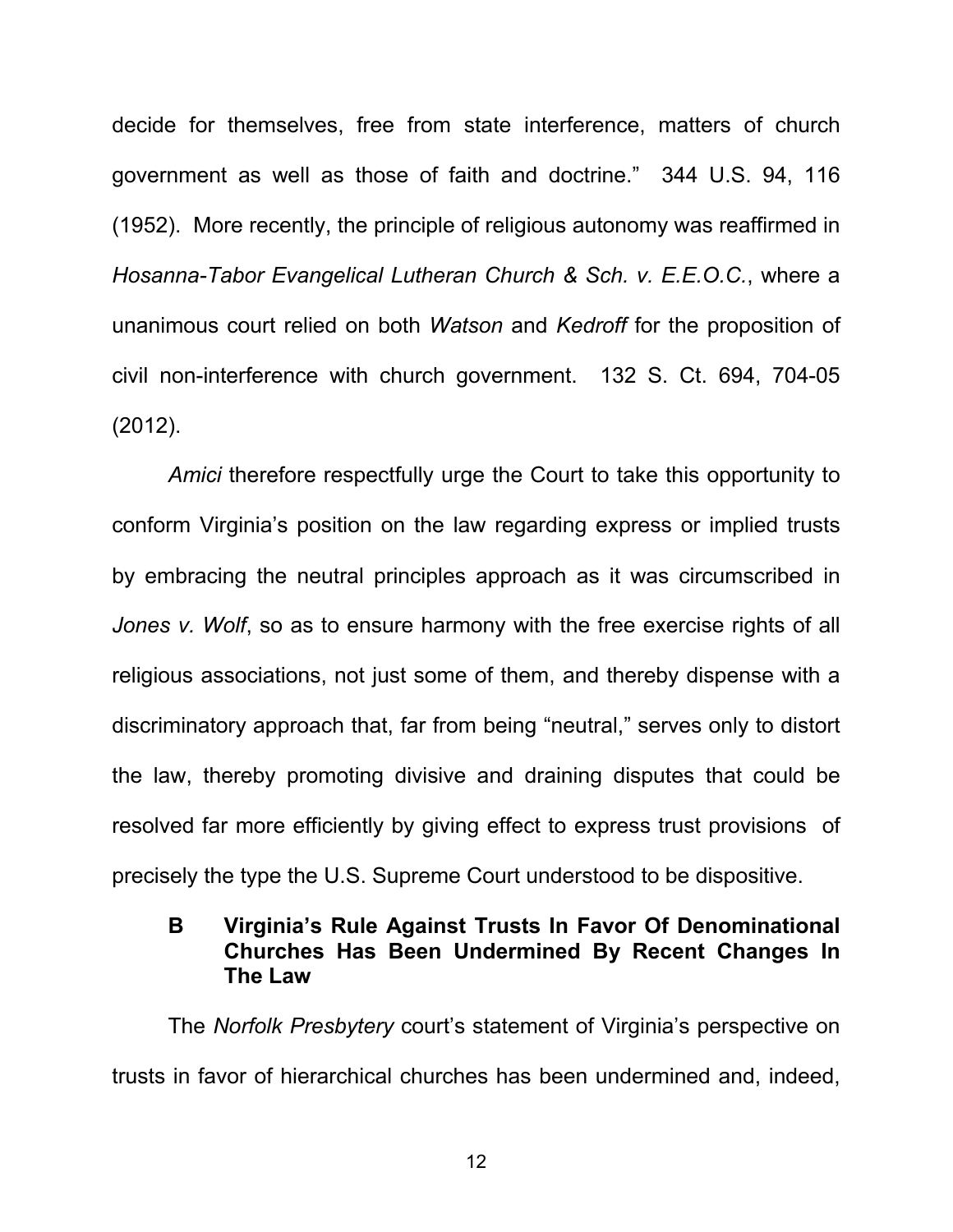abrogated by more recent decisions. The Court in *Norfolk Presbytery*  grounded its conclusion on the trust issue on four legal premises. First, that Virginia was from its founding committed to the separation of church and state. 214 Va. at 505, 201 S.E.2d at 757.Second, that Virginia's Constitution prohibited the General Assembly from "incorporating any church or religious denomination," though it could "secure the title to church property to an extent to be limited by law." *Id.* (internal citations and quotation marks omitted). Third, that trusts made for indefinite beneficiaries such as unincorporated bodies were invalid unless expressly validated by statute. *Id.* Fourth and finally, that the relevant statute in that case did not expressly allow for such trusts in favor of "supercongregational" churches. *Id.* 214 Va. at 506-07, 201 S.E.2d at 757- 58.

The second link in that chain of reasoning has been broken. $3$  In *Falwell v. Miller*, the section of Virginia's constitution prohibiting the General Assembly from allowing the incorporation of churches was held to violate the plaintiffs' First Amendment free exercise rights. 203 F. Supp. 2d 624,

 $\overline{a}$ 

<sup>&</sup>lt;sup>3</sup> Amici support and incorporate by reference the position of the Diocese and Episcopal Church that Va. Code Ann. § 57-7.1 should, in fact, be interpreted as expressly authorizing trusts in favor of hierarchical churches, which implicates the fourth premise of *Norfolk Presbytery*'s reasoning.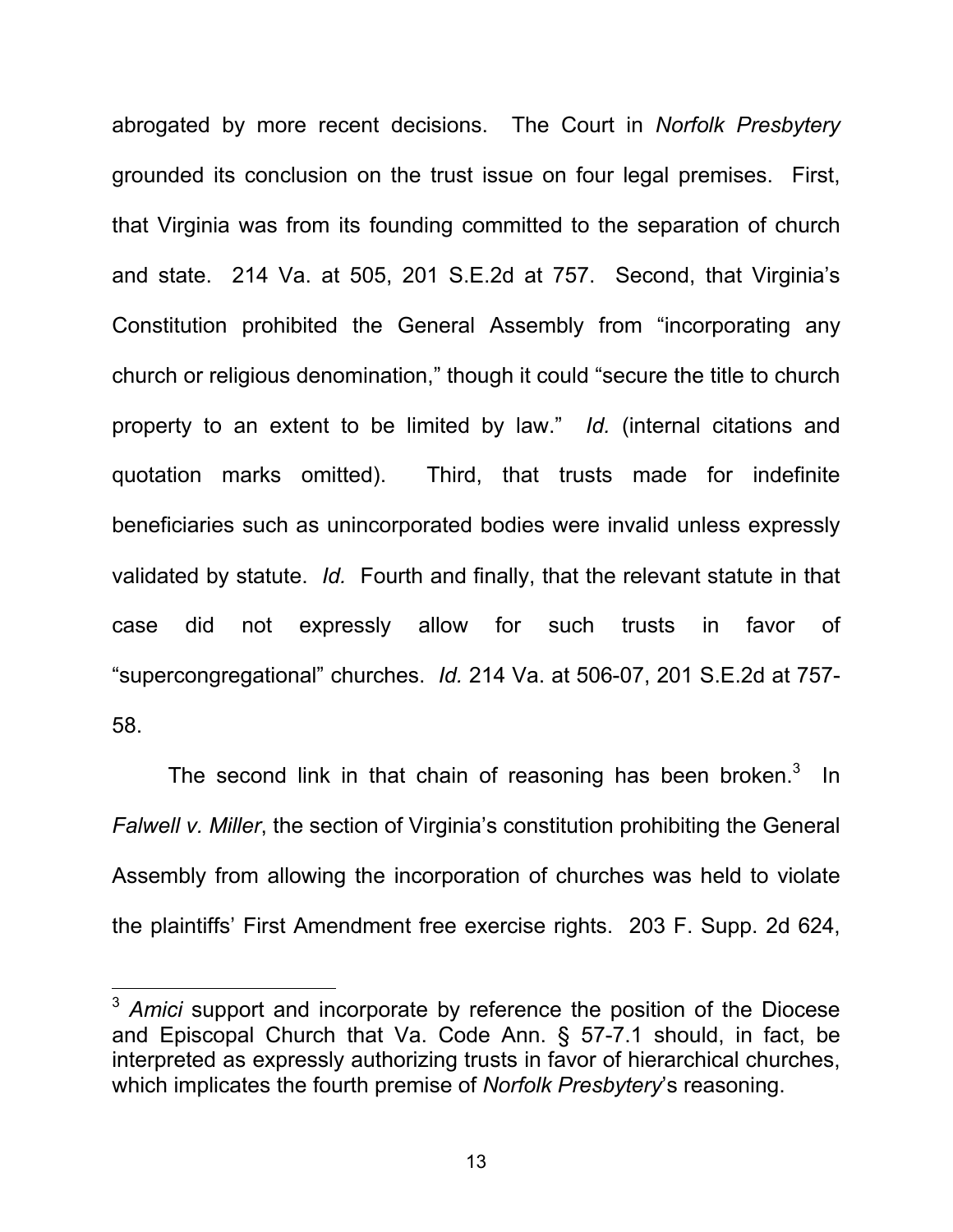632 (W.D. Va. 2002). The Virginia code and constitution were later amended, and Virginia churches and denominations may now incorporate. *See* Va. Code Ann. § 57-16.1; *see also* Va. Const. art. IV, § 14 (former limitation on incorporating churches or denominations removed); Va. Code Ann. §§ 57-8, 57-10, 57-15.

Furthermore, Virginia law now allows charitable and non-charitable trusts with indefinite beneficiaries. *See* Va. Code Ann. §§ 64.2-723, 64.2- 727. Thus, inasmuch as Virginia churches may now incorporate freely, and the limitation against trusts has in any event been relaxed, principal underpinnings of the rule against denominational trusts have been removed and can no longer be used to justify that discriminatory caveat to the application of neutral principles of law in the resolution of church property disputes.

#### **C. Refusing to Recognize Trusts In Favor Of Hierarchical Denominations Violates The Free Exercise Clause By Discriminating Against and Between Churches**

Even putting aside *Jones v. Wolf* and similar precedent involving church property disputes, Virginia's rule against trusts for the benefit of hierarchical denominations cannot withstand scrutiny under binding precedent applying the Free Exercise Clause of the First Amendment. The Supreme Court is emphatic that a state may not burden religious practice –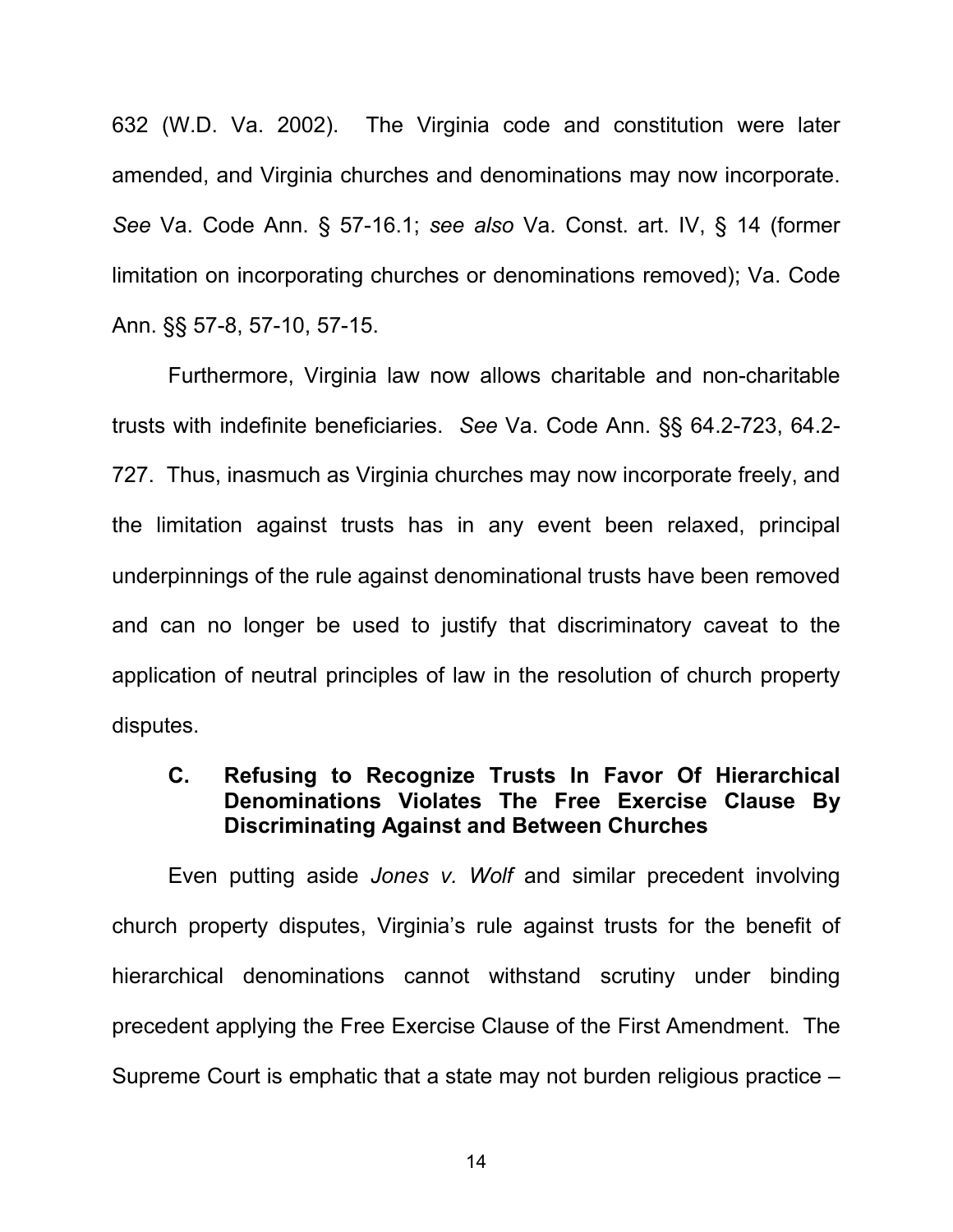and church's adoption of rules for self-governance plainly qualifies as protected religious practice $4$  – unless:

(1) the burden or interference is the incidental effect of a law that is both "neutral" and "generally applicable," *Church of the Lukumi Babalu Aye, Inc. v. City of Hialeah*, 508 U.S. 520, 531 (1993) ("*Lukumi*"); or

(2) the law is "justified by a compelling governmental interest" and is "narrowly tailored to advance that interest." *Id.* at 531-32.

Here, any Virginia rule against trusts in favor of hierarchical denomination, by definition, is neither neutral nor generally applicable. Nor can any such rule survive strict scrutiny, because discriminating against and among religious associations is entirely unnecessary for Virginia to achieve its interest in peacefully resolving church property disputes.

 $\overline{a}$ 

<sup>4</sup> As previously explained, the First Amendment gives all churches the "power to decide for themselves, free from state interference, matters of church government as well as those of faith and doctrine." *Kedroff*, 344 U.S. at 116. Indeed, since the governance structures a church adopts are typically (as with the *amici*) expressive of deeply held religious commitments and theological beliefs, courts have long protected churches' internal governance decisions as "strictly ecclesiastical" matters protected from state interference by the Free Exercise Clause. *Serbian E. Orthodox Diocese for U.S. of Am. & Canada v. Milivojevich*, 426 U.S. 696, 724 (1976).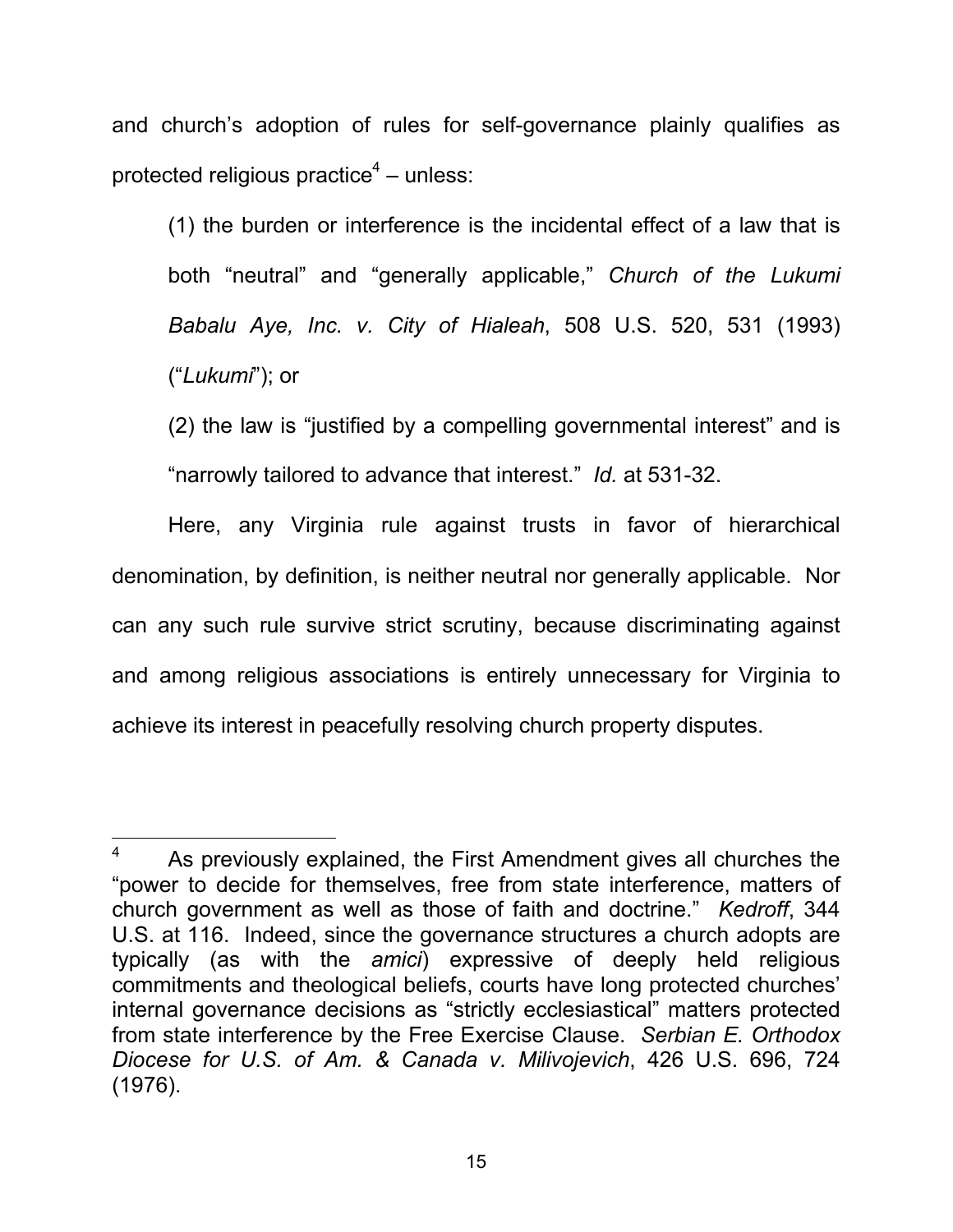#### **1. The Rule Against Denominational Trusts Is Neither Neutral Nor Generally Applicable**

*Norfolk Presbytery*'s rule against enforcing trusts in favor of hierarchical denominations plainly discriminates against those denominations in favor of both secular associations and denominations that adopt a strictly congregational polity: "As express trusts *for supercongregational churches* are invalid under Virginia law no implied trusts for *such denominations* may be upheld. 214 Va. at 507, 201 S.E.2d at 758 (emphasis added). As such, it is neither neutral nor generally applicable.<sup>5</sup>

It should go without saying that the Free Exercise Clause "protect[s] religious observers against unequal treatment." *Lukumi*, 508 U.S. at 542 (quoting *Hobbie v. Unemployment Appeals Comm'n of Fla.,* 480 U.S. 136, 148 (1987) (Stevens, J., concurring in judgment)). At a minimum, to be *neutral*, a law must not discriminate against religion or religious conduct on its face. *Lukumi*, 508 U.S. at 533. "A law lacks facial neutrality if it refers to a religious practice without a secular meaning discernible from the

 $\overline{a}$ 

<sup>5</sup> "Neutrality and general applicability are interrelated," and "failure to satisfy one requirement is a likely indication that the other has not been satisfied." *Lukumi*, 508 U.S. at 531. *See also id.* at 557 (Scalia, J., concurring) (emphasizing that neutrality and general applicability "are not only interrelated, . . . but substantially overlap").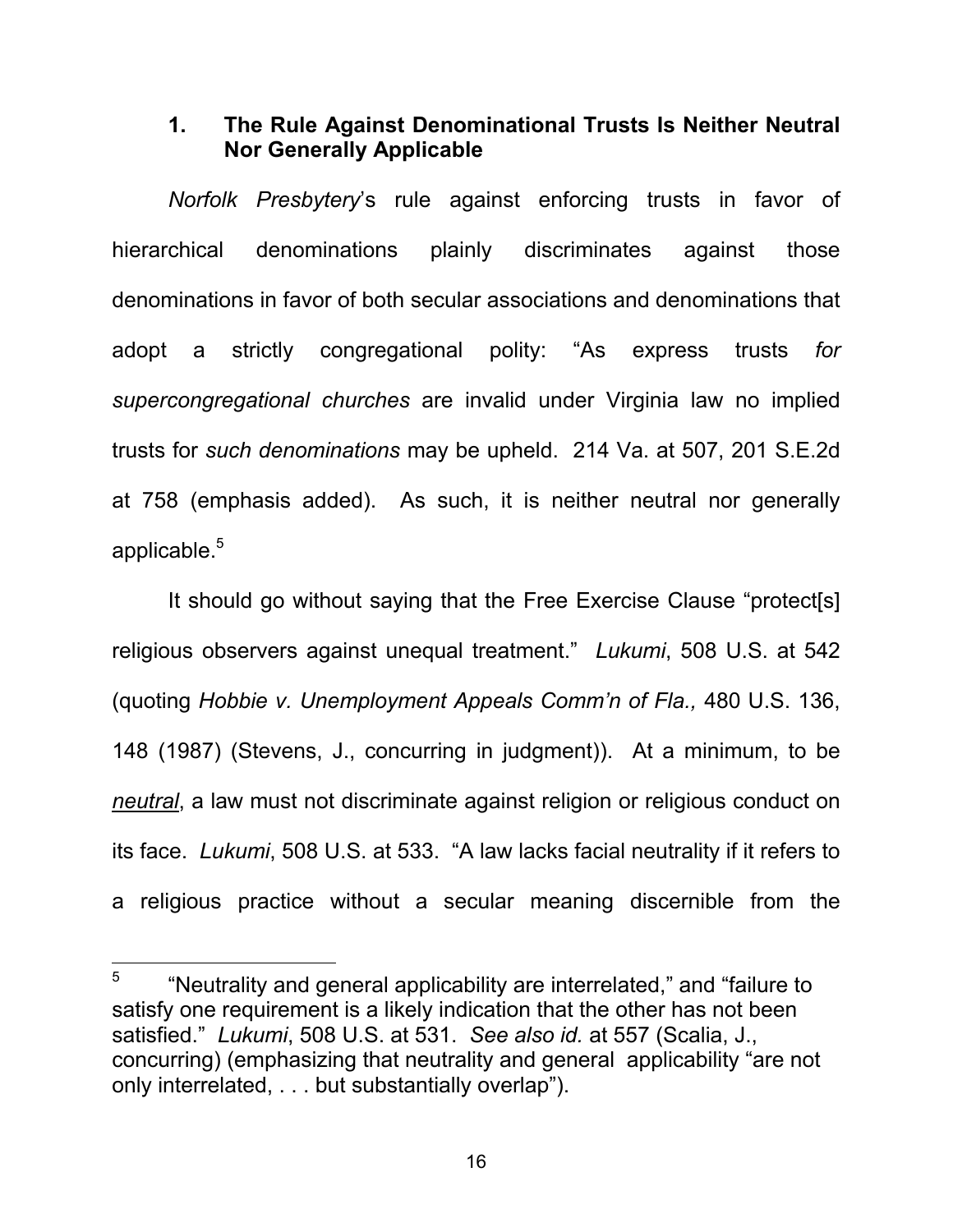language or context." *Id.* Likewise, a law is not generally applicable if it selectively "impose burdens only on conduct motivated by religious belief." *Id.* at 543.

Similarly, the government may not "impose special disabilities on the basis of religious views or religious status," *Employment Div., Dept. of Human Res. of Oregon v. Smith*, 494 U.S. 872, 877 (1990), and "a law targeting religious beliefs as such is never permissible." *Lukumi*, 508 U.S. at 533 (citing *McDaniel v. Paty*, 435 U.S. 618 (1978); *Cantwell v. Connecticut*, 310 U.S. 296, 302 (1940)). The government may not favor some religious groups over others. *Larson v. Valente*, 456 U.S. 228, 244- 45 (1982) ("The clearest command of the Establishment Clause is that one religious denomination cannot be officially preferred over another. . . . This constitutional prohibition of denominational preferences is inextricably connected with the continuing vitality of the Free Exercise Clause.").

Continuing any rule against trusts in favor of hierarchical churches is, if anything, even more defective than the rule against church corporations that was struck down in in *Falwell v. Miller*. In *Falwell*, the court found that there was "no doubt" that the Virginia Constitution's prohibition against granting "a charter of incorporation to any church or religious denomination" was plainly discriminatory, applying solely when the entity the applicant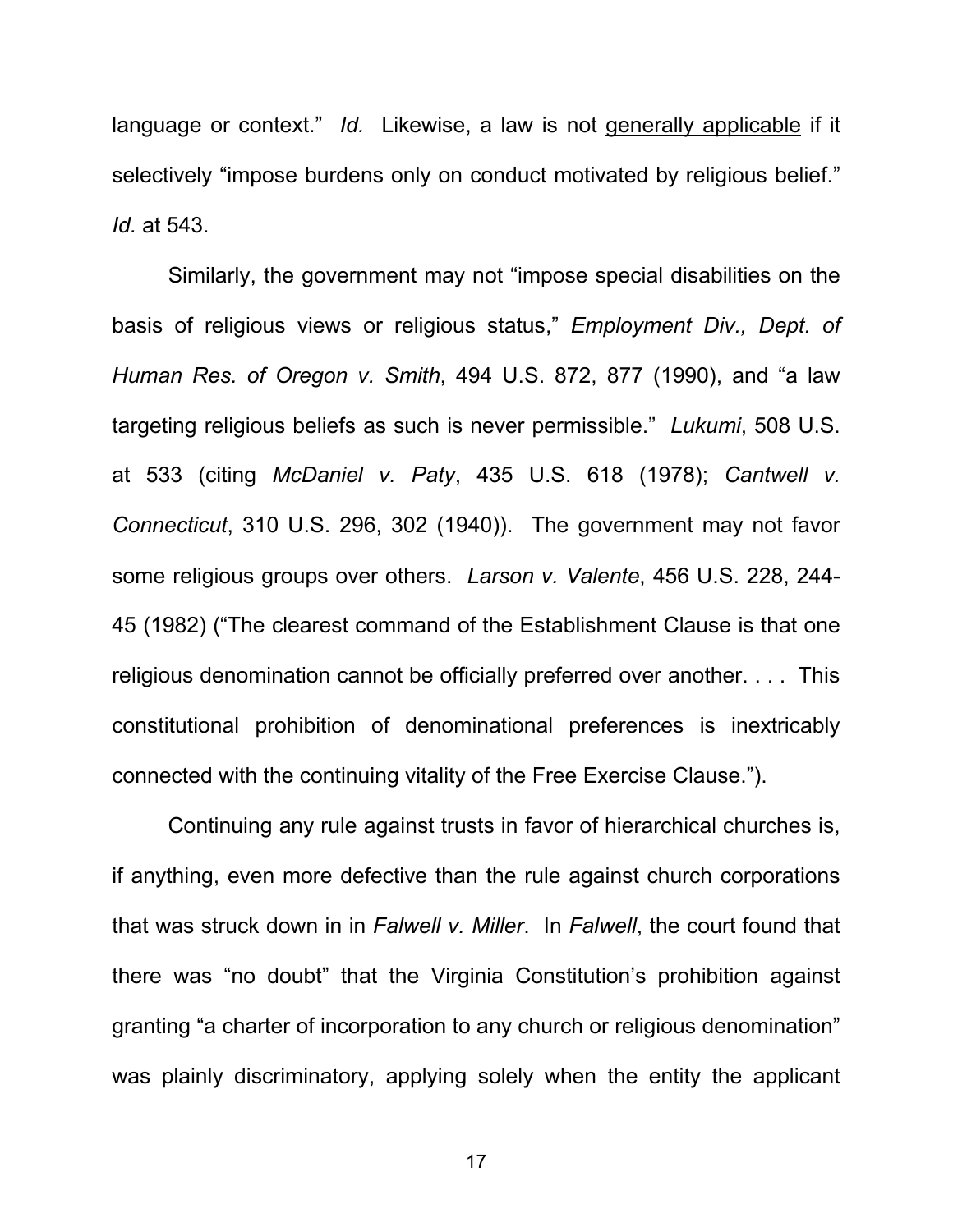was seeking to incorporate was a church. 203 F. Supp. 2d 624, 629-30 (W.D. Va. 2002). Accordingly, that law was held unconstitutional when it could not survive strict scrutiny. *Id.* at 632.

The rule that invalidates express and implied trusts for "supercongregational churches" is facially discriminatory, applying as it does solely to hierarchical denominations, and leaves all other religious associations and all secular associations entirely unburdened by any such restriction. By selectively restricting only on those denominations that, motivated by their religious beliefs, have chosen a hierarchical structure, Virginia's rule prohibits trusts, or not, solely by reference to religious practice, without a discernible secular meaning, and exacerbates the discrimination by preferring certain religious denominations over others. It does not affect secular associations or prevent independent congregations from obliging trustees to hold their property for the purposes they choose. Only trust clauses in favor of hierarchical churches are singled out for disapproval.

#### **2. The Rule Against Denominational Trusts Does Not Survive Strict Scrutiny**

Since the rule against denominational trusts is neither neutral nor generally applicable, it "must undergo the most rigorous of scrutiny" – meaning that the law can be sustained against constitutional challenge only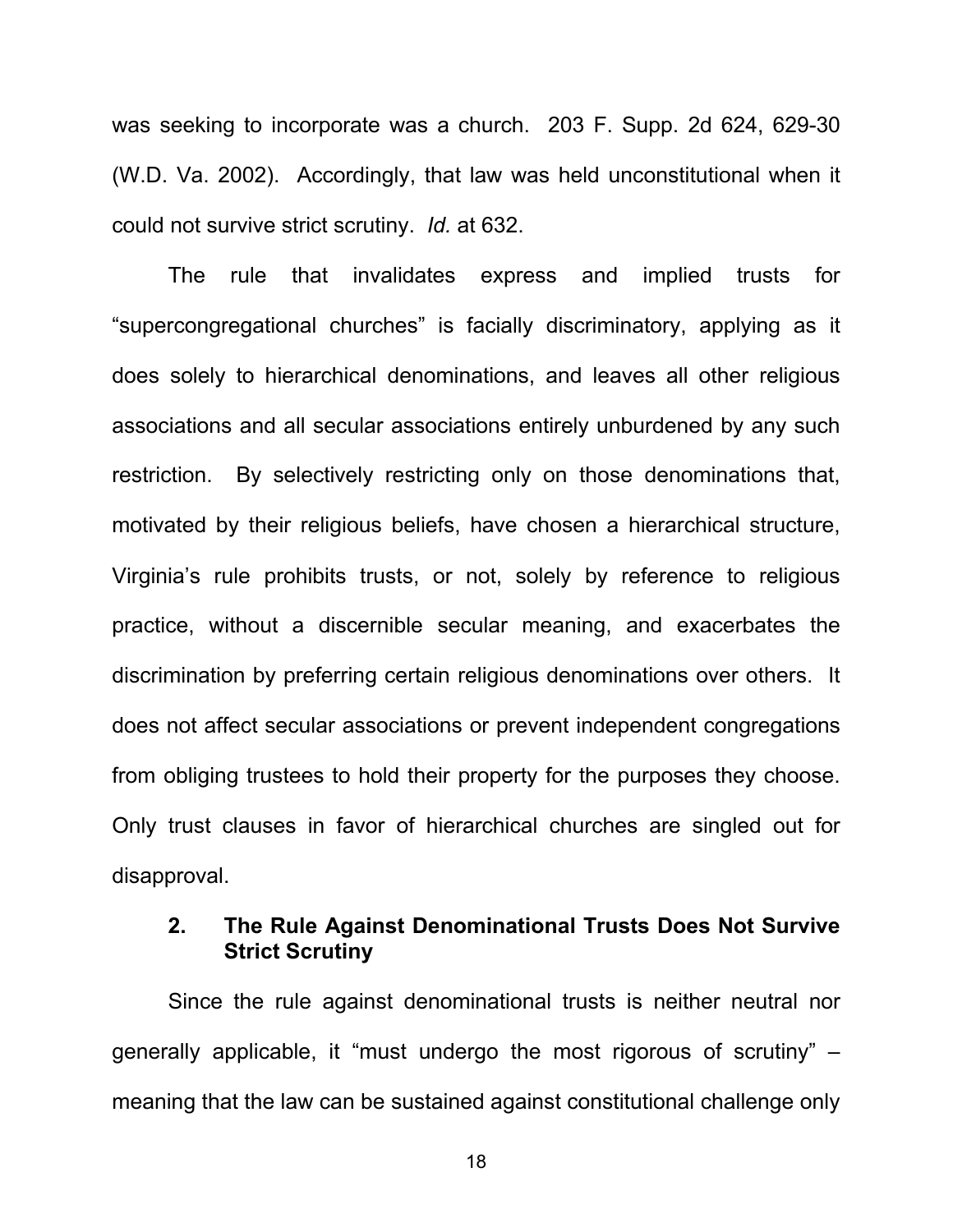if it can be demonstrated to "advance interests of the highest order and must be narrowly tailored in pursuit of those interests." *Lukumi*, 508 U.S. at 546 (internal citations and quotation marks omitted).

The *amici* do not dispute that Virginia has an "obvious and legitimate interest in the peaceful resolution of property disputes, and in providing a civil forum where the ownership of church property can be determined conclusively." *Jones*, 443 U.S. at 602. That said, Virginia is fully capable of achieving that interest by the straightforward application of truly neutral property law and trust principles that bind all litigants equally, whether public or private, religious or secular. Instead, Virginia's current law of "proprietary interests" obliges courts to look beyond plainly stated express trust provisions of the sort that the *Jones* court said should be binding on civil courts and, if applied, could significantly simplify or streamline the resolution of many such disputes. In all other contexts where similar disputes case arise – such as those involving unaffiliated congregations, or congregations affiliated with denominations were congregational autonomy is the rule, or entirely secular associations – the courts of Virginia are dutybound to apply "objective and well-established concepts of trust and property law" in resolving the controversy. This double standard, ostensibly in furtherance of the same goal, cannot survive strict scrutiny.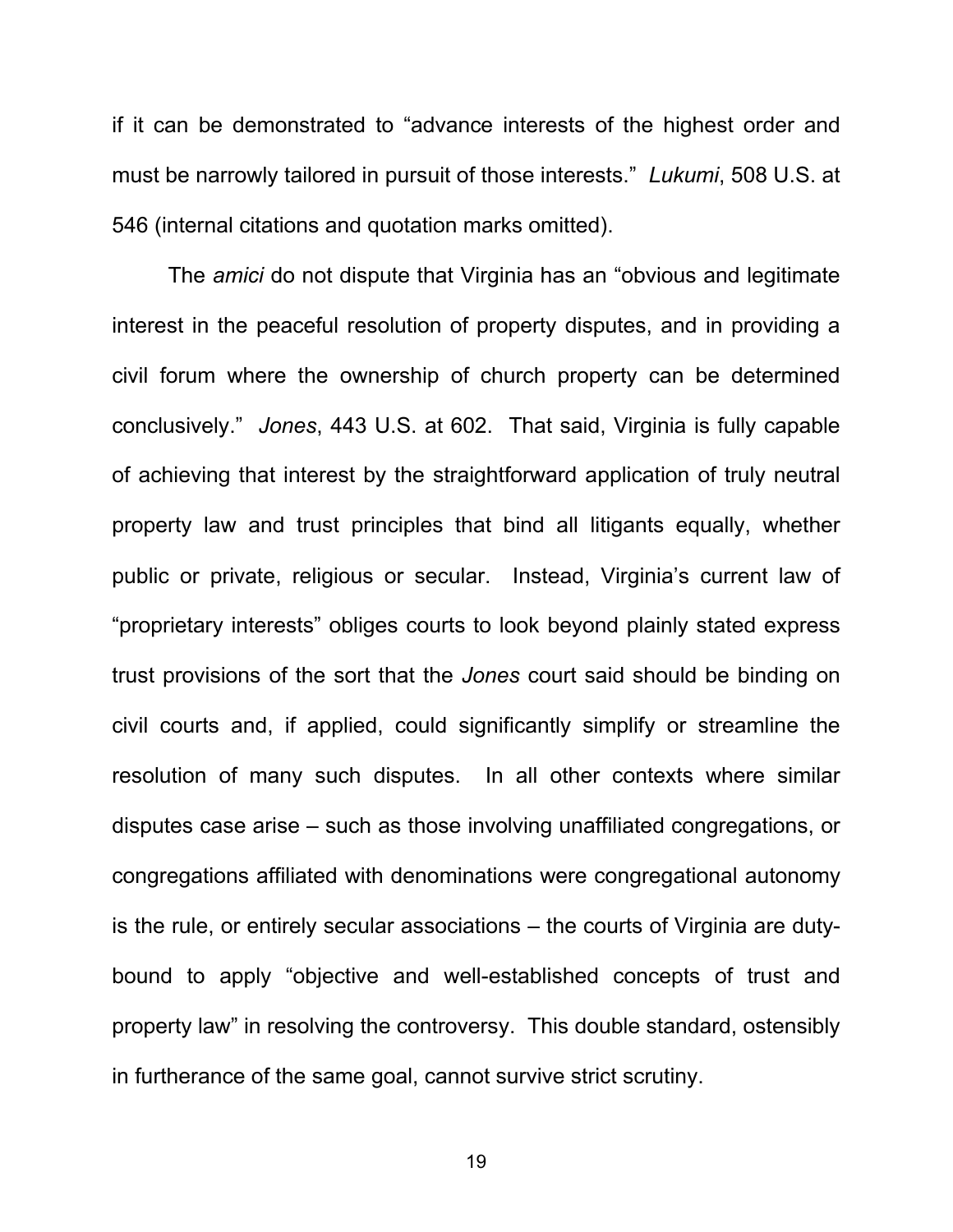The law does not advance an interest of the highest order and does not do so in a narrowly tailored way. Virginia's prohibition against trusts in favor of hierarchical churches is an unconstitutional violation of the Free Exercise Clause of the First Amendment.

#### **II. The Circuit Court's Decision is a Perfectly Constitutional (and Eminently Correct) Application of Neutral Principles of State Law, Even Without Reference to the Express Trust Provisions Included in the Episcopal Church's Governing Documents**

In this portion of their brief, the *amici* religious organizations respond primarily to the arguments advanced in the *amicus* brief filed by the Becket Fund for Religious Liberty. The Becket Fund's submission is dominated by two themes. Its most common refrain is that the Episcopal Church's interest in local church property should be seen as the illegitimate byproduct of the denomination's "own *unilateral* declaration," *Becket Br.* at 7 (emphasis added), which Judge Bellows' was able to affirm only by ignoring neutral principles of property and contract law, and inventing instead his own "rule of unilateral denominational interests." The second and related theme is that civil court endorsement of such denominational unilateralism "interferes with the freedom of churches to choose their own polity by placing a thumb on the scale in favor of denominational control," impermissibly "entangl[ing] courts in religious questions by forcing [them] to interpret and enforce church law." *Id*.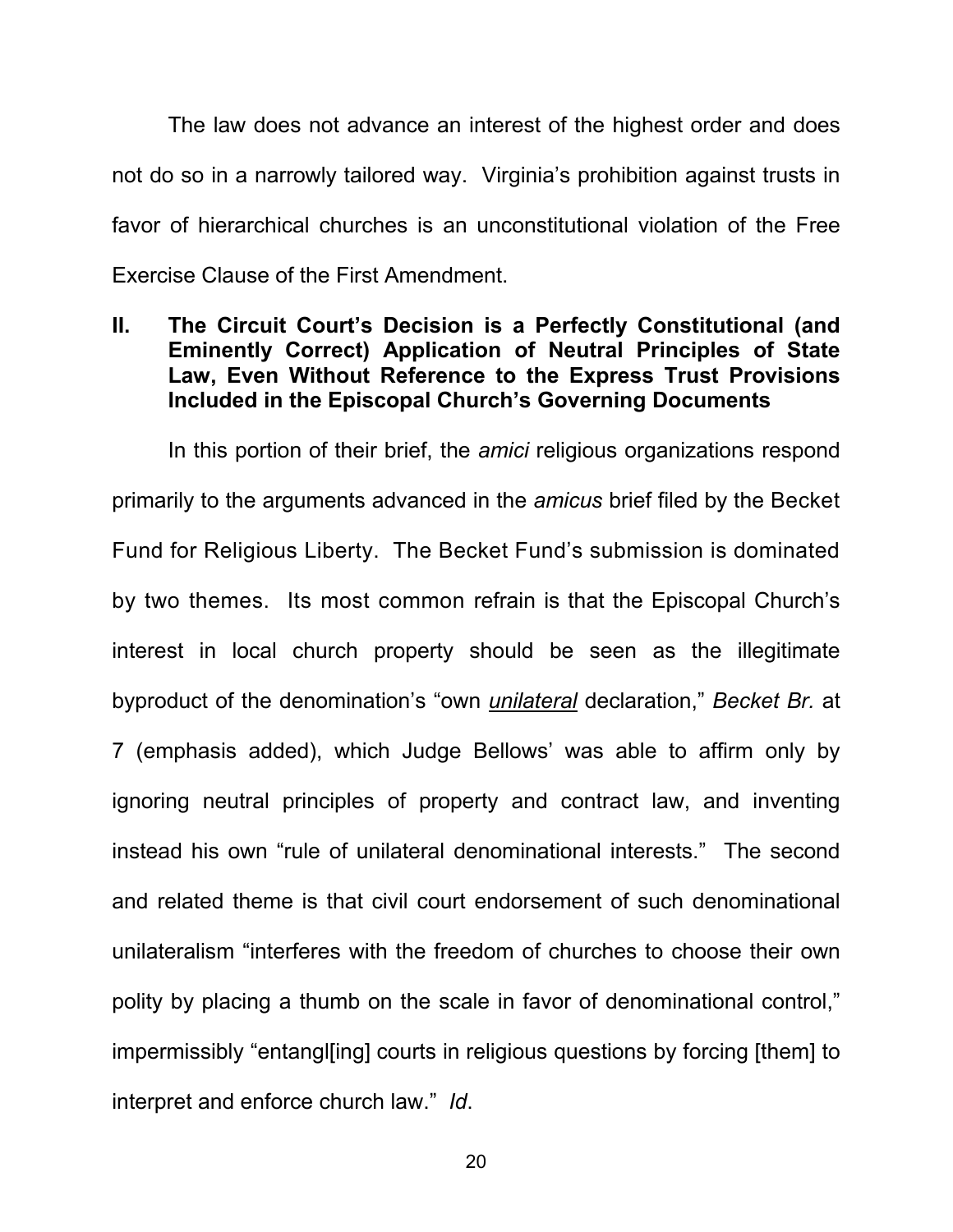For the reasons explained below, neither of these arguments withstands scrutiny.

**A. The Terms of Any Denomination's Governing Documents Are Never "Unilaterally" Imposed on Local Churches; Their Enforcement Under Well-Recognized Principles of Contract Law is a Byproduct of Each Congregation's** *Consent* **to be Bound by the Rules of the Denomination with Which it Freely Chooses to Affiliate**

There is no mistaking that "unilateralism" is the Becket Fund's dominant theme. The words "unilateral" and "unilaterally" appear no less than 19 times in the Fund's 38-page brief – all to leave the impression that the Episcopal Church's interest in local church property was imperiously "transfer[red] to itself . . . by its own unilateral declaration." *Becket Br.* at 7. *See Id*. at 1, 9, 16, 18-19, 26, 28-29, 31-36. Indeed, like a *mantra*, the Becket Fund pejoratively characterizes Judge Bellows' entire mode of analysis as adopting a "rule" or "regime" of "unilateral denominational interests." *Id*. at 18-19, 26, 31, 33-34.

The charge of unilateralism is meritless, as is any notion that Judge Bellows invented a "rule" to decide this case. In truth, the foundational principle at the core of Judge Bellows decision is among the most commonplace, decidedly neutral and eminently fair principles known to the common law. It is simply this: anyone who joins a voluntary association, religious or otherwise, is bound to follow the association's rules. It is no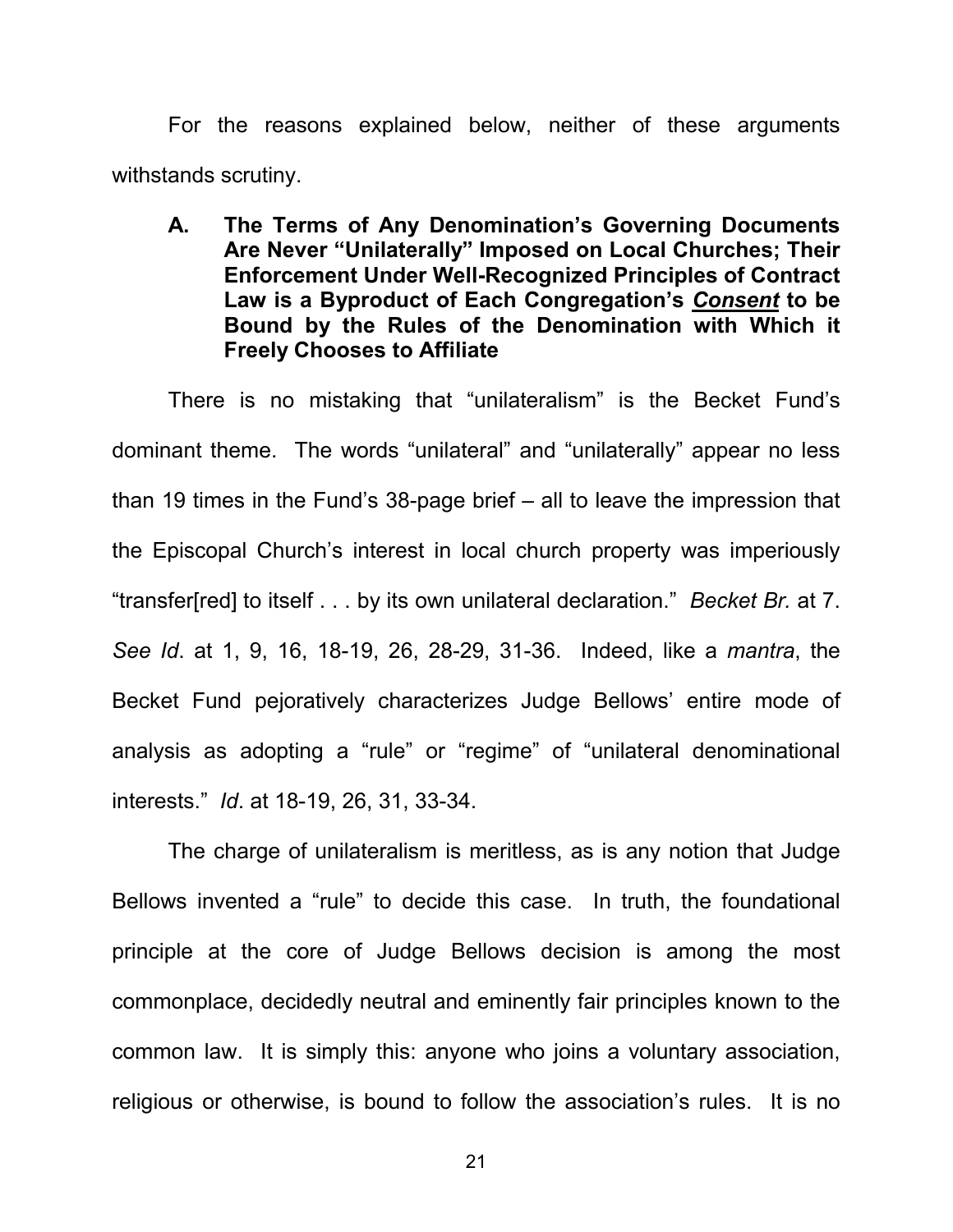more complicated than that, and it is the opposite of unilateralism. Rather, by joining a voluntary association, thereby taking advantage of all the privileges of membership, all members are *deemed* by law to have given their consent to the association's rules. Thus, in Virginia (as elsewhere) the "constitution and by-laws adopted by a voluntary association constitutes a *contract* between the members, which, if not immoral or contrary to public policy, or the law, will be enforced by the courts." *Gottlieb v. Economy Stores*, 199 Va. 848, 856, 102 S.E.2d 345, 351 (1958) (emphasis added). *See also Linn v. Carson*, 73 Va. (32 Gratt.) 170, 183-84 (1879) (the Methodist *Book of Discipline* constitutes a contract between a local church and its members).

The very same principle of contractual consent – not unilateralism – lies at heart of this Court's own prior rulings in church property cases, which are themselves in complete accord with the approach the U.S. Supreme Court demands to ensure compliance with the First Amendment. In the first instance, in its prior ruling in this very lawsuit, the Court recognized that all Episcopal congregations are "bound by the national and diocesan constitutions and canons." *Protestant Episcopal Church in Diocese of Virginia v. Truro Church,* 280 Va. 6, 15, 694 S.E.2d 555, 559 (2010). Even more to the point, the Court's ruling in the AME Zion Church's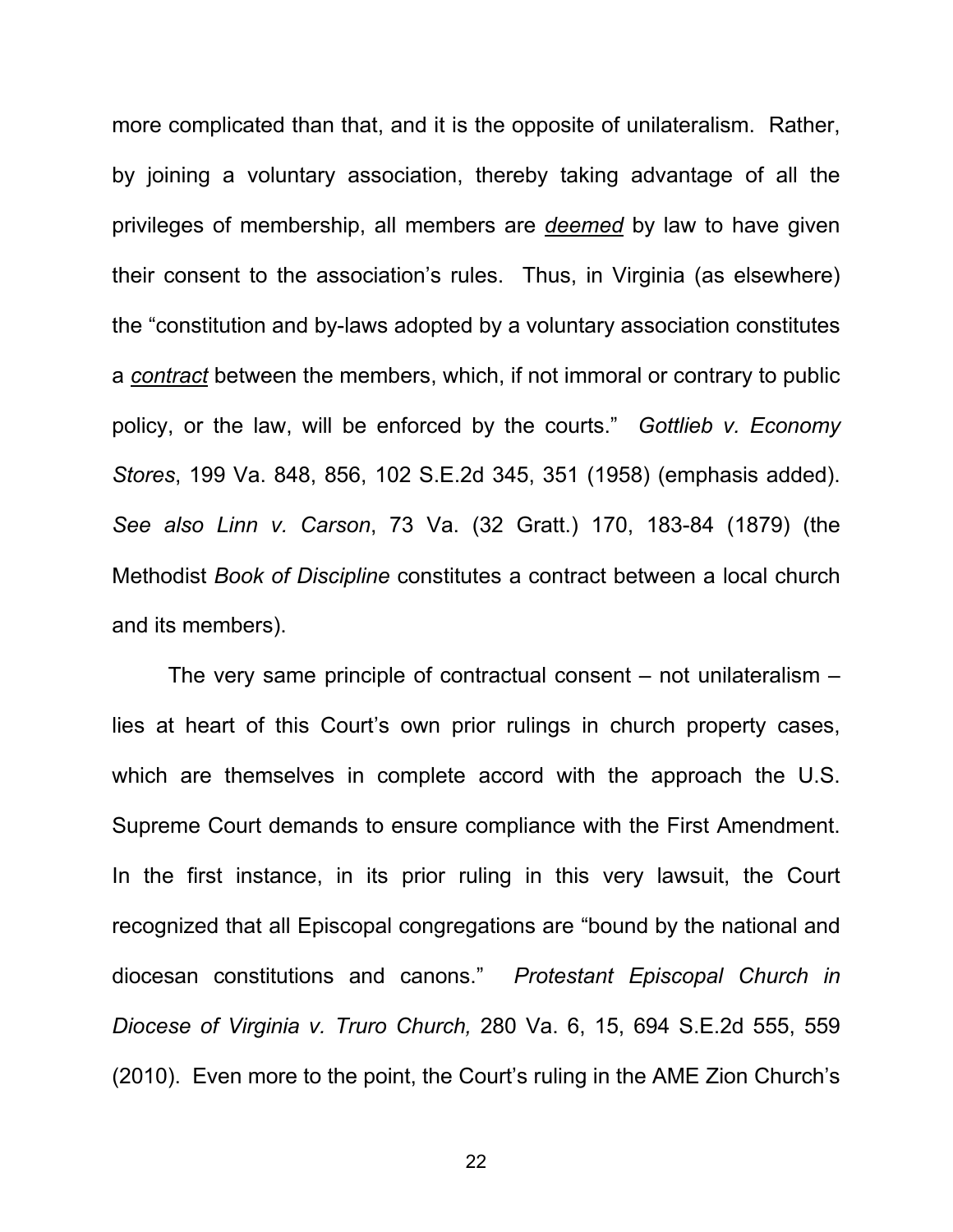favor in *Green v. Lewis* ultimately rested on the irrefutable reality that the local church had necessarily (albeit implicitly) *consented* to restrictive property provisions set forth in that denomination's *Book of Discipline*:

It is reasonable to assume that those who constituted the original membership of [the local church], and who established the church in the manner directed by the grantors in the deed, and those members who followed thereafter, united themselves to a hierarchical church, the A.M.E. Zion Church, with the understanding and *implied consent* that they and their church would be governed by and would adhere to the Discipline of the general church.

221 Va. at 555-56, 272 S.E.2d at 187 (emphasis added).

 $\overline{a}$ 

Finally, Virginia's consistent rulings that local churches are bound by the property rules adopted by the denominations they freely join are in full accord with the U.S. Supreme Court's longstanding precedent. Indeed, the Becket Fund's notion that enforcing a denomination's plainly stated property rules constitutes impermissible and slavish deference to the "unilateral" impositions of some imperious autocracy was thoroughly repudiated in *Watson v. Jones*, which serves as the veritable genesis of the U.S. Supreme Court's jurisprudence in this area.<sup>6</sup>

<sup>6</sup> Nearly a century after *Watson* was decided, the Supreme Court cited that opinion as the place where the "principles limiting the role of civil courts in the resolution of religious controversies that incidentally affect civil rights were initially fashioned." *Serbian Orthodox Diocese v. Milivojevich,* 426 U. S. 696, 710 (1976).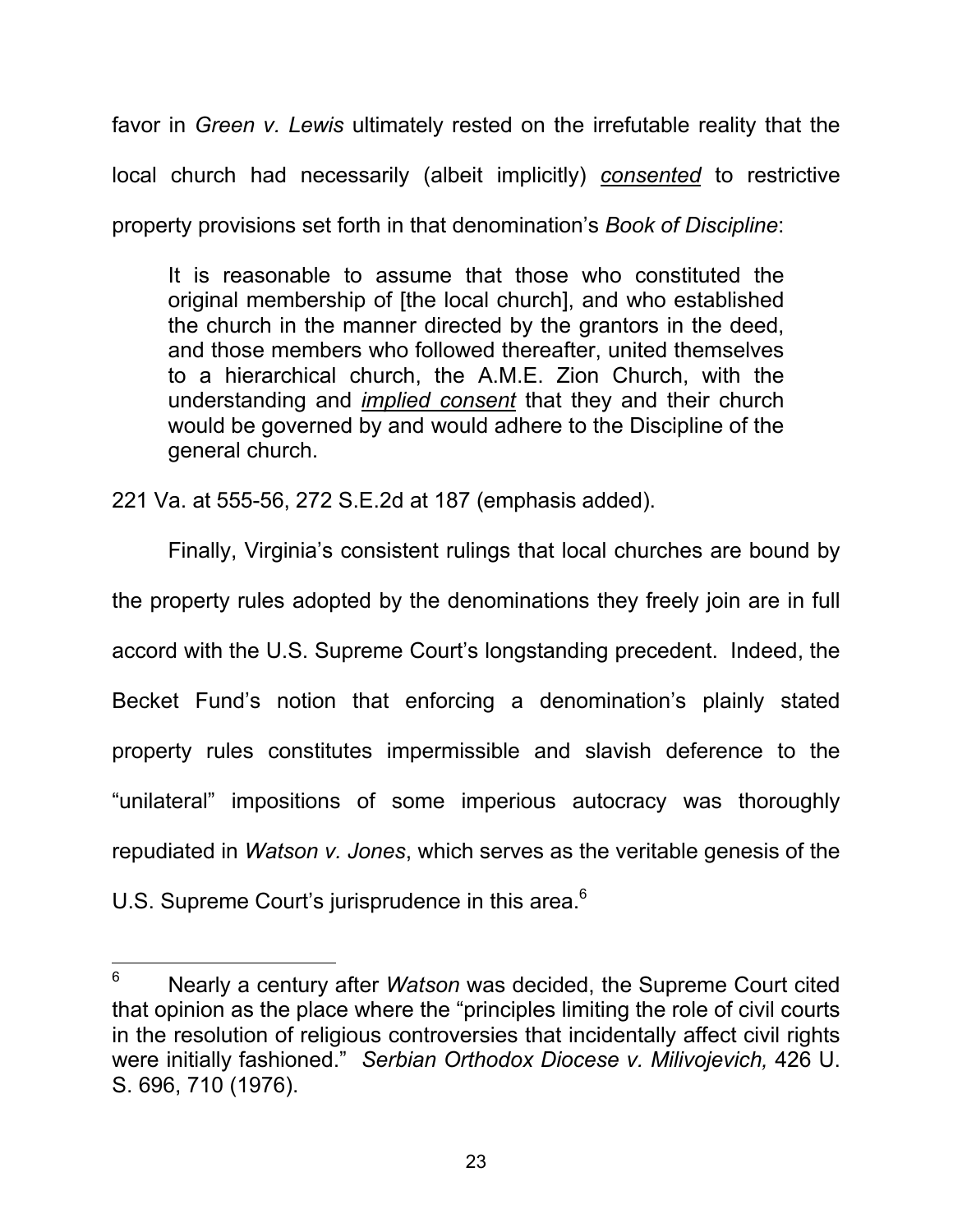*Watson* was decided well "before the First Amendment had been rendered applicable to the States through the Fourteenth Amendment," *id*., but the Supreme Court later recognized that the *Watson* court's language had "a clear constitutional ring." *Hull,* 393 U. S. at 449. Perhaps for this very reason, the *Watson* opinion is well-suited to demonstrating that the core principles of religious freedom are in perfect harmony with the longstanding common law principle that the members of any voluntary association, simply by joining the club, have necessarily consented to be bound by the association's rules. As the *Watson* court explained, "Religious organizations come before us in the same attitude as other voluntary associations for benevolent or charitable purposes, and their rights of property or of contract are equally under the protection of the law . . . ." 80 U.S. (13 Wall.) at 714. To the Supreme Court, there was no doubt this meant both (1) that religious associations were entitled to establish their own rules "for the ecclesiastical government of all the individual members, congregations, and officers," and (2) that "[a]ll who unite themselves to such a body do so with an implied *consent* to this government, and are *bound* to submit to it." *Id.* at 729 (emphasis added).

There was also no question in the *Watson* court's mind that an association's rules are binding on members even insofar as they apply to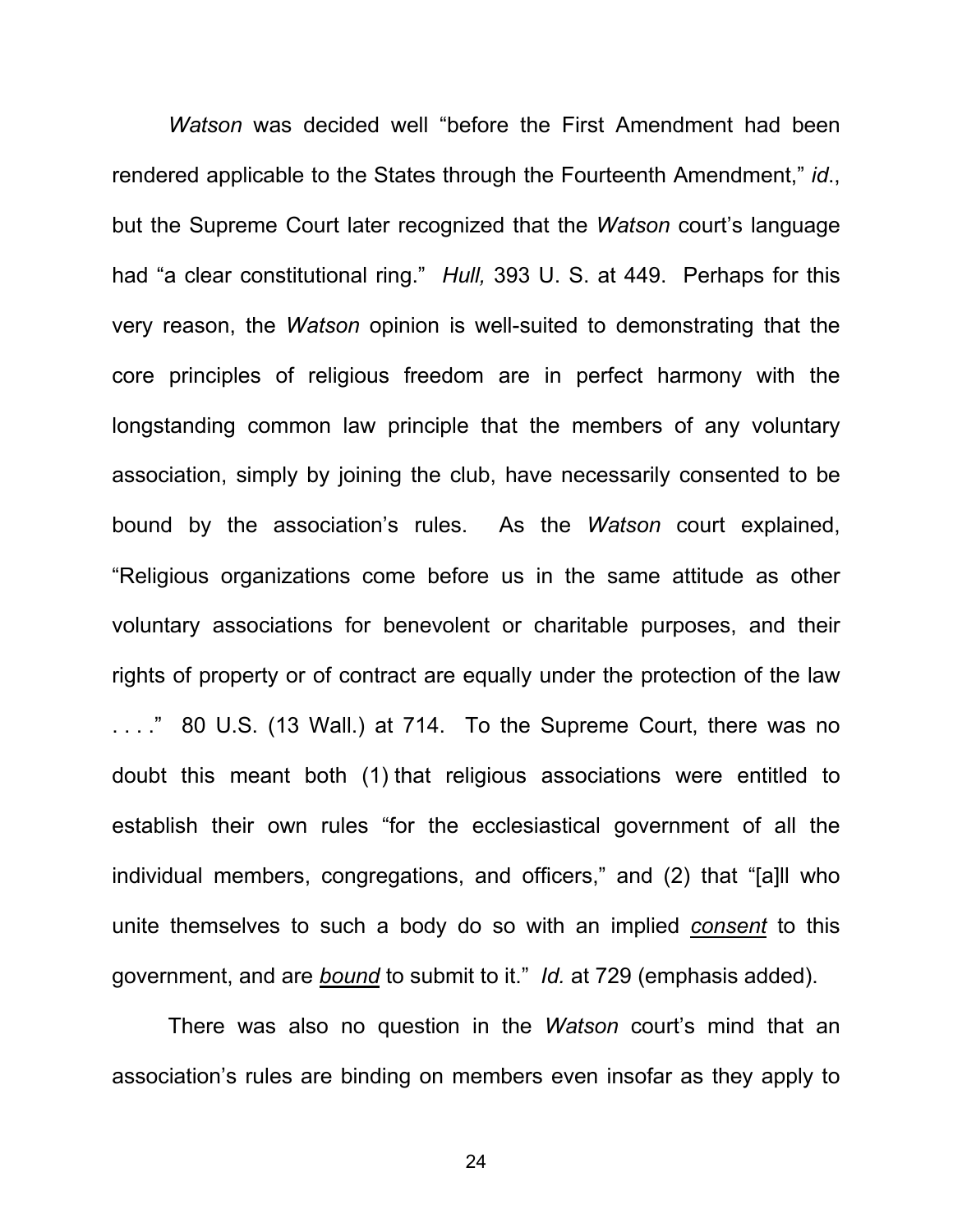property. Thus, the Court explained that "it seems hardly to admit of a rational doubt that an individual or an association of individuals may dedicate property by way of trust to the purpose of sustaining, supporting, and propagating definite religious doctrines or principles," and furthermore that "it would seem also to be the obvious duty of the court, in a case properly made, to see that the property so dedicated is not diverted from the trust which is thus attached to its use." *Id*. at 723. So, too, in both *Norfolk Presbytery* and *Green*, this Court enforced restrictive property provisions contained two different hierarchical denominations' governing documents – even while operating from the premise that trusts in favor of such denominations "are invalid under Virginia law." And it did so because, even apart from the trust language, it was inescapable that by joining the denominations in question, the local churches had effectively given their consent to the denominations' rules, including anti-alienation provisions that were plainly designed to prevent local church property from being diverted for uses inconsistent with the mission and ministry the denominations in question.

The Falls Church and the Becket Fund argue that Virginia contract law is of no avail to the Episcopal Church's position because The Falls Church received no "consideration" for the denomination's interest in local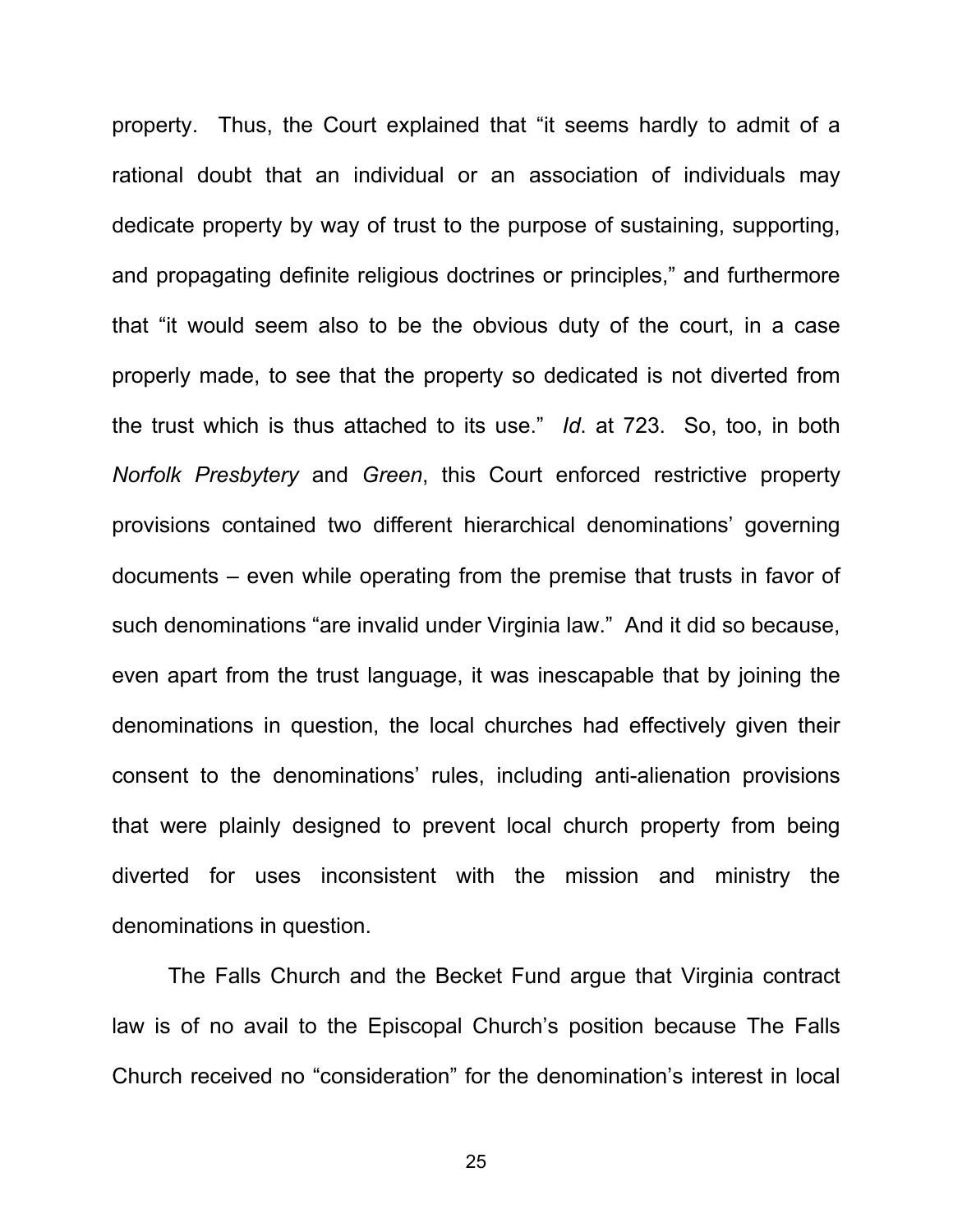church property. *See* Appellant's Br. at 30; Becket Fund Br. at 32. In the first instance, this crass argument is utterly dismissive of the spiritual benefit congregations and their parishioners seek and receive by aligning with a denomination. Indeed, for many Christians – including those represented by the *amici* – joining a denomination is tantamount (or even essential) to becoming part of the "Body of Christ," and any suggestion that congregations welcomed into such a union receive nothing of value in return is chilling.

Here, the record shows that The Falls Church freely chose to become part of the Episcopal Church, and of the Virginia Diocese in particular, and it must be *presumed* by Virginia's courts that The Falls Church congregation "benefitted from the association, spiritually and otherwise." *Green*, 221 Va. at 554, 272 S.E.2d at 185. 7 That was the approach this Court adopted in *Green*; it is an approach that conforms to common sense and can be applied works for secular and religious associations alike; and it avoids the constitutional infirmity that would plainly attend any attempt by

 $\overline{7}$ <sup>7</sup> See also *Green*, 221 Va. at 556, 272 S.E.2d at 187 ("The fact that the general church has made no loans or grants for the benefit of Lee Chapel and that, in fact, it may have refused to contribute to the remodeling program of the local church, is not dispositive. A proprietary interest or a contractual obligation does not necessarily depend upon a monetary investment.").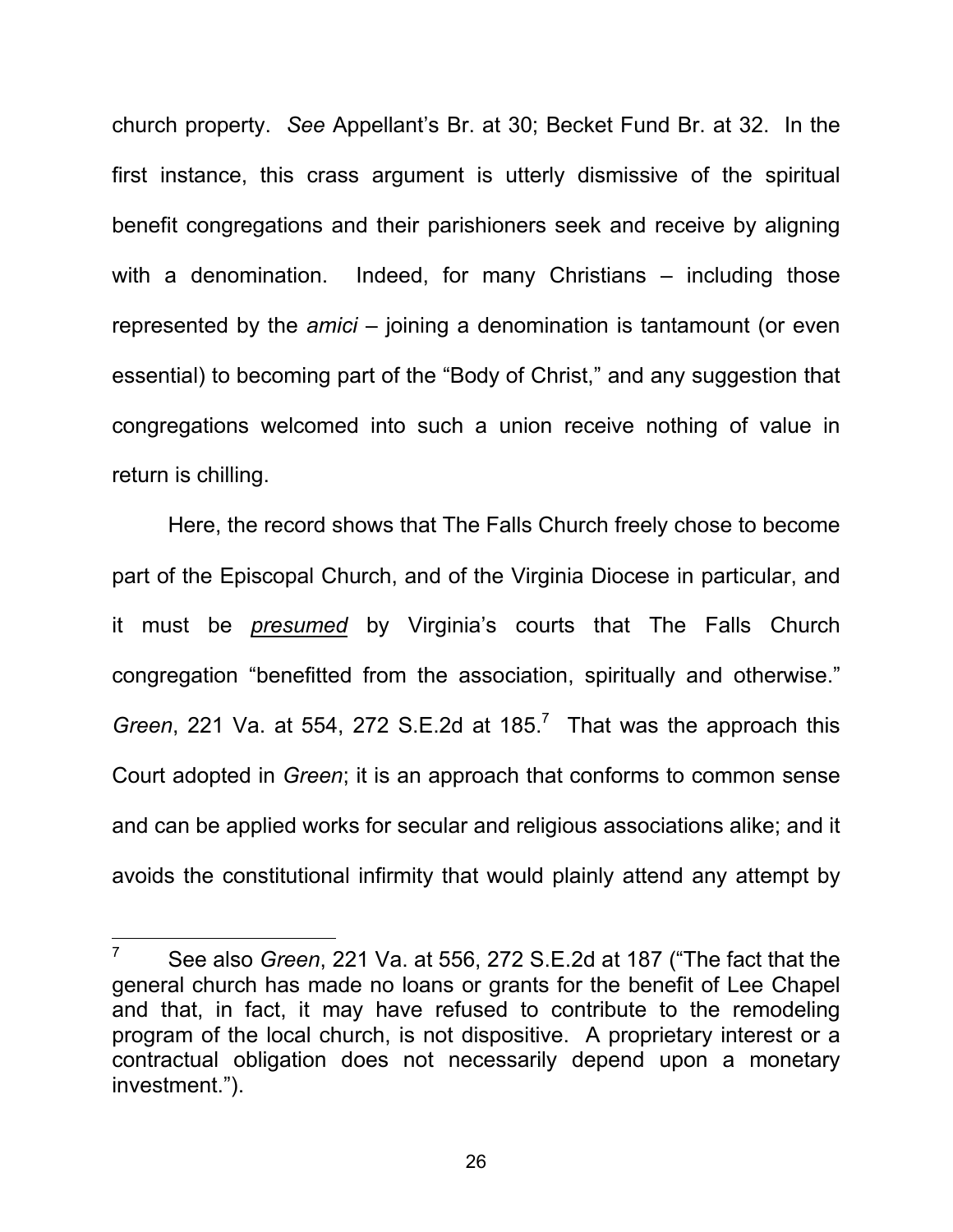civil judges to "weigh" the "value" a local church receives from its affiliation with a larger church.

Lastly, even while recognizing that "disposition of a dispute of this nature does not depend on a determination as to whether the Diocese obtains more from a local church than the church obtains from the Diocese," Letter Op. at 90, Judge Bellows had little trouble identifying many concrete benefits that Falls Church obtained from its association with the Episcopal Church and the Virginia Diocese:

Beyond any spiritual benefits a local church might receive, there are secular benefits like assistance in the recruitment of clergy, the provision of "supply priests" as temporary clergy at congregations, assistance in the preparation of parish profiles, investigating clergy recruited from other dioceses, the preparation of clergy compensation guidelines, the provision of help with the preparation of audits and parochial reports, serving as a resource for advice in areas like taxes and insurance, providing mandatory sexual misconduct training, providing educational programs, providing human resources assistance, providing the Church Pension Fund for a church's clergy, providing group health and dental insurance, providing investment management services through the Diocesan Trustees of the Funds, and providing loans to churches through the Diocesan Missionary Society.

*Id*. Thus, it matters not whether a court assigns "credit" for the spiritual blessings that a local church is seeking to secure by affiliating with a denomination of its choosing, or instead (like Judge Bellows) pauses to tally the more concrete ways in which a local church inevitably receives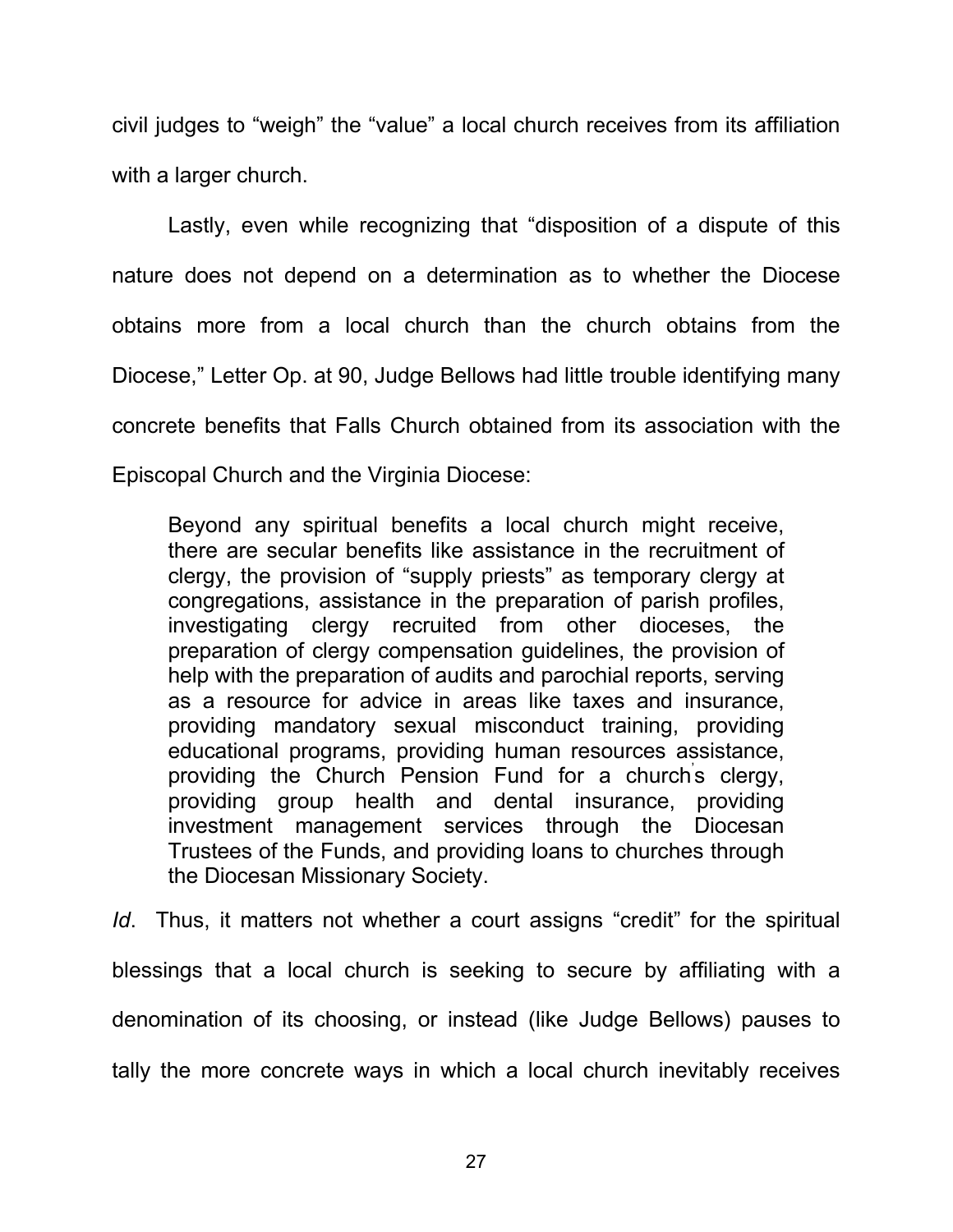material benefit by joining a larger church family. Under either analysis, the notion that such a relationship is a "one-way street" – leaving the congregation without any legally meaningful consideration – cannot withstand scrutiny.

In short, all relevant precedent stands opposed to the Becket Fund's attack that Judge Bellows "plac[ed] a thumb on the scale in favor of denominational control." Becket Br. at 19. In truth, the analysis Judge Bellows applied (1) was resolutely faithful to the analysis this Court and the U.S. Supreme Court have consistently applied in resolving church property disputes; and (2) is firmly grounded in the thoroughly neutral and incontestable principle of contract law that all who unite themselves to any voluntary association do so with the implied consent to its form of government.

#### **B. A Congregation's Consent to its Denomination's Rules Is Not Confined to the Rules in Place at the Time it Joined the Denomination**

The Falls Church makes much of the fact that property provisions included in Episcopal Church's governing documents changed over time, emphasizing especially that the express trust provisions were not adopted until the Denis Canon was promulgated in 1979. And the Becket Fund, in particular, argues that it "is no answer to say that the [later-adopted]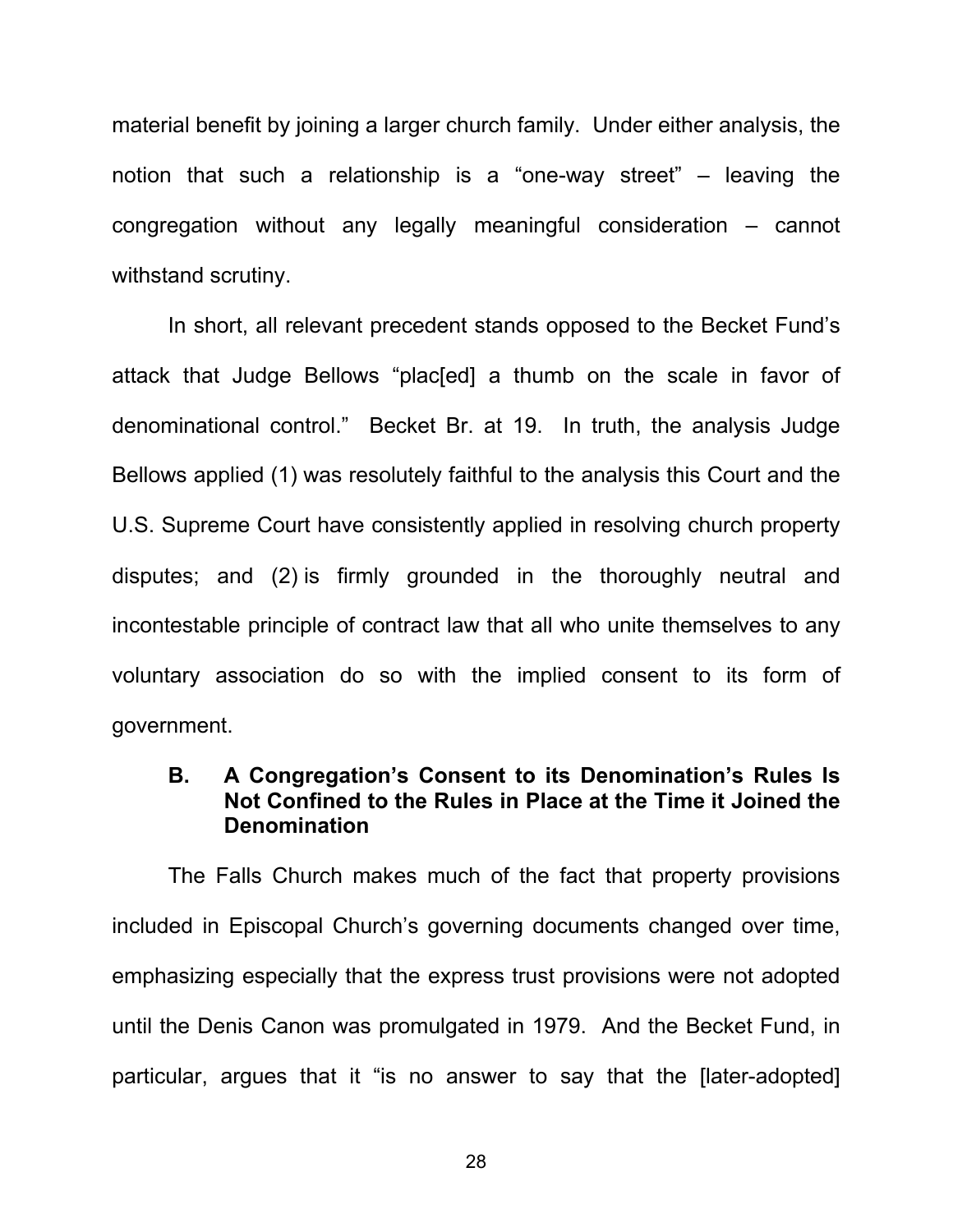canons in this case were not 'unilateral' because The Falls Church, like all Episcopal parishes, was entitled to participate in the processes that led to their adoption." Becket Br. at 29. From the Becket Fund's perspective, the Denis Canon cannot be controlling because The Falls Church "has existed as a legally distinct entity since 1732, and there is no evidence that it ever ceded its authority over property to the Episcopal Church." *Id*.

But this is not how the law operates. In *Reid v. Gholson*, 229 Va. 179, 327 S.E.2d 107 (1985), this Court held not only that those who join a religious denomination are bound by the denomination's "internal rules and the decisions of its tribunals," *id*., 229 Va. at 188-89, 327 S.E.2d at 113, but further that those rules are will inevitably change over time and remain binding nonetheless:

Hierarchical churches may, and customarily do, establish their own rules for discipline and internal government. They may, and frequently do, establish internal tribunals to decide internal disputes arising in matters of discipline and internal government. These tribunals may be guided by a body of internally-developed canon or ecclesiastical law, *sometimes developed over a period of centuries*.

*Id.* at 188-189, 327 S.E.2d at 113 (citation omitted) (emphasis added).

And for this very reason, it should not be in the least surprising that the U.S. Supreme Court held in *Jones v. Wolf* that the decisive rules are not those in place at the time local church first joins the denomination, nor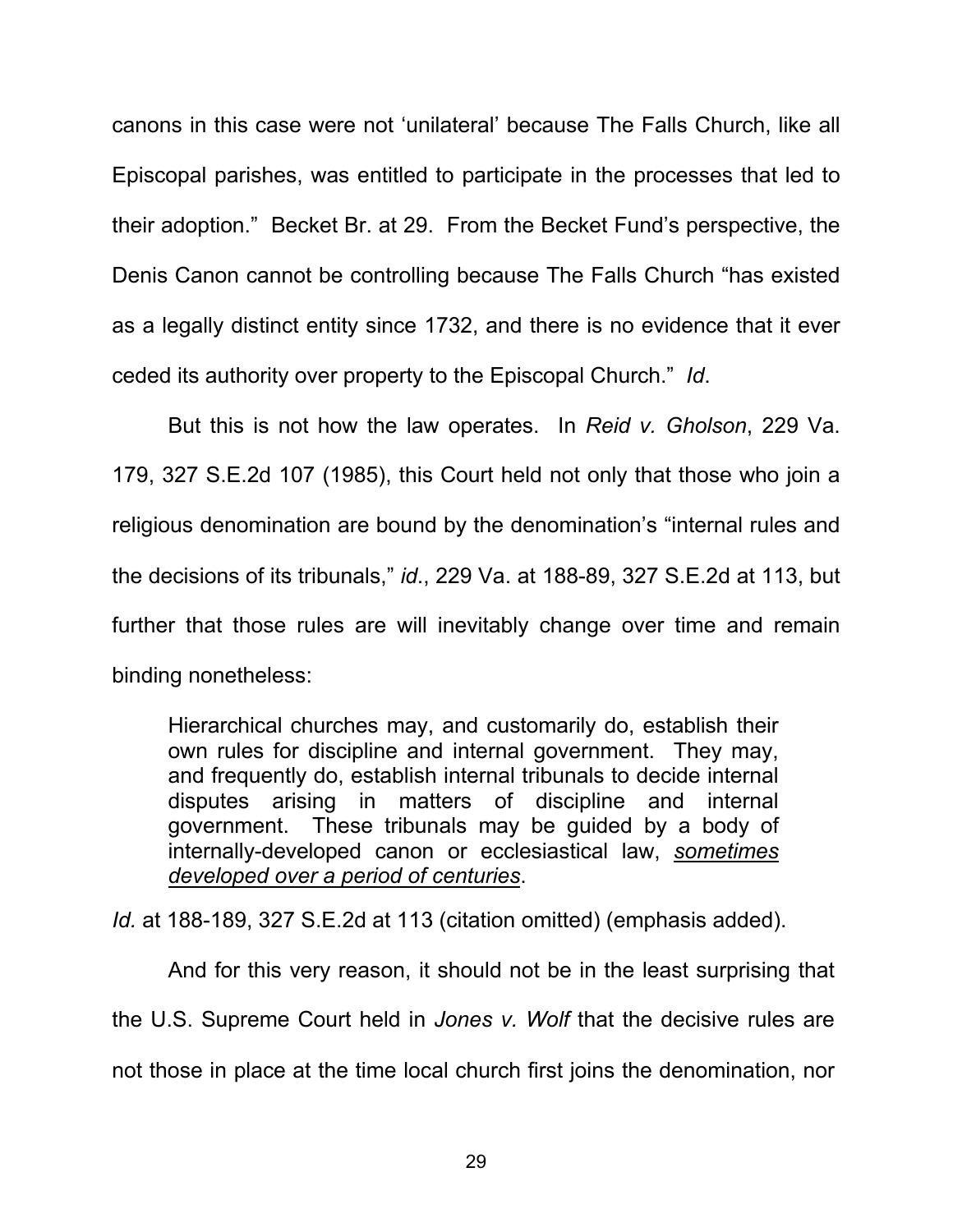those in place at the time each parcel may have been acquired. Rather,

the rules that will govern resolution of the dispute are those in place *at the* 

#### *time the dispute arises and the congregation elects to withdraw*:

Under the neutral-principles approach, the outcome of a church property dispute is not foreordained. *At any time before the dispute erupts*, the parties can ensure, if they so desire, that the faction loyal to the hierarchical church will retain the church property. They can modify the deeds or the corporate charter to include a right of reversion or trust in favor of the general church. *Alternatively, the constitution of the general church can be made to recite an express trust in favor of the denominational church*.

*Jones*, 443 U.S. at 606 (emphasis added).

In this very passage, the U.S. Supreme Court invited denominations such as the amici – to the extent they had not already done so  $-$  to amend their governing documents so as to express, in clear terms, that all local church property must be held for the benefit of the denomination as a whole. In the same breath, moreover, the Court made clear that such amendments would be binding on civil courts if made "[a]t any time before the dispute erupts," which is entirely consistent with the reality that the rules of religious organizations – like those of all voluntary associations – will change over time and remain binding on the membership nonetheless.

Maryland's highest court rejected such "timing" arguments in *Polen v. Cox*, 259 Md. 25, 267 A.2d 201 (1970). In that case, a congregation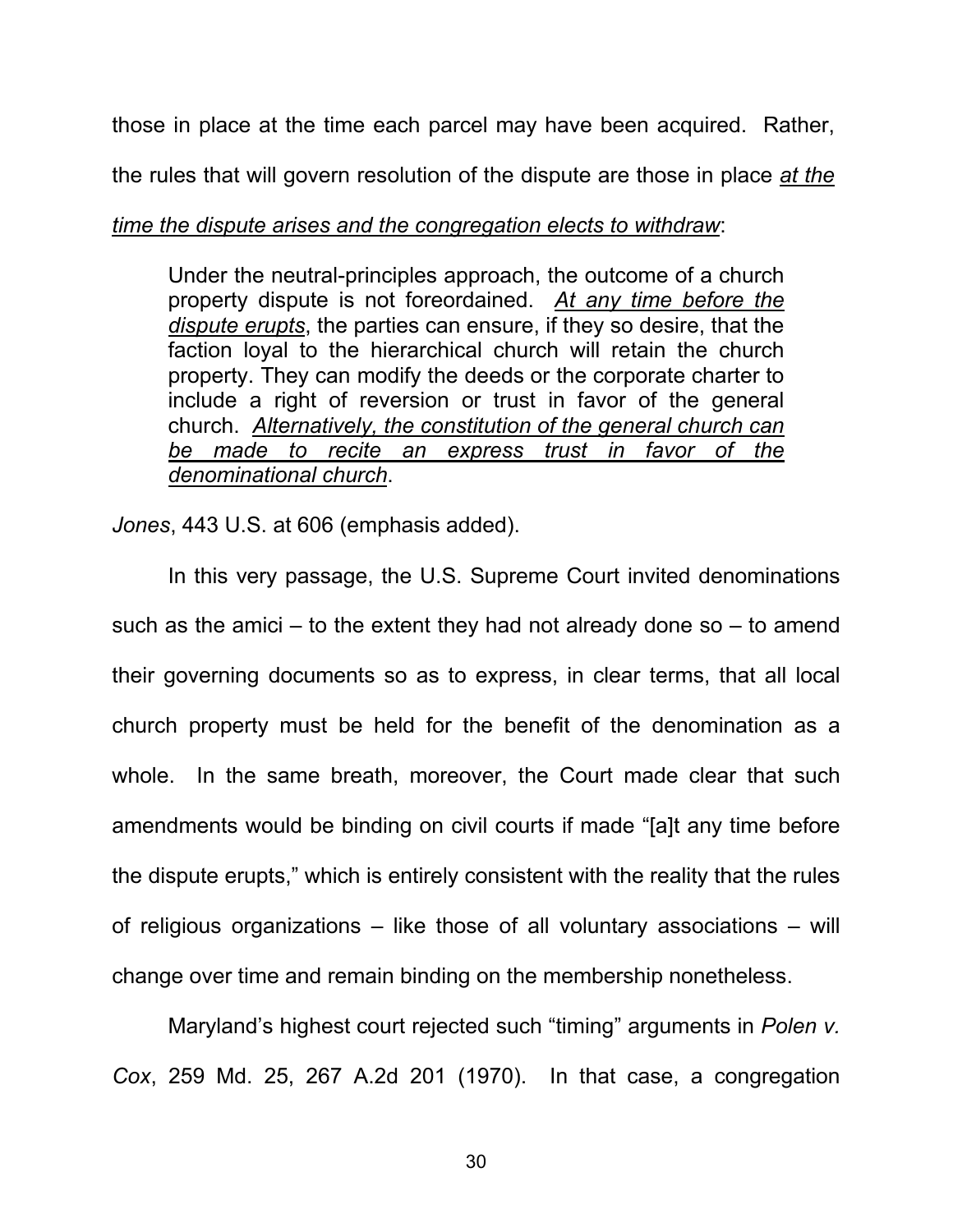withdrew from the Church of God denomination when the denomination's rules were changed to eliminate racial segregation within the church's governance structure. The property rules in place at the time provided that local church property would pass to the control of the denomination if a congregation withdrew. Under these circumstances, the court explained that a congregation could not evade the result dictated by the property provisions in place at the time the dispute arose:

Certainly when deciding to affiliate with the Church of God, the . . . congregation may have placed a great deal of value on the segregated church structure . . . . However, by agreeing to be bound by the [denomination's constitution], it should have been apparent that a majority vote at the General Assembly level might change any doctrinal or governmental practice and that if such change was so unpalatable as to cause withdrawal, the property would revert to the control of the national body.

*Id.*, 259 Md. at 37, 267 A.2d at 207.

Similarly, in common-sense terms, the *Polen* court identified the

course a congregation must follow to avoid a finding that it has consented

to a change in the denomination's rules governing local church property:

It would of course be a different matter if at the time they affiliated, the Minutes had provided for retention of the property by the local church upon withdrawal, and then the General Assembly changed the Minutes to provide the opposite. If upon the change in the Minutes, the Church withdrew, then implied consent to the change would not be possible. However, this was not the situation in the present case. Without any indications that the local congregation did not consider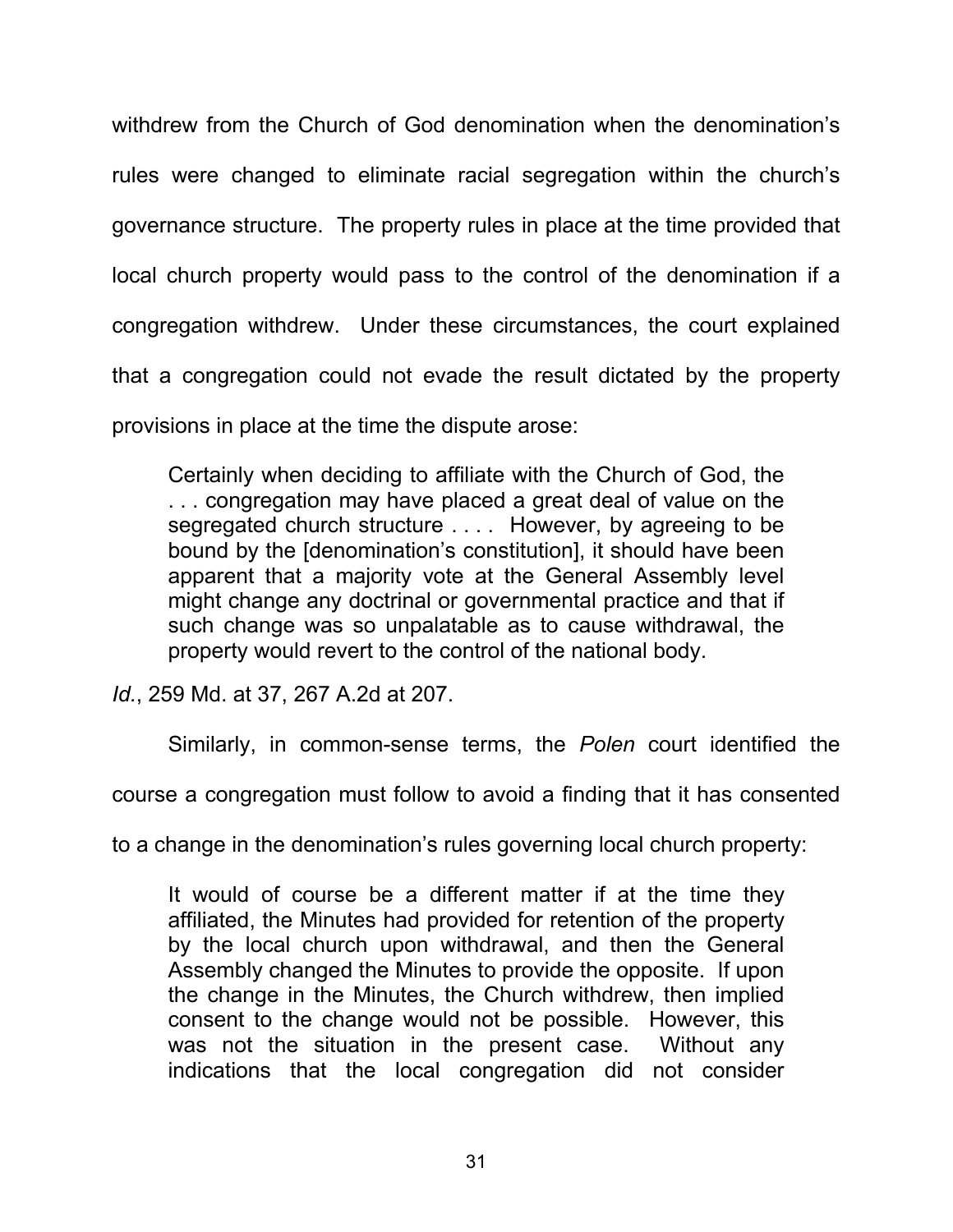themselves bound by the Minutes, we think an implied consent to the withdrawal provisions must be inferred.

*Id.*

In the case of The Falls Church, they had advance notice of the proposed enactment in 1983 of Diocesan Canon 15.1 and then participated directly in the Annual Council that actually adopted that canon. *See* JA 6326-43; JA 6193. Furthermore, the Diocess published notice of the Denis Canon to all congregations immediately after its enactment at the General Convention in 1979, announcing plainly in the October 1979 issue of the Diocese's *Virginia Churchman* that the Dennis Canon clarified that "Parishes that break away from the Episcopal Church have no right to church property." JA 6213. Far from objecting to the Denis Canon or corresponding changes at the diocese level, The Falls Church continued its whole-hearted participation in the Episcopal Chuch's polity for another quarter century, without giving any hint of an objection to the canon's clear terms.

### **C. The Circuit Court Did Not Resolve Any Religious Question or Undertake any Fundamentally Religious Inquiry**

The Becket Fund's second main theme is nearly as repetitive as the first, but even more illusory. Side-by-side with virtually every reference to Judge Bellows' supposed "rule" of "unilateral denominational interest," the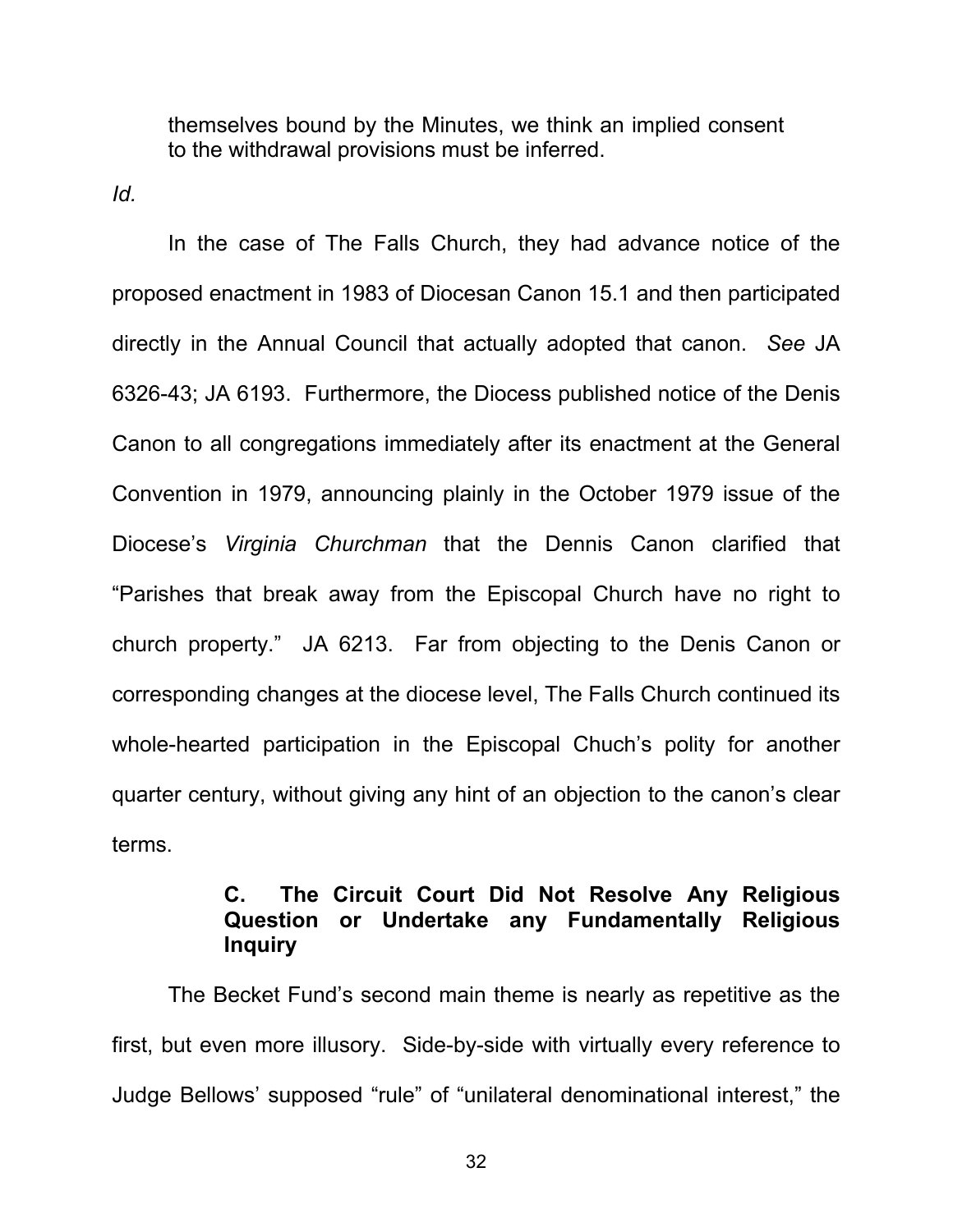Court is told that Judge Bellows' approach to the case "entangles civil courts in forbidden questions of 'religious doctrine, polity, and practice,' *Jones,* 443 U.S. at 603, by making property rights turn on the court's interpretation of canon law and internal church dealings." Becket Br. at 2. *See also id*. at 5 ("The Becket Fund is concerned that the trial court's decision . . . entangles courts in religious questions and unjustly interferes with the ability of churches to control their polities.")

Much of this is suggested merely by repeating First Amendment principles with which everyone agrees, including all of the undersigned *amici*. No one questions that civil "courts must 'scrutinize the [church] document in purely secular terms, and not . . . rely on religious precepts in determining whether the document indicates that the parties have intended to create a trust.'" *Id.* at 9 (quoting *Jones*, 443 U.S. at 604). Nor does anyone disagree that "States have no legitimate interest in 'internal church decision[s] that affect the faith and mission of the church itself.'" Becket Br. at 10, *quoting Hosanna-Tabor,* 132 S. Ct. at 707.

But simply reciting these principles does nothing to demonstrate that Judge Bellows came anywhere to close to violating them. He certainly did not do so by resting his decision, in part, on the explicit, plainly worded and readily discernible property provisions contained in the governing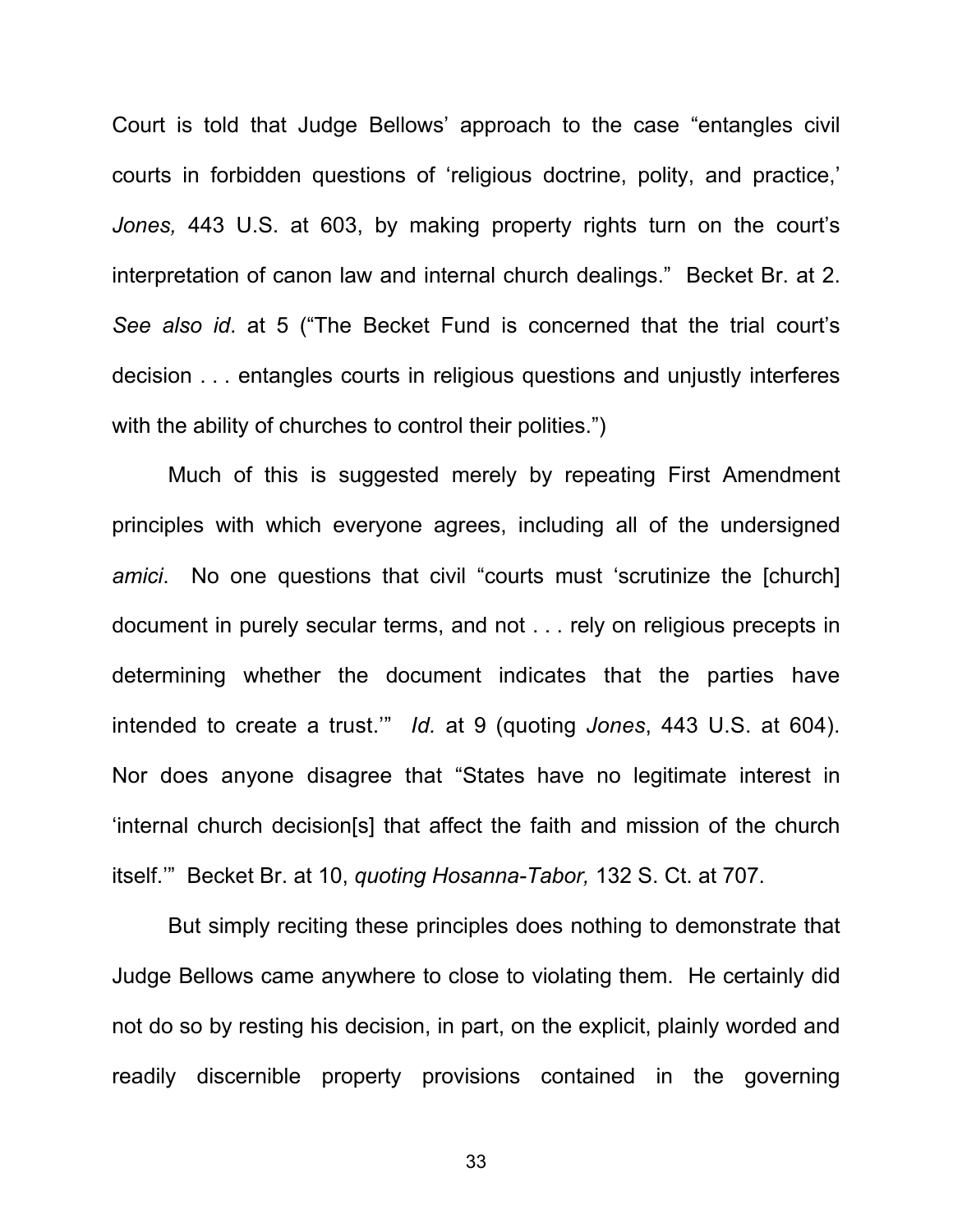documents of the Episcopal Church and the Virginia Diocese. Those provisions – including especially those that have long foreclosed property transfers without the Bishop's consent – are essentially identical to the restrictive property provisions in the AME Zion Church's Discipline that this Court held in *Green* were irrefutable evidence that the denomination had a proprietary interest in local church property, which could not be unilaterally expunged by the local church's members.

In short, as the Becket Fund's attorneys surely know, neither the U.S. Supreme Court, nor the Virginia Supreme Court, has adopted any rule that prefers one documentary source for property rights to the exclusion of any other. On the contrary, and as Judge Bellows appreciated, the leading cases are emphatic that a denomination's interest in local church property can be secured in a deed, *or* in a statute, *or* in the denomination's governing documents, *or* in the governing documents of the local church itself. Insofar as the dispute is between a denomination and its own members, any one of those sources can suffice as the basis for civil court resolution of the dispute. *See Jones*, 443 U.S. at 606; *Letter Op.* at 45 ("There is no suggestion in *Norfolk Presbytery* or *Green* that in the resolution of a church property dispute this Court should accord the deeds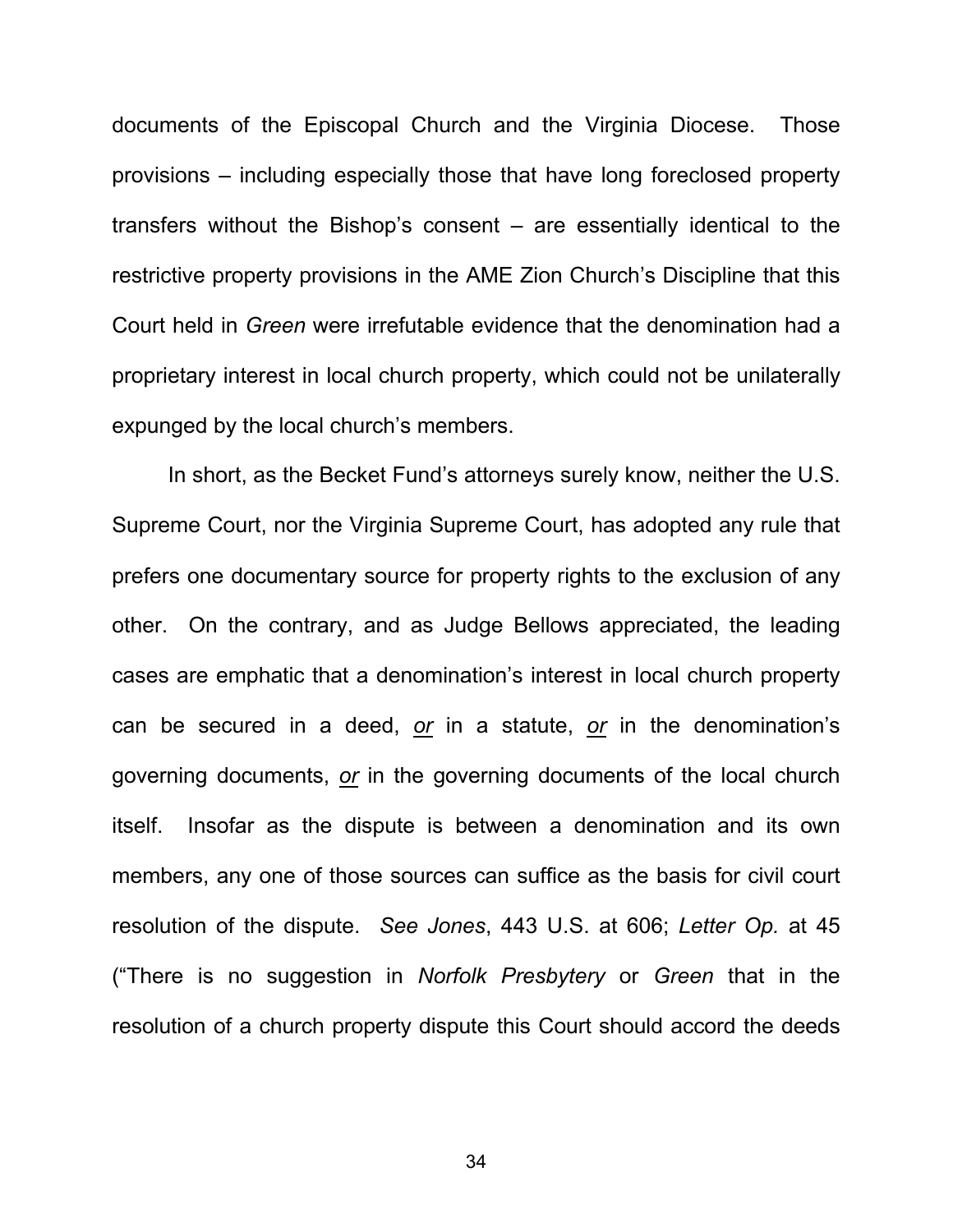'predominant' weight over, for example, the constitution of the general church.").

Nor is there any merit -- certainly not in this context – to the argument that Virginia's policy in favor of certainty of title counsels against civil court reliance on property provisions expressed in general church documents that are contractually binding on all members of a religious denomination. In cases like the instant one – as in *Norfolk Presbytery* and *Green* – the dispute centers solely on the relative rights of the very members of the religious association in question, not any outside third-party who asserts an interest in local church property and lacks knowledge or reason to know of the denomination's interest. Putting aside that the record in this case demonstrates that lenders and other real estate professionals are wellattuned to the potential for a denominational interest in local church property, and indeed often require proof or legal opinions that general church rules have been satisfied (JA 4583, 6863-64), there is no question that the association's own rules are fully dispositive in disputes among the association's own members.

Lastly, the amici are not aware of – nor has The Falls Church or the Becket Fund identified – a single factual finding that required Judge Bellows to undertake any fundamentally religious inquiry, let alone resolve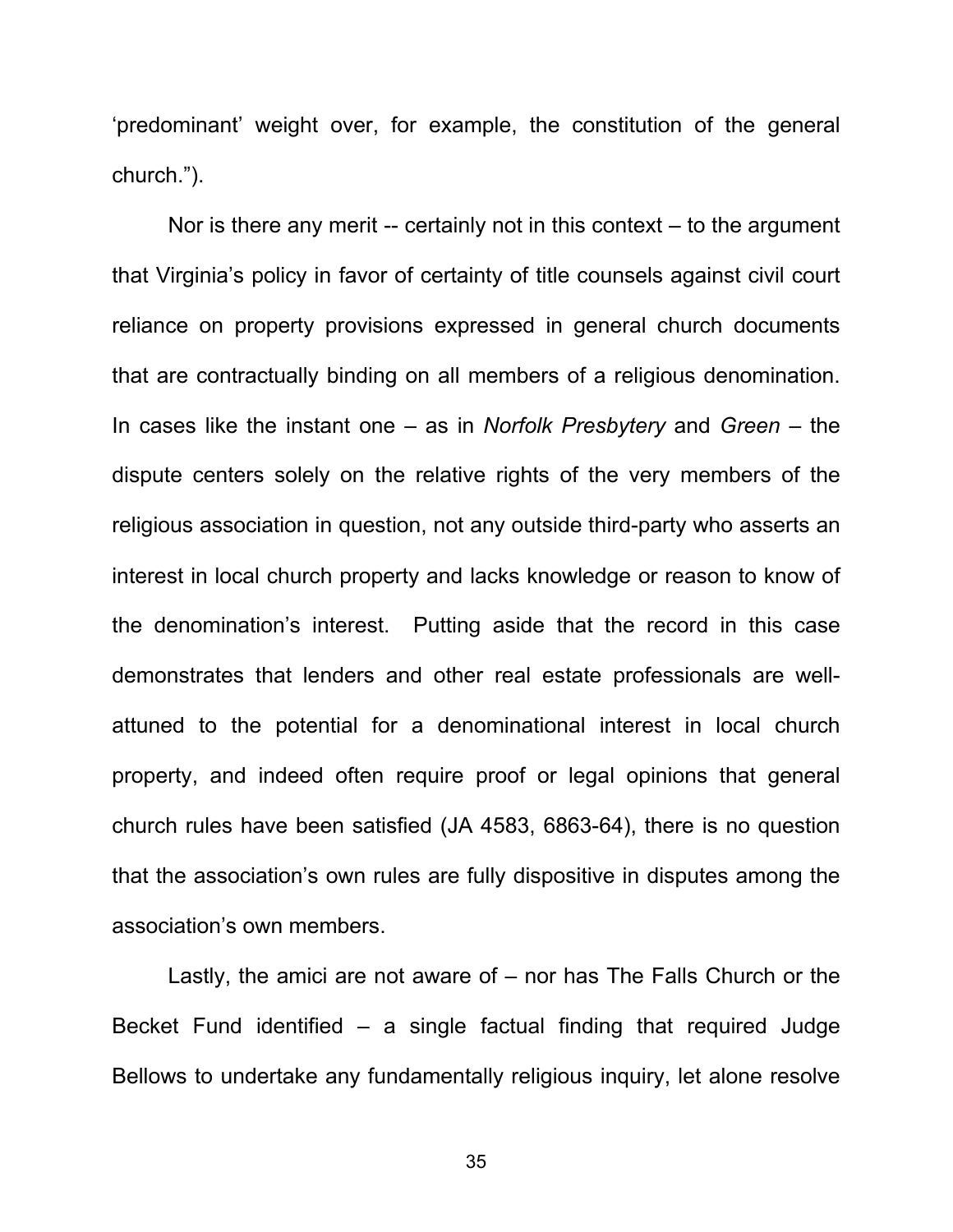underlying religious question. Indeed, the undersigned *amici* are not aware of any significant finding of fact with which The Falls Church or the Becket Fund truly disagrees. As far as the amici can discern, The Falls Church and the Becket Fund do not contest any of the facts that, in the final analysis, are more than sufficient to sustain the Circuit Court's holding. Whether based on the express trust provisions, or solely on the numerous other restrictive property provisions contained in the Episcopal Church's governing documents, there is simply no contesting that, under the controlling and well-developed precedent of this Court and U.S. Supreme Court, the Episcopal Church perfected a legally enforceable interest in the property held by its local churches.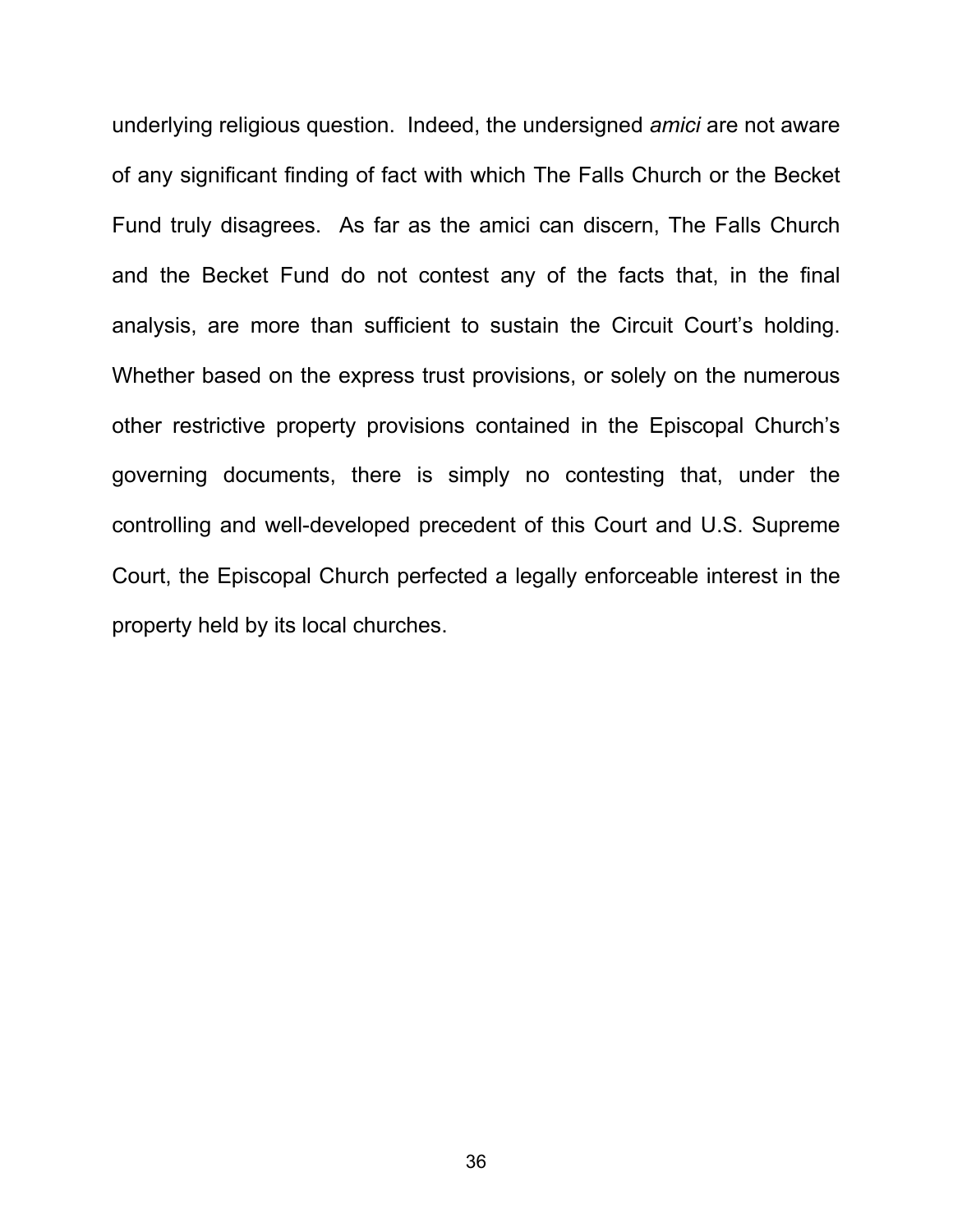## **CONCLUSION**

For the foregoing reasons, the *amici* urge the Court to eliminate Virginia's rule against denominational trusts, but otherwise to affirm the Circuit Court's decision in its entirety.

Respectfully submitted,

Brian J. Coleman Brian J. Coleman (VSB # 41352) Thomas E. Starnes Stephen J. Wallace Drinker Biddle & Reath LLP 1500 K Street, N.W. Washington, D.C. 20005-1209 Telephone: (202) 842-8800 Facsimile: (202) 842-8465

Counsel For *Amici Curiae* General Council on Finance and Administration of The United Methodist Church; Episcopal Diocese of Southern Virginia; Episcopal Diocese of Southwestern Virginia; the Rt. Rev. Yung Chin Cho (Bishop, Virginia Annual Conference of The United Methodist Church); Steven D. Brown (Chancellor, Virginia Annual Conference of The United Methodist Church); Gradye Parsons, Stated Clerk of the General Assembly of the Presbyterian Church (U.S.A.) ("PCUSA"); Abingdon Presbytery of the PCUSA); Elder Donald F. Bickhart (Stated Clerk, Presbytery of Eastern Virginia, PCUSA); the Rev. Dr. G. Wilson Gunn, Jr. (General Presbyter, National Capital Presbytery, PCUSA); Virginia Synod of the Evangelical Lutheran Church of America; Metropolitan Washington, D.C. Synod of the Evangelical Lutheran Church of America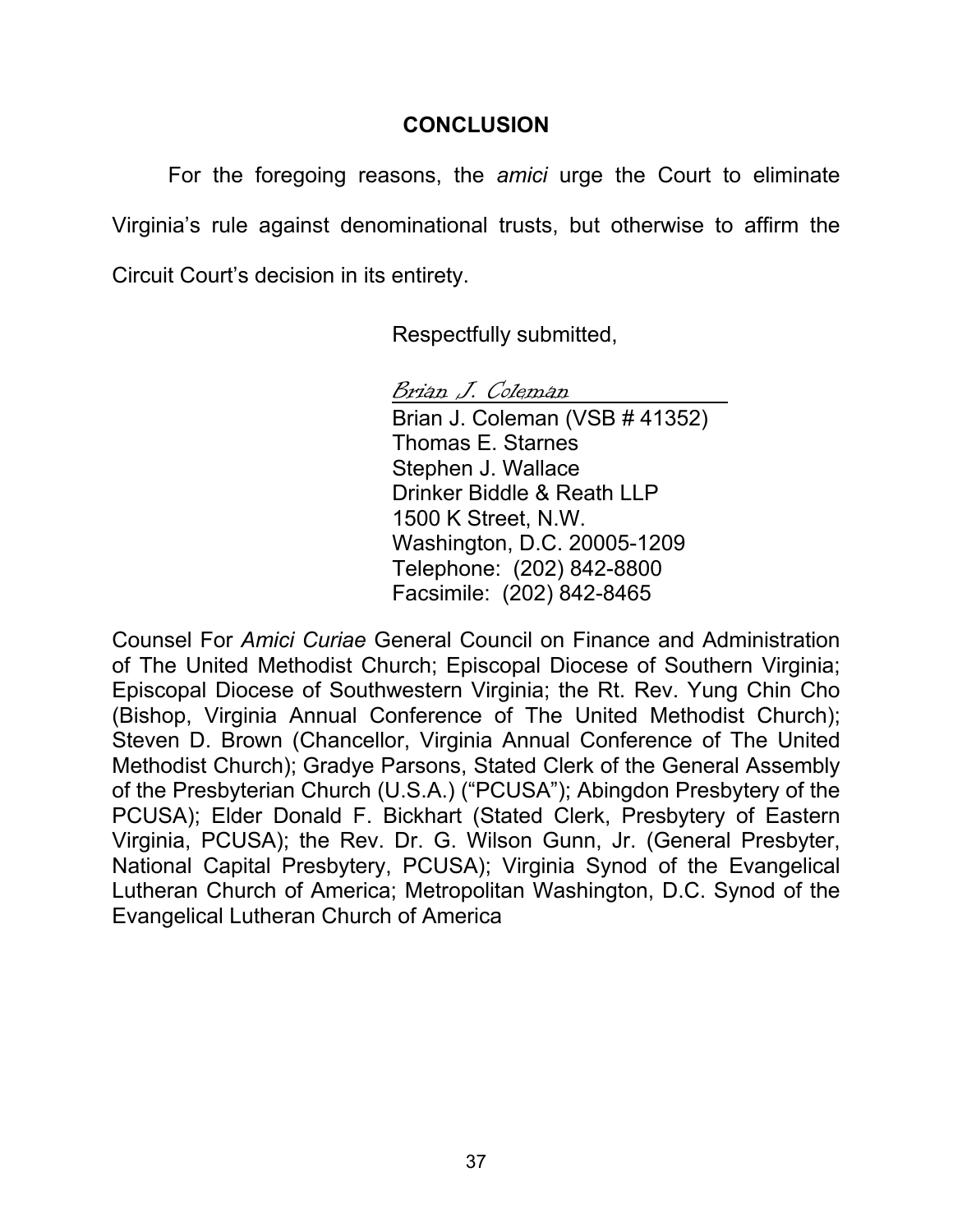### **CERTIFICATE**

I hereby certify that on January 22, 2013, pursuant to Va. S.Ct. Rules 5:17(i) and 5:26 and Va. Code Ann. § 1-210(B):

Electronic copies of this brief, in PDF format, are being transmitted to the Clerk of this Court, on CD-ROM, and served on counsel for the parties and *amici* at the email addresses stated below.

Fifteen printed copies of this brief are being transmitted by hand for filing in the office of the Clerk of this Court.

Three printed copies of this brief are being sent by U.S. First Class mail to each of the following counsel for appellant and *amici*:

*Counsel for Appellant, as named below:* 

Scott J. Ward (sjw@gg-law.com) Timothy R. Obitts (tro@gg-law.com) Gammon & Grange, P.C. 8280 Greensboro Drive, Seventh Floor McLean, Virginia 22102

Gordon A. Coffee (gcoffee@winston.com) Gene C. Schaerr (gschaerr@winston.com) Steffen N. Johnson (sjohnson@winston.com) Andrew C. Nichols (anichols@winston.com) Winston & Strawn LLP 1700 K Street, N.W. Washington, D.C. 20006

James A. Johnson (jjohnson@semmes.com) Paul N. Farquharson (pfarquharson@semmes.com) Tyler O. Prout (tprout@semmes.com) Semmes Bowen & Semmes, P.C. 25 South Charles Street, Suite 1400 Baltimore, Maryland 21201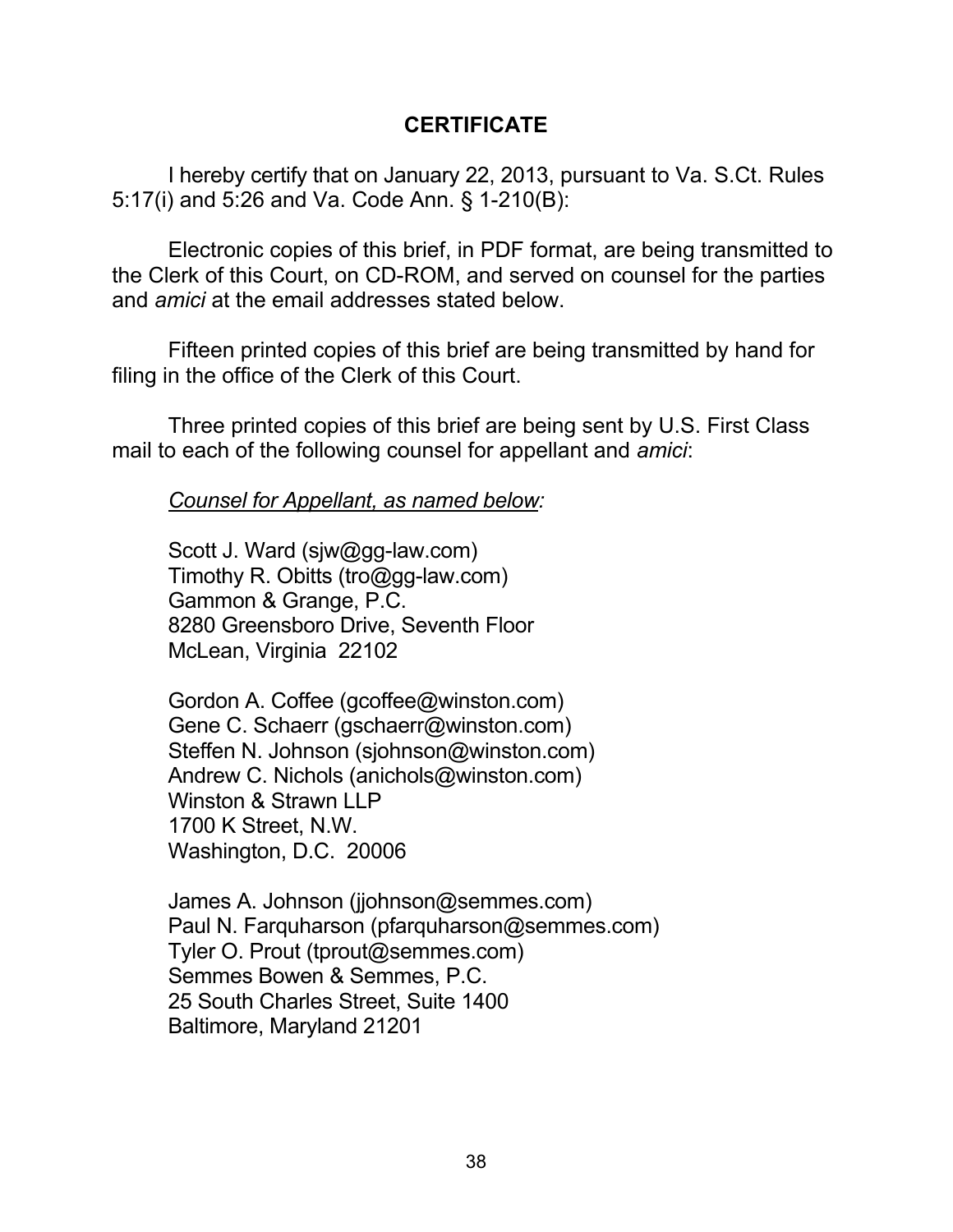#### *Counsel for Appellees, as named below:*

| Bradfute W. Davenport, Jr.                   | Mary C. Zinsner                      |
|----------------------------------------------|--------------------------------------|
| Brad.Davenport@troutmansanders.com           | Mary.Zinsner@troutmansanders.co<br>m |
| George A. Somerville                         | <b>Troutman Sanders LLP</b>          |
| George.Somerville@troutmansanders.co<br>m    | 1660 International Drive, Suite 600  |
| <b>Troutman Sanders LLP</b><br>P.O. Box 1122 | McLean, Virginia 22102               |
| Richmond, Virginia 23218-1122                |                                      |
| David Booth Beers                            | Mary E. Kostel                       |

Goodwin Procter LLP The Episcopal Church 901 New York Ave., N.W. C/o Goodwin Procter LLP Washington, D.C. 20001 901 New York Ave., N.W.

dbeers@goodwinprocter.com mkostel@goodwinprocter.com Washington, D.C. 20001

## Counsel for the Attorney General of Virginia, *Amicus Curiae*

Kenneth T. Cuccinelli, II, Attorney General of Virginia Patricia L. West, Chief Deputy Attorney General E. Duncan Getchell, Jr. (dgetchell@oag.state.va.us) Solicitor General of Virginia Wesley G. Russell, Jr. (wrussell@oag.state.va.us) Deputy Attorney General Michael H. Brady (mbrady@oag.state.va.us) Assistant Attorney General Office of the Attorney General 900 East Main Street Richmond, Virginia 23219

#### Counsel for 516 Donors to The Falls Church, *Amici Curiae*

E. Andrew Burcher (eaburcher@thelandlawyers.com) Walsh, Colucci, Lubely, Emrlch & Walsh, P.C. 4310 Prince William Parkway, Suite 300 Prince William, Virginia 22192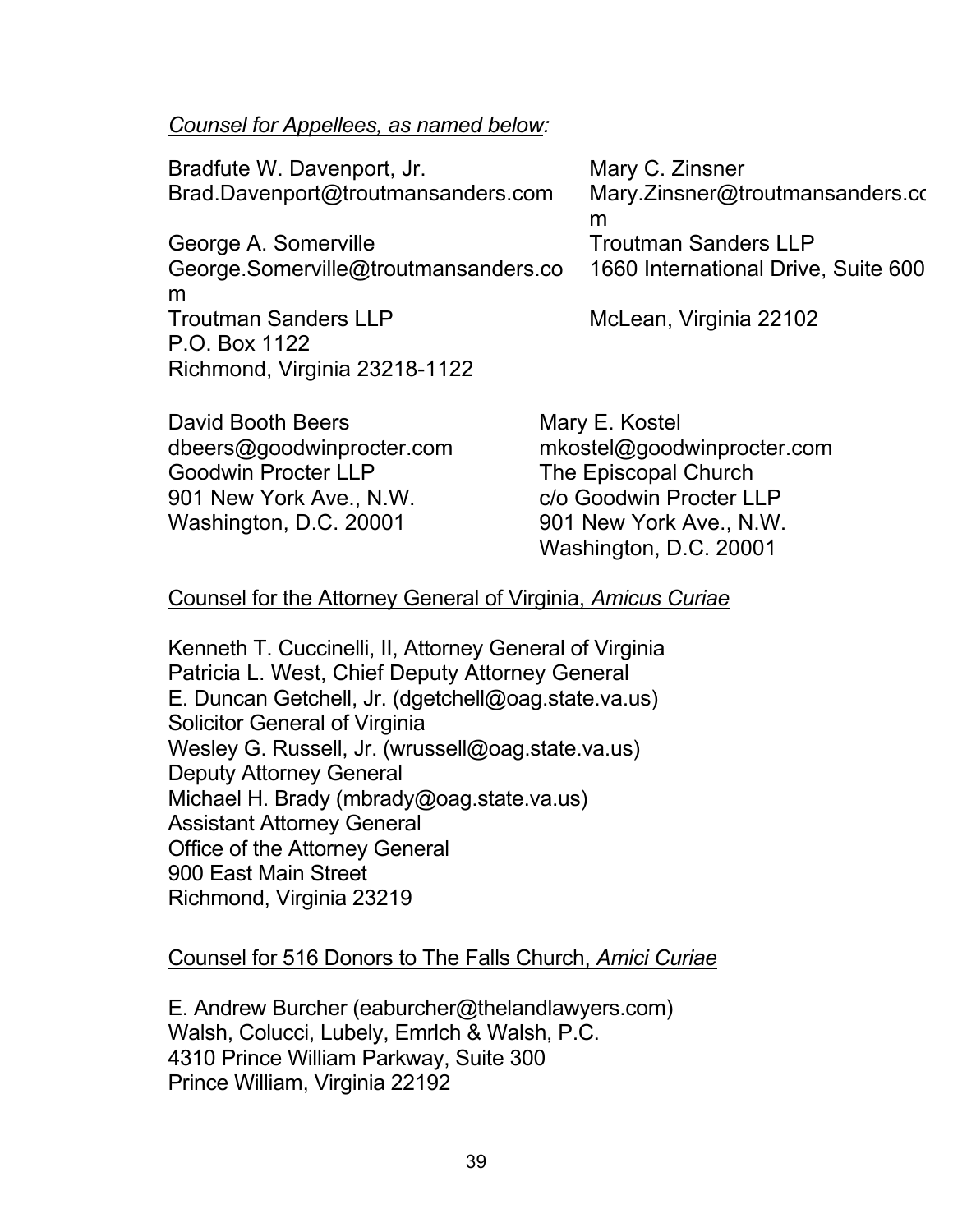#### Counsel for The Becket Fund for Religious Liberty, *Amicus Curiae*

Adèle A. Keim (akeim@becketfund.org) Eric C. Rassbach (erassbach@becketfund.org) Luke W. Goodrich (Igoodrich@becketfund.org) 3000 K Street, NW, Suite 220 Washington, DC 20007

Michael W. McConnell (mcconnell@law.stanford.edu) 559 Nathan Abbott Way Stanford, CA 94305-8610A.

and

E. Dick Howard (adh3m@virginia.edu) 627 Park Street Charlottesville, Virginia 22902

*Amicus Curiae*

Thomas E. Starnes

Thomas E. Starnes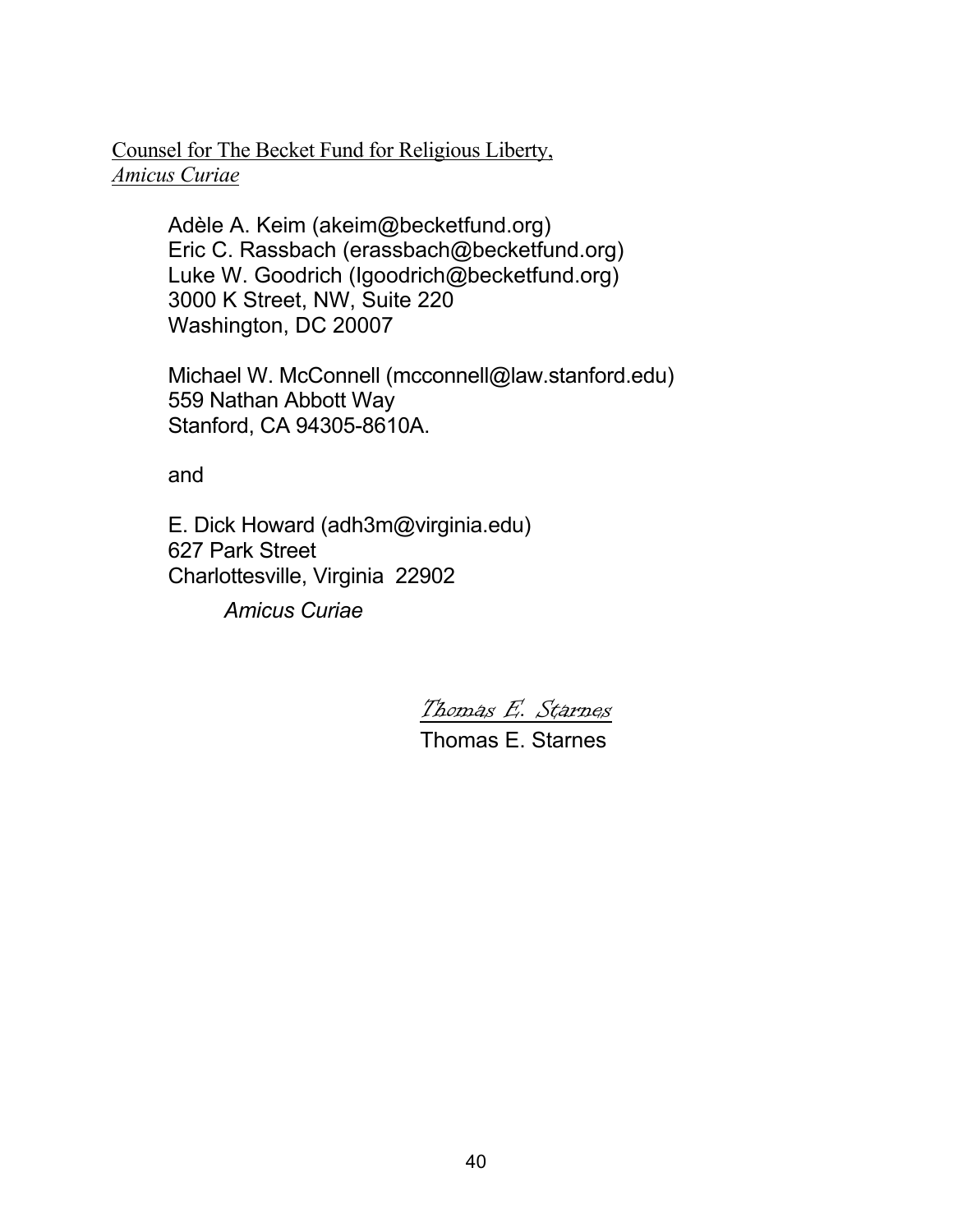#### **ADDENDUM**

#### **DETAILED STATEMENT OF INTEREST OF THE** *AMICI*

The *Amici* are well-suited to emphasize the points outlined in this brief. They are all associated with "hierarchical" or "connectional" denominations, many of which have included in their controlling documents express trust provisions that are identical to (in the case of the two other Episcopal dioceses) or substantially the same as (in the case of the Methodist and Presbyterian amici) the trust provisions the Episcopal Church and the Diocese of Virginia are seeking to enforce in this lawsuit.

#### **The Episcopal Dioceses of Southern Virginia and Southwestern Virginia**

From the standpoint of church polity and legal principle, the Episcopal Diocese of Southern Virginia and the Episcopal Diocese of Southwestern Virginia have essentially the same interest in this litigation as those being advanced by the Appellee Protestant Episcopal Church in the Diocese of Virginia. Thus, rulings made in this case – at least insofar as they refine the rules of decision for resolving such disputes in Virginia – will certainly have an impact on how such suits are resolved as and when they may arise within the diocese covered by these *amici*.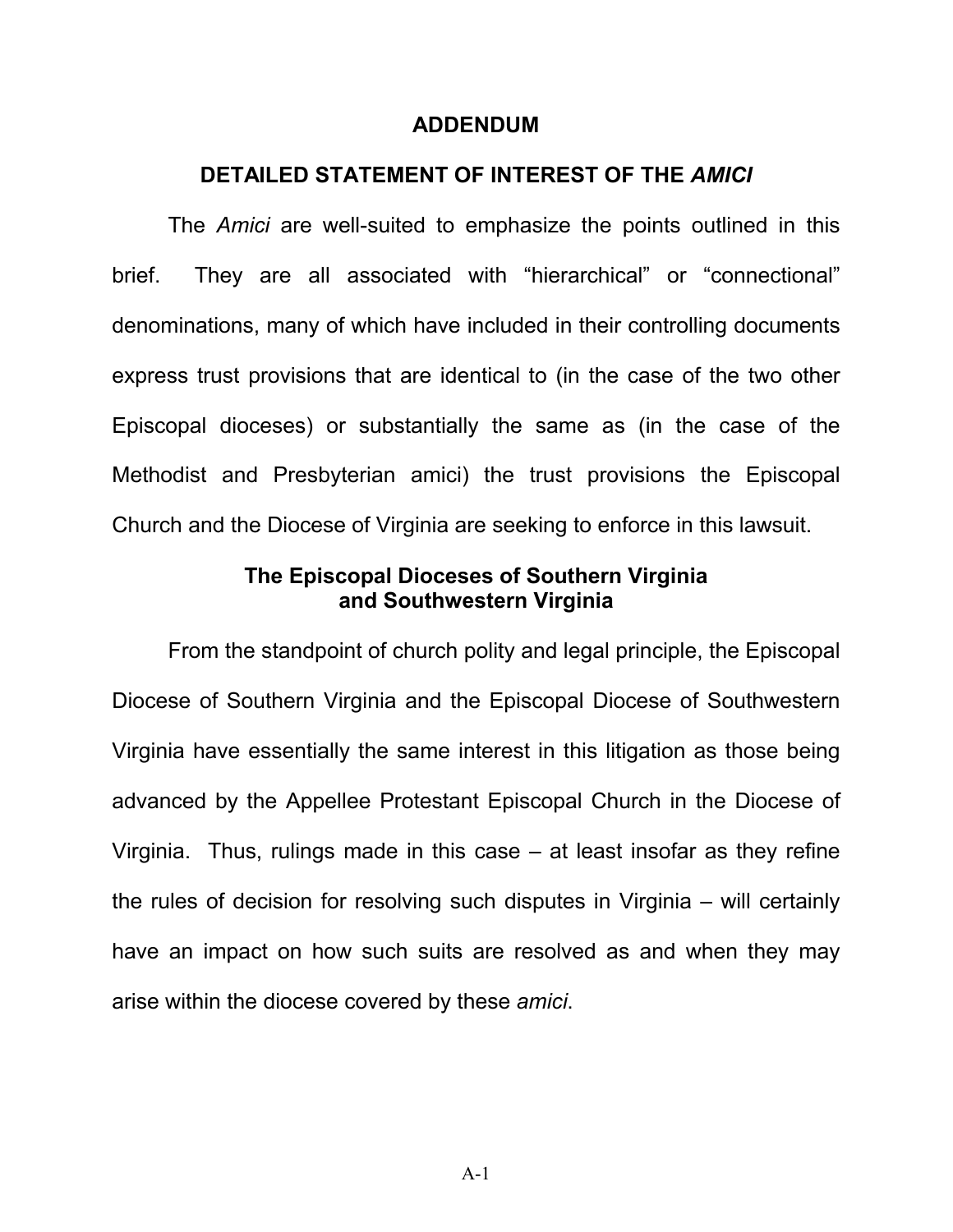#### *Amici* **Associated with The United Methodist Church**

As indicated in the body of the brief, John Wesley, the founder of Methodism, caused trust clauses to be inserted in the deeds of all local church properties more than 250 years ago as a means of reinforcing the doctrinally rooted practice of having bishops, not congregations, control the appointment of pastors. John Leo Topolewski, *Mr. Wesley's Trust Clause: Methodism in the Vernacular*, in METHODIST HISTORY, vol. XXXVII, no. 3, pp. 144-45 (Yrigoyen, Jr., Charles, ed. 1999). For Wesley, if local church trustees had unfettered control of the church property, that control could extend to the pulpit as well, effectively giving the local church the ability to exclude the bishop's pastoral appointments, and thereby undermining the crucial Methodist principles of "connectionalism" and "itineracy.".

More specifically, the *amici* include the following Methodist entities:

#### **1. General Council on Finance and Administration of The United Methodist Church ("GCFA").**

The General Council on Finance and Administration of the United Methodist Church ("GCFA") is a national agency of The United Methodist Church. The United Methodist Church is one of the largest religious denominations in the United States with more than eight million members, 43,000 clergy, and 35,000 local churches. It also has more than a million members outside the United States and performs mission work in over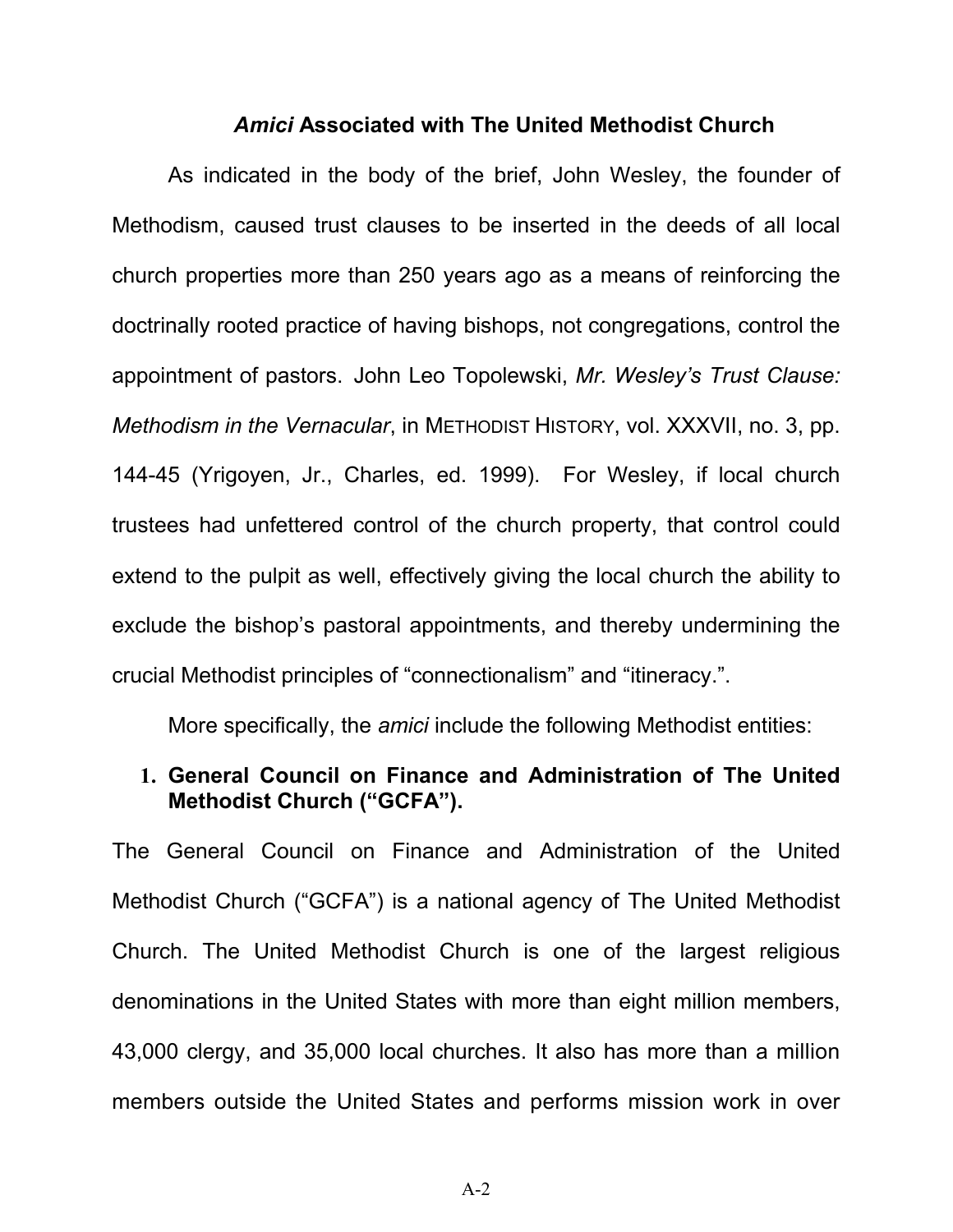165 countries. Under United Methodist Church polity, GCFA is the national agency charged with protecting the legal interests of the denomination. In that role, GCFA is called upon to assist in protecting the denomination's property interests in civil courts. In particular, GCFA seeks to enforce the provisions of United Methodist ecclesial law requiring that all local church property be held in trust for the denomination as a whole.

### **2. The Rt. Rev. Yung Chin Cho and Steven D. Brown, Bishop and Chancellor, respectively, of the Virginia Annual Conference of The United Methodist Church.**

Bishop Cho is the Presiding Bishop of the "Annual Conference" of The United Methodist Church that oversees all local United Methodist congregations in Virginia. The Virginia Conference includes approximately 1,200 United Methodist congregations, served by approximately 1,000 United Methodist clergy, making it one of the largest annual conferences in the denomination. As the episcopal leader of the Virginia Conference, Bishop Cho ministers to congregations whose members and clergy may be struggling with whether to remain part of the Conference or the denomination, and to ensure that, whatever their ultimate decision, the trust and related property provisions in the United Methodist *Book of Discipline* are respected and upheld. Mr. Brown, an attorney in Richmond, is the Conference's Chancellor, and is charged by the *Book of Discipline* to serve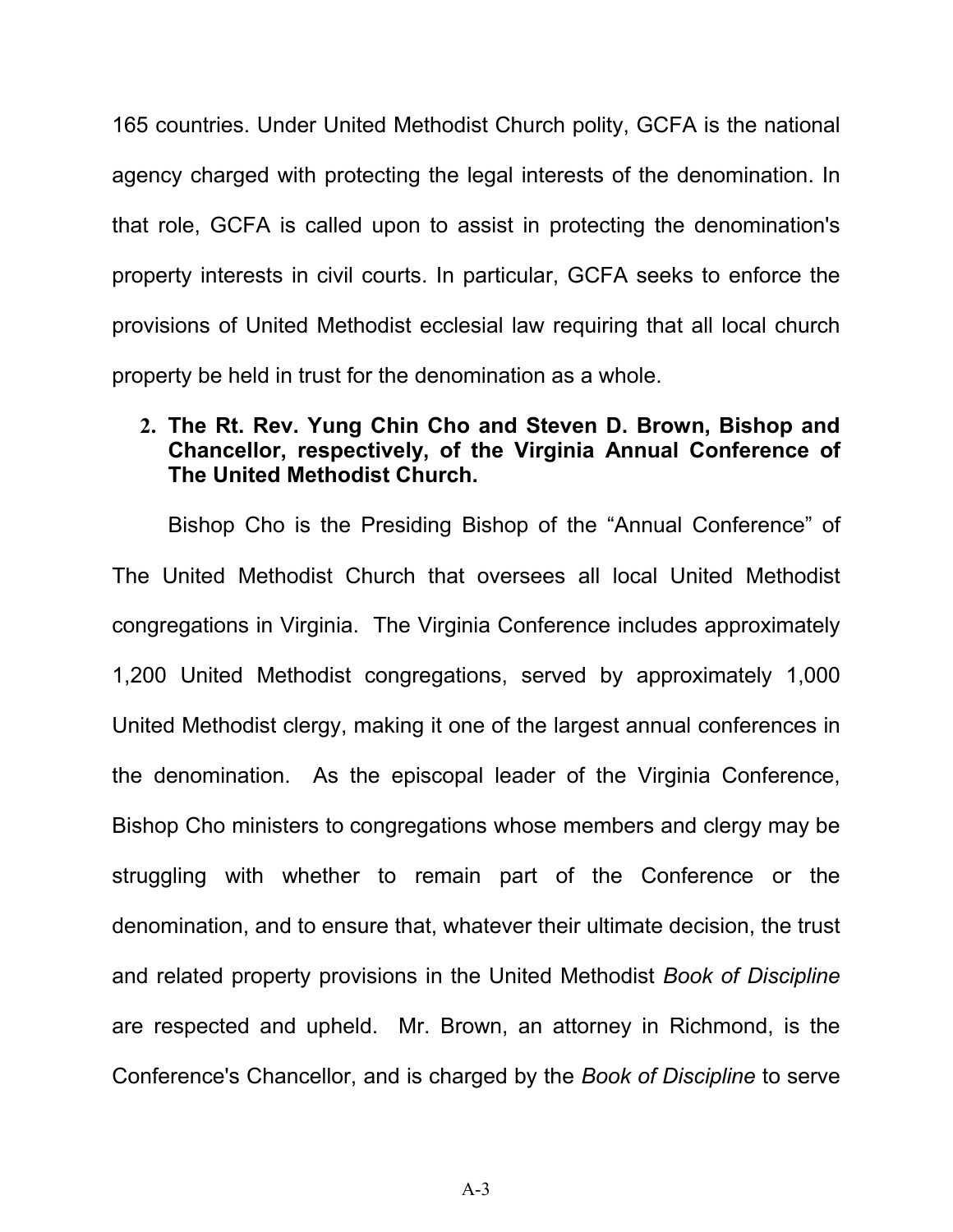as legal counsel to the Bishop and to protect the legal and property interests of the Conference.

#### **Presbyterian** *Amici*

In reliance upon the Supreme Court's holding in *Jones*, the Presbyterian Church (U.S.A.) and its related judicatories long ago amended their governing documents to include provisions to "ensure that . . . the faction loyal to the hierarchical church will retain the church property" in the event of a "division." *Jones,* 443 U.S. at 606. Having been assured by the U.S. Supreme Court that "civil courts will be bound to give effect" to such provisions, *id*., the Presbyterian *amici* are vitally interested in this Court's reconsideration of the pre-*Jones* holding that "trusts for supercongregational churches are invalid under Virginia law." *Norfolk Presbytery*, 214 Va. at 507, 201 S.E.2d at 758.

Given their longstanding support of the trust principles that bind local church and denomination, the Presbyterian *amici* include the following:

## **1. Gradye Parsons, Stated Clerk of the General Assembly of the Presbyterian Church (U.S.A.)**

The Presbyterian Church (U.S.A.) ("PCUSA") is a national Christian denomination with nearly 2.3 million members in more than 11,200 congregations, organized into 173 presbyteries, under the jurisdiction of 16 synods. It is organized through an ascending series of organizations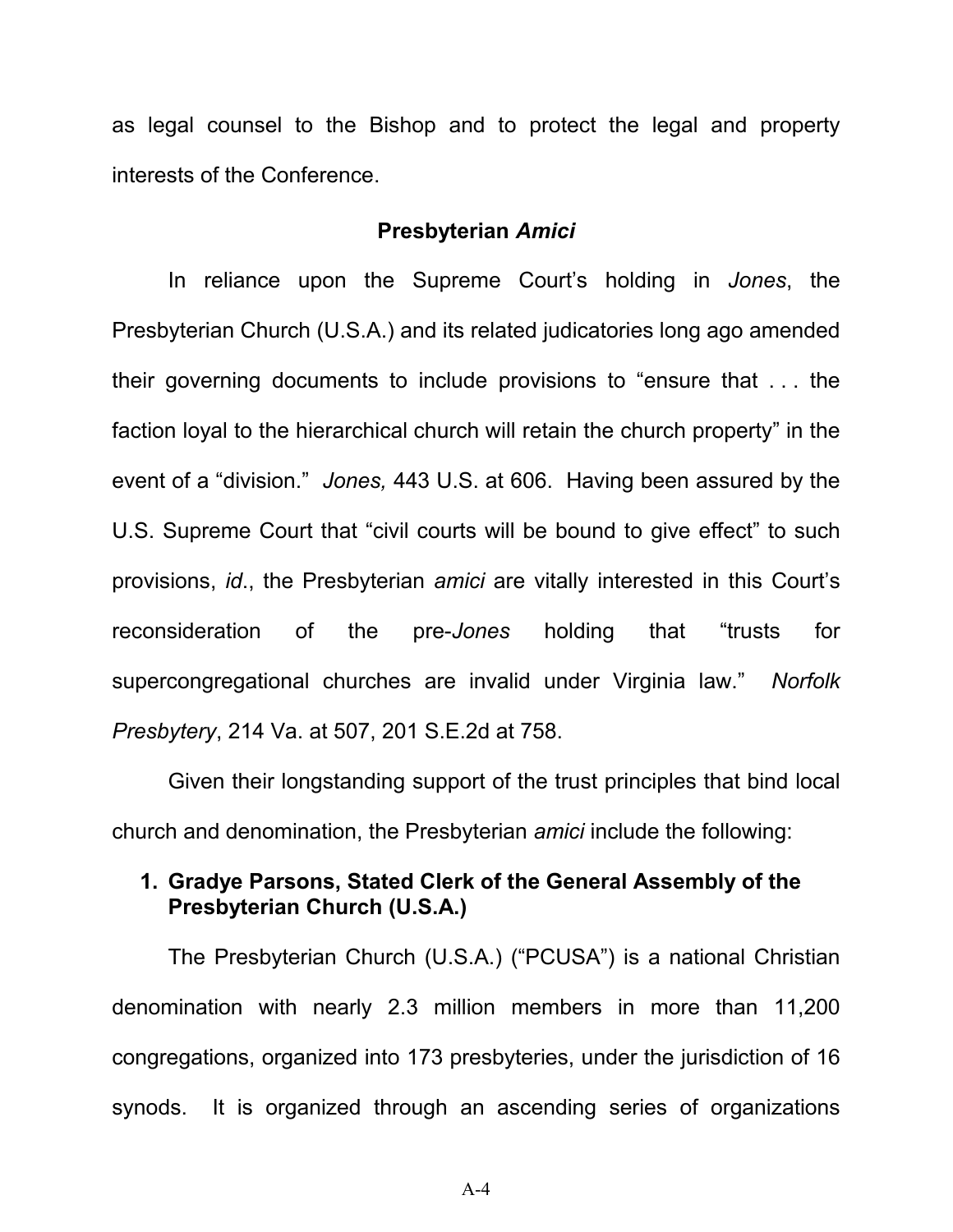known as church sessions, presbyteries, synods, and, ultimately, a general assembly. Through its antecedent religious bodies, it has existed as an organized religious denomination within the current boundaries of the United States since 1706. The General Assembly does not claim to speak for all Presbyterians, nor are its decisions binding on the membership of the Presbyterian Church. That said, the General Assembly is the highest legislative and interpretive body of the denomination, and the final point of decision in all disputes. As such, its statements are considered worthy of respect and prayerful consideration of all the denomination's members.

#### **2. Abingdon Presbytery of the Presbyterian Church (U.S.A.)**

The Abingdon Presbytery is one of 173 presbyteries, each of which falls within the jurisdiction of one of 16 synods. The Abingdon Presbytery is in the synod of the Mid-Atlantic. The Presbytery encompasses 54 congregations, 48 ministers and 12 Commissioned Lay Pastors, all working in ministry in thirteen counties in southwestern Virginia. Abingdon Presbytery is faithful in defending the denomination's property ownership rules, understanding it to be central to Presbyterian Church Order that local churches hold their property in trust for the larger denomination as a whole.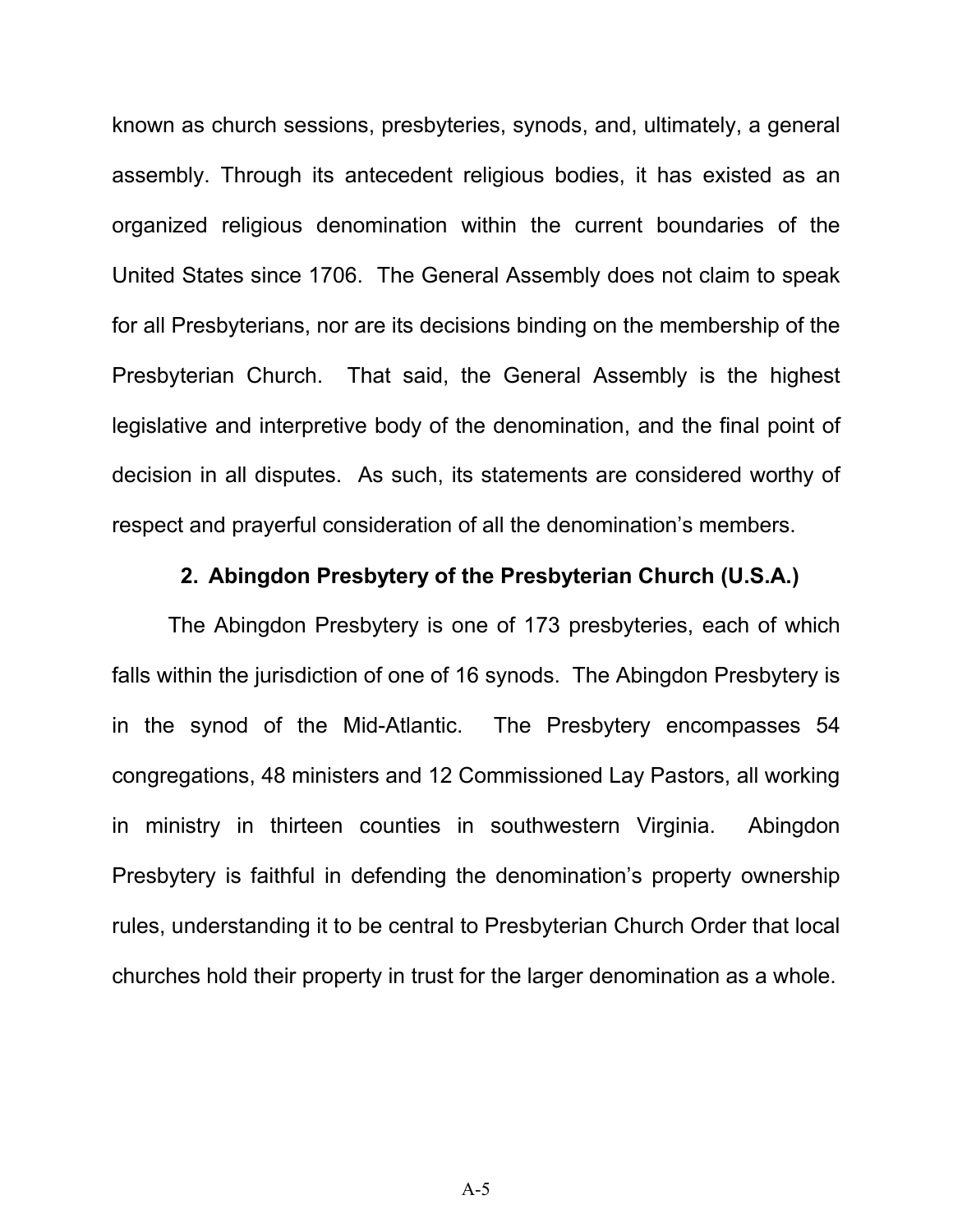#### **3. The Rev. Dr. G. Wilson Gunn, Jr. (General Presbyter, National Capital Presbytery, PCUSA) and Elder Donald F. Bickhart (Stated Clerk, Presbytery of Eastern Virginia, PCUSA).**

The Rev. Dr. Gunn is the senior administrative officer in the PCUSA's National Capital Presbytery. Elder Bickhart is the elected official responsible for carrying out ecclesiastical functions in the PCUSA's Presbytery of Eastern Virginia.

The National Capital Presbytery contains 109 congregations with 34,000 members. Fifty-one of those congregations are located in the Virginia counties of Loudoun, Fairfax, Arlington, Prince William and Fauquier. The National Capital Presbytery and its predecessor presbyteries have vigorously defended the principle of beneficial interest throughout their history, understanding it to be central to Presbyterian Church Order that local churches hold their property in trust for the larger denomination as a whole.

The Presbytery of Eastern Virginia contains 63 congregations, with 17,824 members, located in the Southeastern and Eastern Shore parts of Virginia. Neither of these Presbyteries claims to speak for all Presbyterians within their bounds. Nor are their pronouncements binding on the membership of their congregations. However, their statements are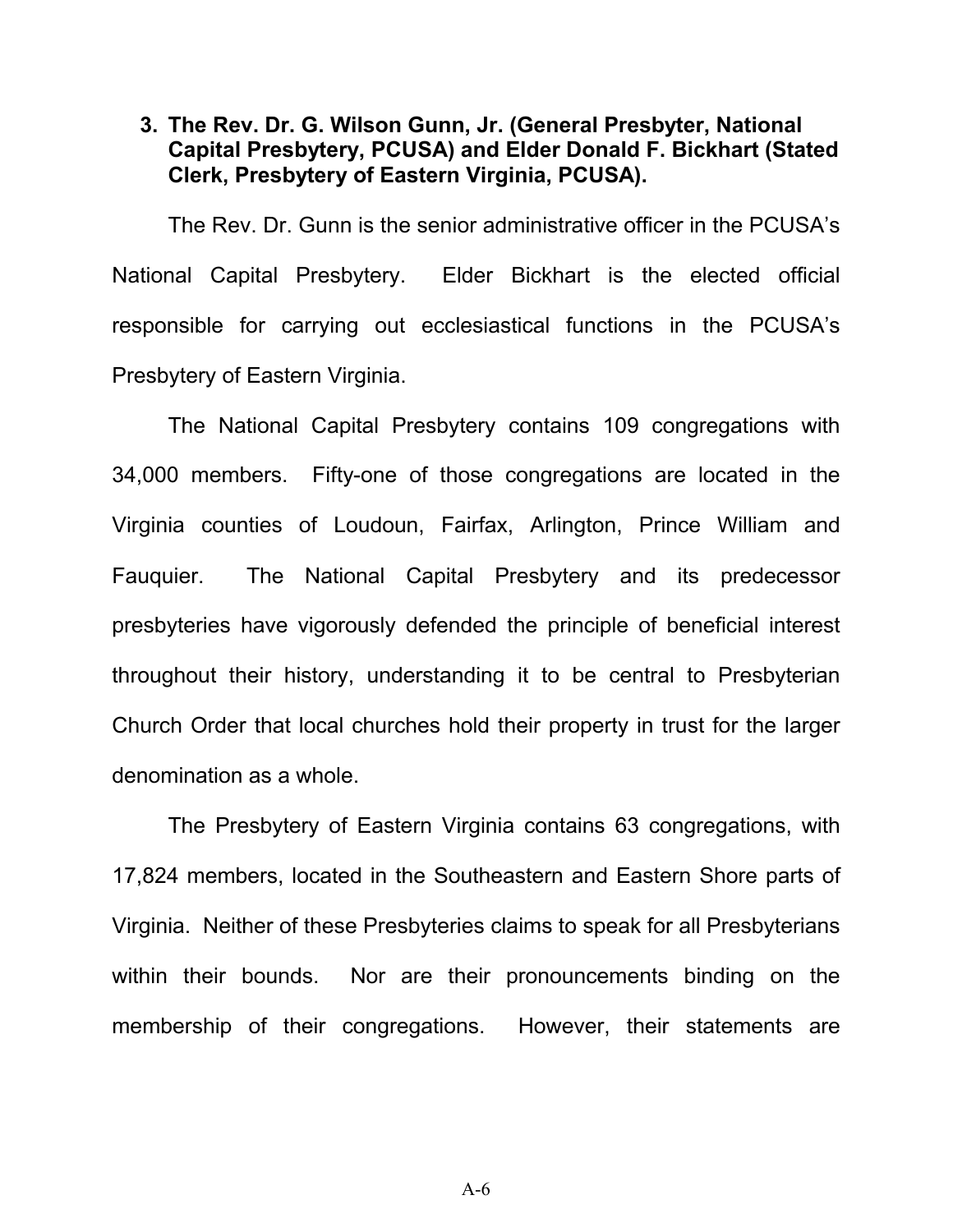considered worthy of the respect and prayerful consideration of all the presbytery's members.

#### **Lutheran** *Amici*

The Evangelical Lutheran Church in America ("ELCA") is the largest Lutheran denomination in the United States, with 4.7 million members organized into 10,470 congregations.<sup>8</sup> The ELCA is organized *neither as a hierarchical church* in the Roman Catholic tradition, *nor as a congregational church* in the Anabaptist tradition, but understands itself as a church in which the congregations, synods, and related organizations are "*interdependent* partners sharing responsibly in God's mission." *ELCA Constitution*, Chapter 5 (Principles of Organization), § 5.01 (emphasis added).

To reinforce the interdependence between local faith communities, regional synods, and the churchwide organization, the ELCA Constitution provides that congregations are not free to leave the denomination on their own volition. Instead, if a congregation wishes to leave the ELCA, it must follow a detailed procedure which is set forth in both the denomination's and the congregation's constitutions. *Id*., Chapter 9 (*Congregations*)

 $\overline{a}$ 

<sup>8</sup> The ELCA is a member church in the World Lutheran Federation, a federation of Lutheran churches in 78 countries with a membership of over 68.3 million worldwide.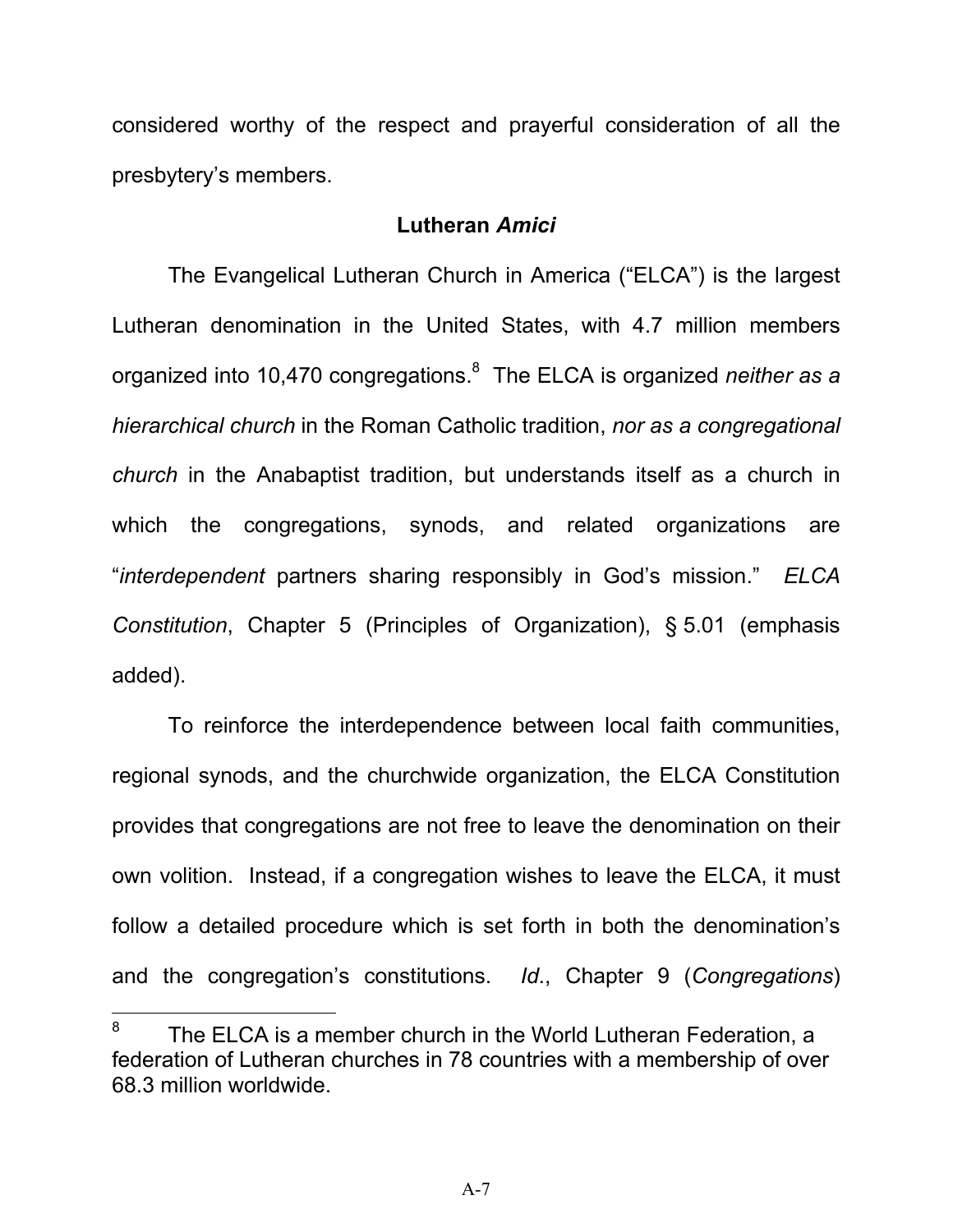§§ 9.22 and 9.62; Model Congregation Constitution Chapters 6 & 7. This

procedure explicitly applies to all congregations and requires:

- adoption of a resolution by a two-thirds (2/3) majority of the "Voting Members<sup>"9</sup> present at a legally called and conducted meeting;
- **formal notification of the synodical bishop;**
- a mandatory consultation period of at least 90 days;
- written notification by mail to all Voting Members of the congregation, and
- a second vote at a legally called and conducted meeting at which a two-thirds (2/3) majority of the voting members present approve leaving the ELCA.

The foregoing is the process an ELCA congregation must follow

simply to secede; if it is joining a non-Lutheran church body *and also* 

desires to take its property with it, then that congregation must also receive

synodical approval. (Similarly, synod council approval is required if the

congregation was previously a member of the Lutheran Church in America

<sup>9</sup> ELCA polity recognizes four distinct types of membership in its congregations: (1) Baptized Members, (2) Confirmed Members, (3) Voting Members, and (4) Associate Members. ELCA MODEL CONSTITUTION CHAPTER 8 (*MEMBERSHIP*). Each classification has different requirements, but only "Voting Members" are entitled to vote on the question of a congregation leaving the ELCA. In addition—and in contrast to the secular standard imposed by Va. Code Ann. § 57-9—there is no age requirement to be a "Voting Member" in an ELCA congregation, and many Virginia congregations have Voting Members who are under the age of 18.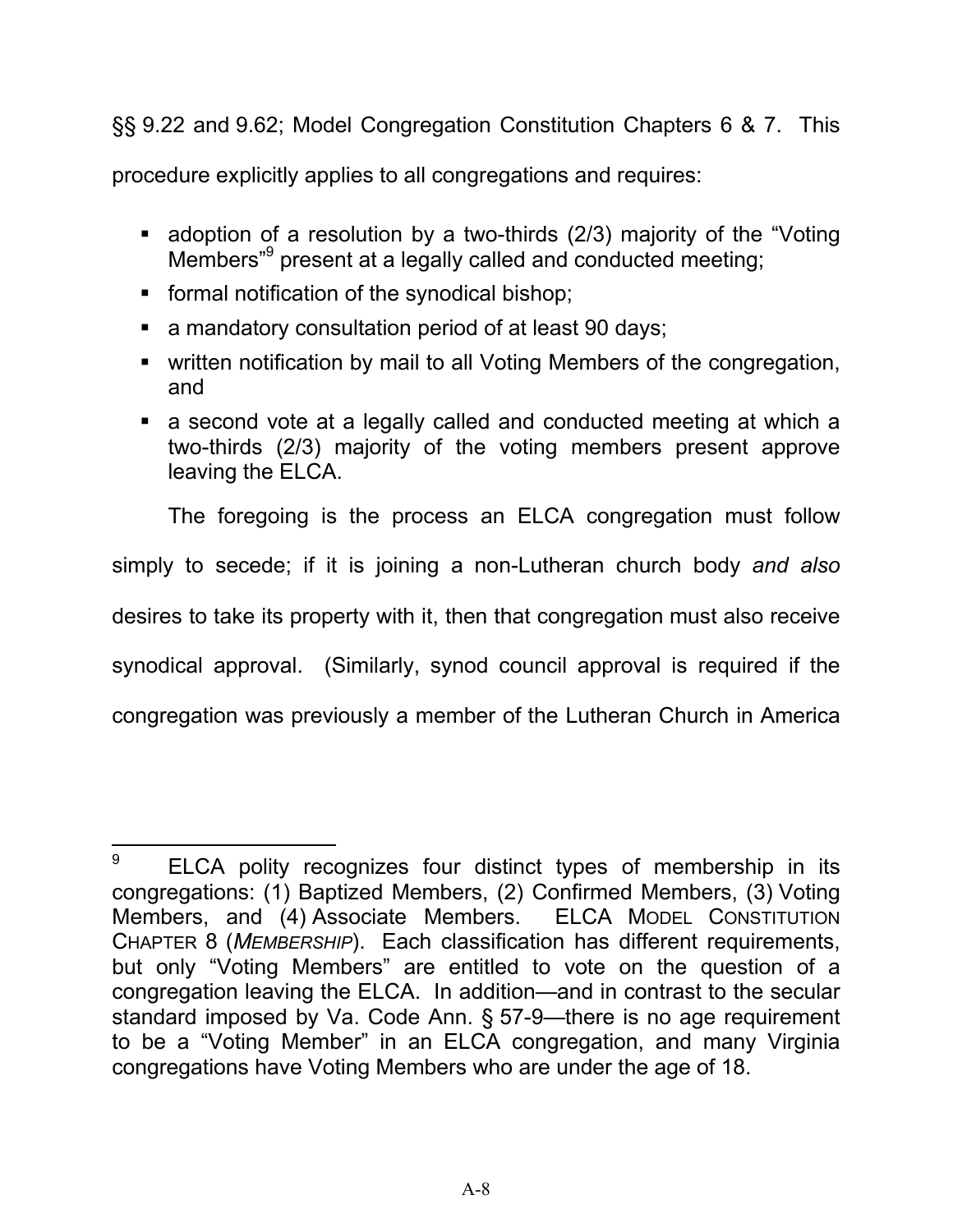(a predecessor body of the ELCA), or if it was founded by the ELCA, regardless of the intended disposition of the church property.)<sup>10</sup>

Joining as *amici* sponsoring this brief, the Virginia and Metropolitan Washington, D.C. Synods are two of the 65 Synods in the ELCA. The Virginia Synod has 166 congregations located throughout most of Virginia. The Metropolitan Washington, D.C. Synod has 75 congregations, 35 of which are located in Arlington, Fairfax, Loudoun and Prince William counties, as well as the cities of Alexandria, Fairfax and Falls Church.

 $\overline{a}$ 

 $10$  The above-described ecclesiastical procedures reflect over 388 years of Lutheran history and tradition in America. Unlike many protestant denominations in the United States, the ELCA is the product of a slow unification of a large number of ethnic-based Lutheran denominations (e.g., Scandinavian, German, Slovak, Baltic), each with its own polity and traditions of self-governance, ranging from the very congregational-oriented Lutheran Free Church (Norwegian), to the more hierarchically structured Augustana Evangelical Lutheran Church (Swedish). For these churches to unite and thrive as a single denomination, many compromises and accommodations had to be made, many of which are reflected in the above-described policies and procedures regarding a congregation's termination of its relationship with the other expressions of the church.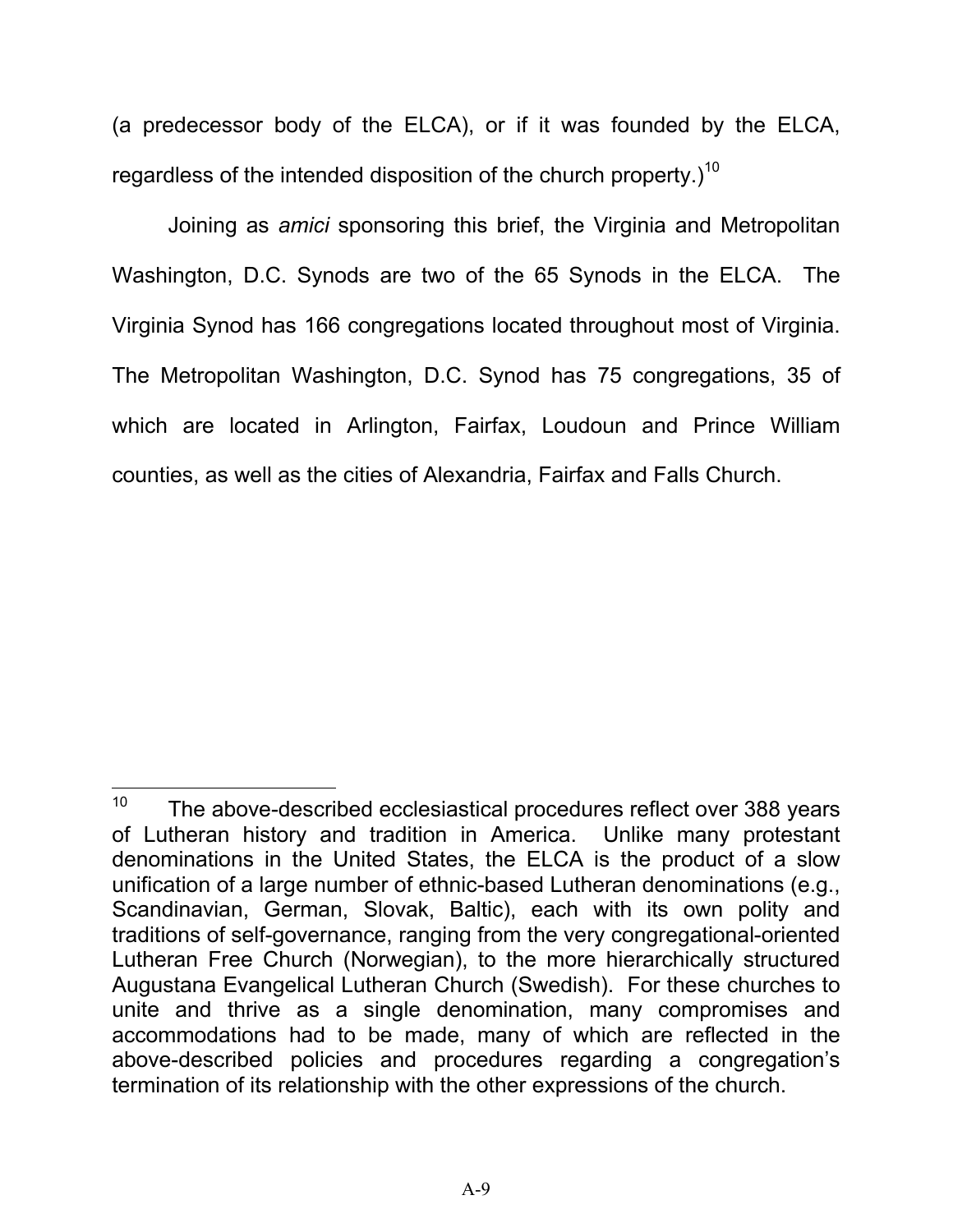#### **Starnes, Thomas E.**

| From:    | Johnson, Steffen N. < SJohnson@winston.com>                                            |
|----------|----------------------------------------------------------------------------------------|
| Sent:    | Friday, November 09, 2012 4:42 PM                                                      |
| To:      | Starnes, Thomas E.; Schaerr, Gene; Somerville, George A.; sjw@qq-law.com; Davenport,   |
|          | Brad (brad.davenport@troutmansanders.com); tro@gg-law.com;                             |
|          | jjohnson@semmes.com; pfarquharson@semmes.com; EGetchell@oag.state.va.us; Kostel,       |
|          | Mary E. (mkostel@goodwinprocter.com); Beers, David Booth; Nichols, Andrew C.;          |
|          | tprout@semmes.com                                                                      |
| Cc:      | Coleman, Brian A.; Plante, Claire M.                                                   |
| Subject: | RE: Request for Consent to File Amicus Brief in Record No. 120919 (The Falls Church v. |
|          | The Protestant Episcopal Church in the United States of America and The Protestant     |
|          | Episcopal Church in the Diocese of Virginia                                            |

Tom,

The Falls Church consents, per the prior email exchange reflecting the understanding that neither TFC nor TEC nor the Diocese will object to amicus filings on the other side's behalf in the Virginia Supreme Court.

**Steffen** 

**From:** Starnes, Thomas E. [mailto:Thomas.Starnes@dbr.com] Sent: Friday, November 09, 2012 2:00 PM To: Johnson, Steffen N.; Schaerr, Gene; Somerville, George A.; sjw@gg-law.com; Davenport, Brad (brad.davenport@troutmansanders.com); tro@qq-law.com; jjohnson@semmes.com; pfarquharson@semmes.com; EGetchell@oag.state.va.us; Kostel, Mary E. (mkostel@goodwinprocter.com); Beers, David Booth; Nichols, Andrew C.; tprout@semmes.com Cc: Coleman, Brian A.; Plante, Claire M. Subject: RE: Request for Consent to File Amicus Brief in Record No. 120919 (The Falls Church v. The Protestant Episcopal Church in the United States of America and The Protestant Episcopal Church in the Diocese of Virginia Counsel, I have not heard from any Appellants yet (one way or the other), but am writing to include the Abingdon Presbytery of the Presbyterian Church (USA) in the group that seeks your clients' consent to the filing of a brief as amici curiae in support of the Appellees' petition for rehearing. Thank you. **Tom Starnes** Thomas E. Starnes | DrinkerBiddle&ReathLLP 1500 K Street, NW | Washington DC 20005-1209 202.230.5192 (tel.) | 202.842.8465 (fax) | 202.415.4558 (cell) thomas.starnes@dbr.com From: Starnes, Thomas E. Sent: Friday, November 09, 2012 10:03 AM

To: Steffen N. Johnson (sjohnson@winston.com); Gene C. Schaerr (gschaerr@winston.com); 'Somerville, George A.'; 'siw@qq-law.com'; Davenport, Brad (brad.davenport@troutmansanders.com); 'tro@qqlaw.com'; 'jiohnson@semmes.com'; 'pfarquharson@semmes.com'; 'EGetchell@oag.state.va.us'; Kostel, Mary E. (mkostel@qoodwinprocter.com); Beers, David Booth; 'anichols@winston.com';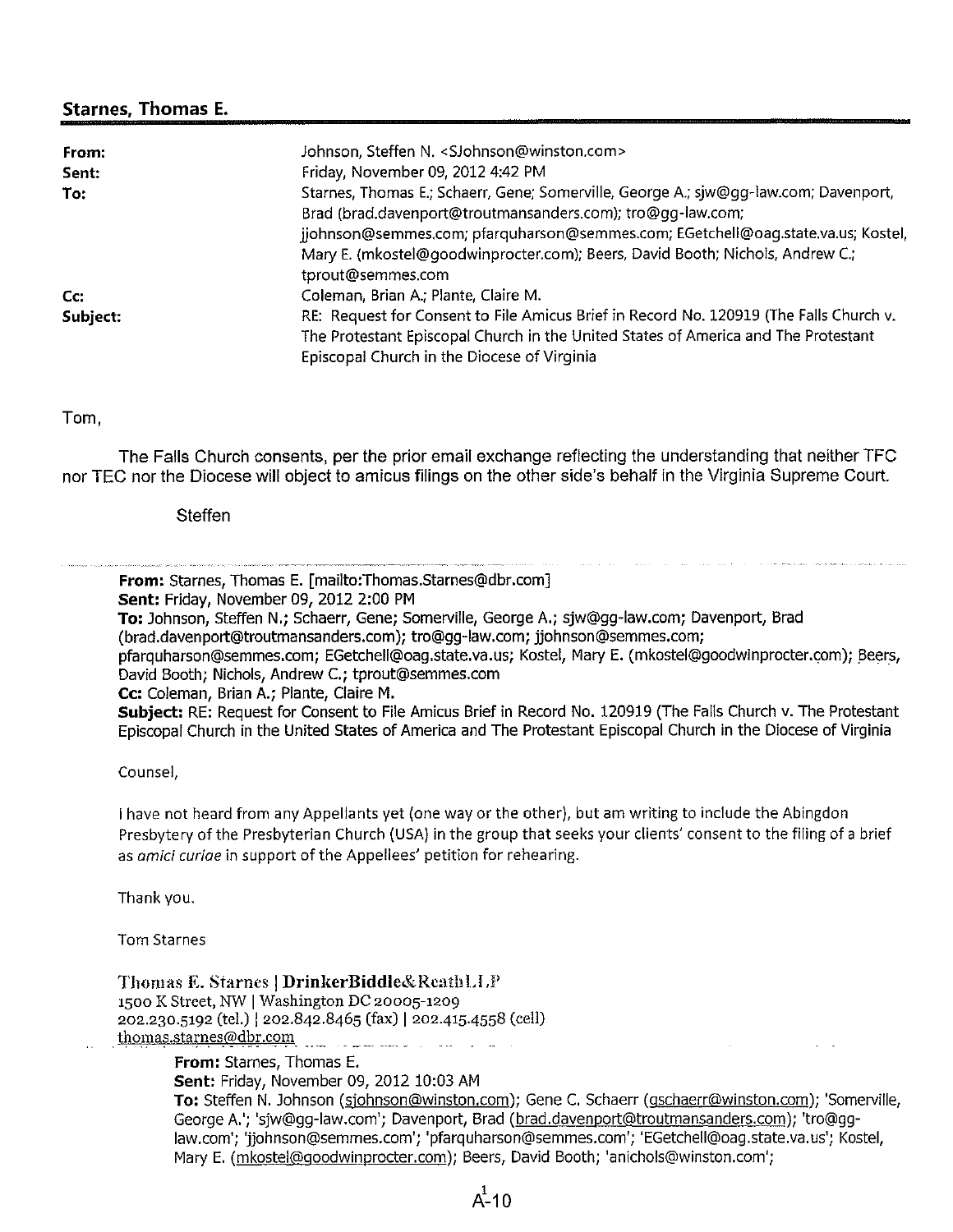'tprout@semmes.com'

Cc: Coleman, Brian A.; Plante, Claire M.

Subject: Request for Consent to File Amicus Brief in Record No. 120919 (The Falls Church v. The Protestant Episcopal Church in the United States of America and The Protestant Episcopal Church in the Diocese of Virginia

Counsel.

I am writing to seek the consent of your clients to the filing today of a brief by the follow *amici curige* in support of the Petition for Rehearing that Appellees' have filed today in the above-referenced appeal: The Episcopal Diocese of Southern Virginia, The Episcopal Diocese of Southwestern Virginia, the General Council on Finance and Administration of The United Methodist Church, The Rt. Rev. Young Jin Cho (Bishop, Virginia Annual Conference of The United Methodist Church); Steven D. Brown (Chancellor, Virginia Annual Conference of The United Methodist Church). Please let me know by return email if your client so consents.

Best regards,

**Tom Starnes** 

Thomas E. Starnes | DrinkerBiddle&ReathLLP 1500 K Street, NW | Washington DC 20005-1209 202.230.5192 (tel.) | 202.842.8465 (fax) | 202.415.4558 (cell) thomas.starnes@dbr.com

> From: Somerville, George A. [mailto:george.somerville@troutmansanders.com] Sent: Friday, November 09, 2012 9:20 AM To: Starnes, Thomas E.; Loftis, Mark; Tayloe, Gordon B.; Webster, Samuel Cc: Davenport, Brad; 'Henry Burt' Subject: FW: Record No. 120919, The Falls Church (also known as The Church at the Falls - The Falls Church) v. The Protestant Episcopal Church in the United States of America and The Protestant Episcopal Church in the Diocese of Virginia

FYI...

From: Somerville, George A. Sent: Friday, November 09, 2012 9:18 AM To: 'scvpfr@courts.state.va.us' Cc: Scott Ward; 'tro@gg-law.com'; 'Gordon Coffee'; 'Gene C. Schaerr'; 'Steffen N. Johnson'; 'Andrew C. Nichols'; 'James A. Johnson'; 'Paul N. Farquharson'; 'Tyler O. Prout'; 'E. Duncan Getchell, Jr.'; Beers, David B.; Kostel2, Mary E.; Davenport, Brad; Zinsner, Mary C.; 'Henry Burt' Subject: Record No. 120919, The Falls Church (also known as The Church at the Falls - The Falls Church) v. The Protestant Episcopal Church in the United States of America and The Protestant Episcopal Church in the Diocese of Virginia

Please find attached a Petition for Rehearing of the Court's order refusing assignment of cross-error, which is submitted pursuant to Rules 5:20 and 5:20A for filing in the referenced matter (The Falls Church (also known as The Church at the Falls - The Falls Church) v. The Protestant Episcopal Church in the United States of America and The Protestant Episcopal Church in the Diocese of Virginia, Record No. 120919).

Copies of this message, including the attachment, are being provided to counsel for appellant and for the Attorney General of Virginia, amicus curiae, at the addresses indicated below: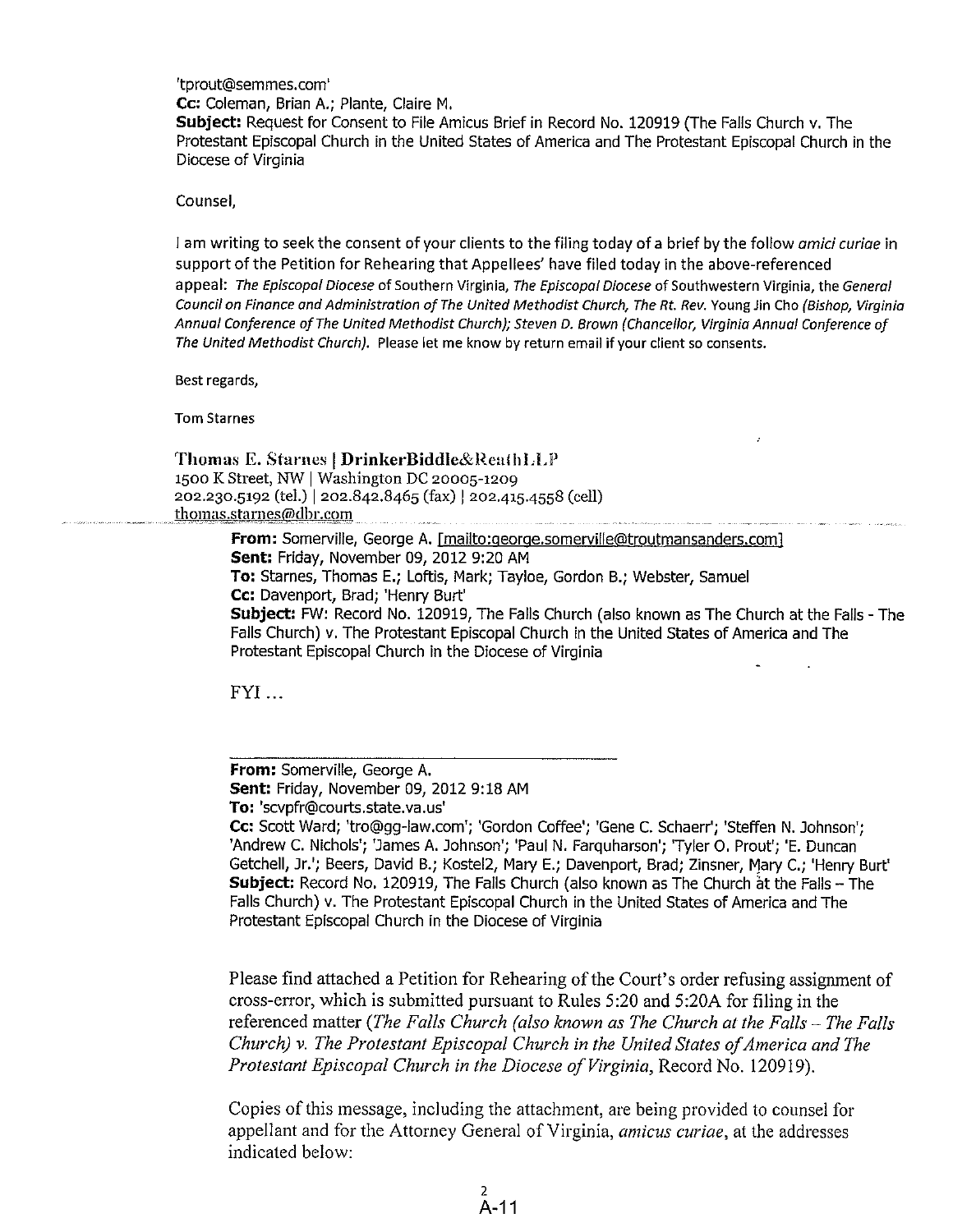Scott J. Ward  $(siw@gg$ -law.com) Timothy R. Obitts (tro@gg-law.com) Gammon & Grange, P.C. 8280 Greensboro Drive, Seventh Floor McLean, Virginia 22102

Gordon A. Coffee (gcoffee@winston.com) Gene C. Schaerr (gschaerr@winston.com) Steffen N. Johnson (sjohnson@winston.com) Andrew C. Nichols (anichols@winston.com) Winston & Strawn LLP 1700 K Street, N.W. Washington, D.C. 20006

James A. Johnson (jjohnson@semmes.com) Paul N. Farquharson (pfarquharson@semmes.com) Tyler O. Prout (tprout@semmes.com) Semmes Bowen & Semmes, P.C. 25 South Charles Street, Suite 1400 Baltimore, Maryland 21201

and to:

E. Duncan Getchell, Jr. (EGetchell@oag.state.va.us) Solicitor General of Virginia Office of the Attorney General 900 East Main Street Richmond, Virginia 23219

Respectfully submitted, George A. Somerville Counsel for The Protestant Episcopal Church in the Diocese of Virginia

George A. Somerville (VSB #22419) Troutman Sanders LLP PO Box 1122 Richmond, VA 23218-1122 phone: (804) 697-1291 direct fax: (804) 698-5149 George.Somerville@troutmansanders.com

IRS Circular 230 disclosure: To ensure compliance with requirements imposed by the IRS, we inform you that any tax advice that may be contained in this communication (including any attachments) is not intended or written to be used, and cannot be used, for the purpose of (i) avoiding any penalties under the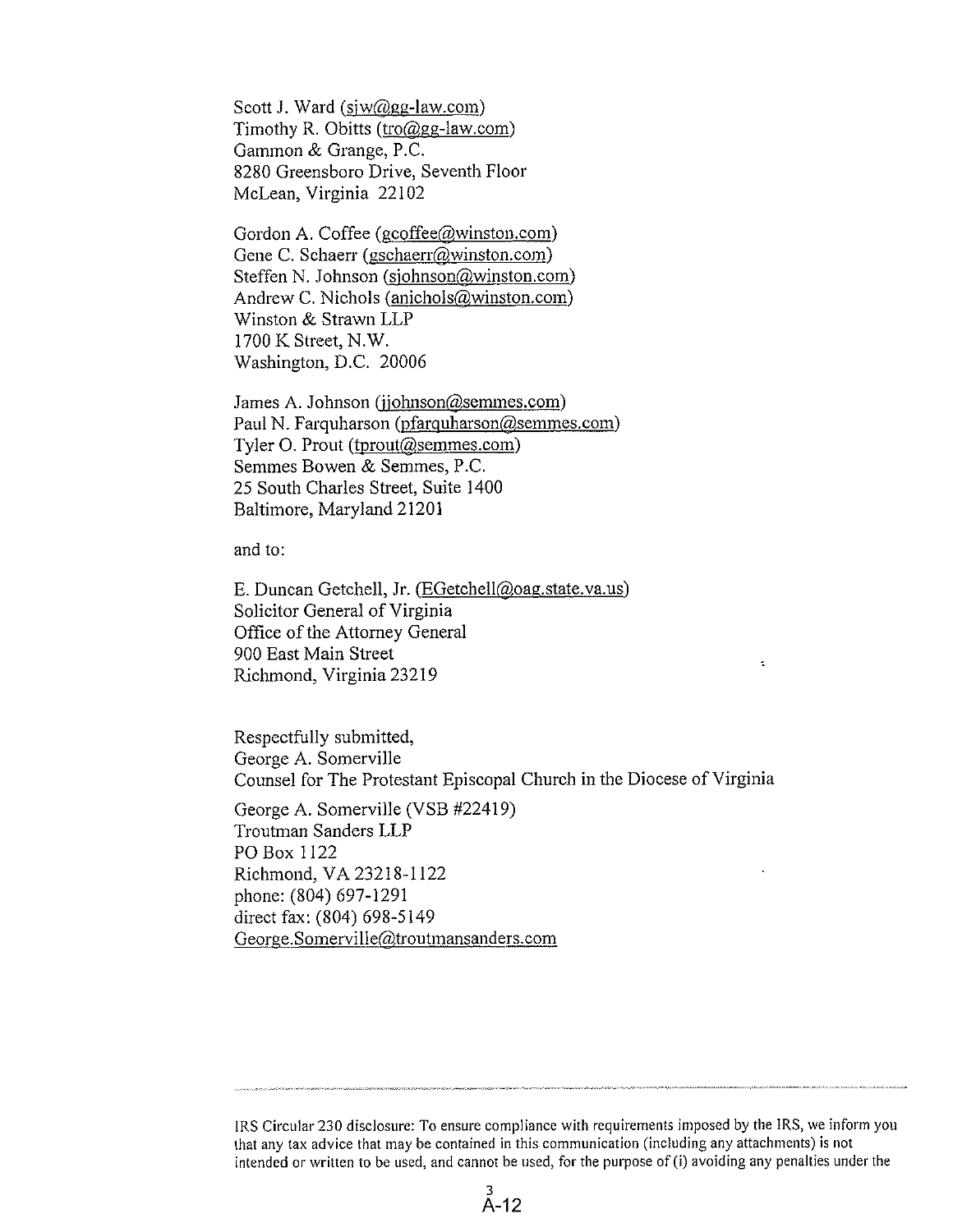Internal Revenue Code or (ii) promoting, marketing or recommending to another party any transaction(s) or tax-related matter(s) that may be addressed herein.

This e-mail communication (including any attachments) may contain legally privileged and confidential information intended solely for the use of the intended recipient. If you are not the intended recipient, you should immediately stop reading this message and delete it from your system. Any unauthorized reading, distribution, copying or other use of this communication (or its attachments) is strictly prohibited.

#### \*\*\*\*\*\*\*\*\*\*\*\*\*\*\*\*\*\*\*\*\*\*\*\*\*\*\*\*\*\*\*\*\*\*

Disclaimer Required by IRS Rules of Practice: Any discussion of tax matters contained herein is not intended or written to be used, and cannot be used, for the purpose of avoiding any penalties that may be imposed under Federal tax laws.

\*\*\*\*\*\*\*\*\*\*\*\*\*\*\*\*\*\*\*\*\*\*\*\*\*\*\*\*\*\*\*\*\*\*\*\*

This message contains information which may be confidential and privileged. Unless you are the intended addressee (or authorized to receive for the intended addressee), you may not use, copy or disclose to anyone the message or any information contained in the message. If you have received the message in error, please advise the sender at Drinker Biddle & Reath LLP by reply e-mail and delete the message. Thank you very much.

\*\*\*\*\*\*\*\*\*\*\*\*\*\*\*\*\*\*\*\*\*\*\*\*\*\*\*\*\*\*\*\*\*\*\*\*

The contents of this message may be privileged and confidential. Therefore, if this message has been received in error, please delete it without reading it. Your receipt of this message is not intended to waive any applicable privilege. Please do not disseminate this message without the permission of the author. 

advice contained in this email was not intended to be used, and cannot be used, by you (or any other taxpayer) to avoid penalties under the Internal Revenue Code of 1986, as amended.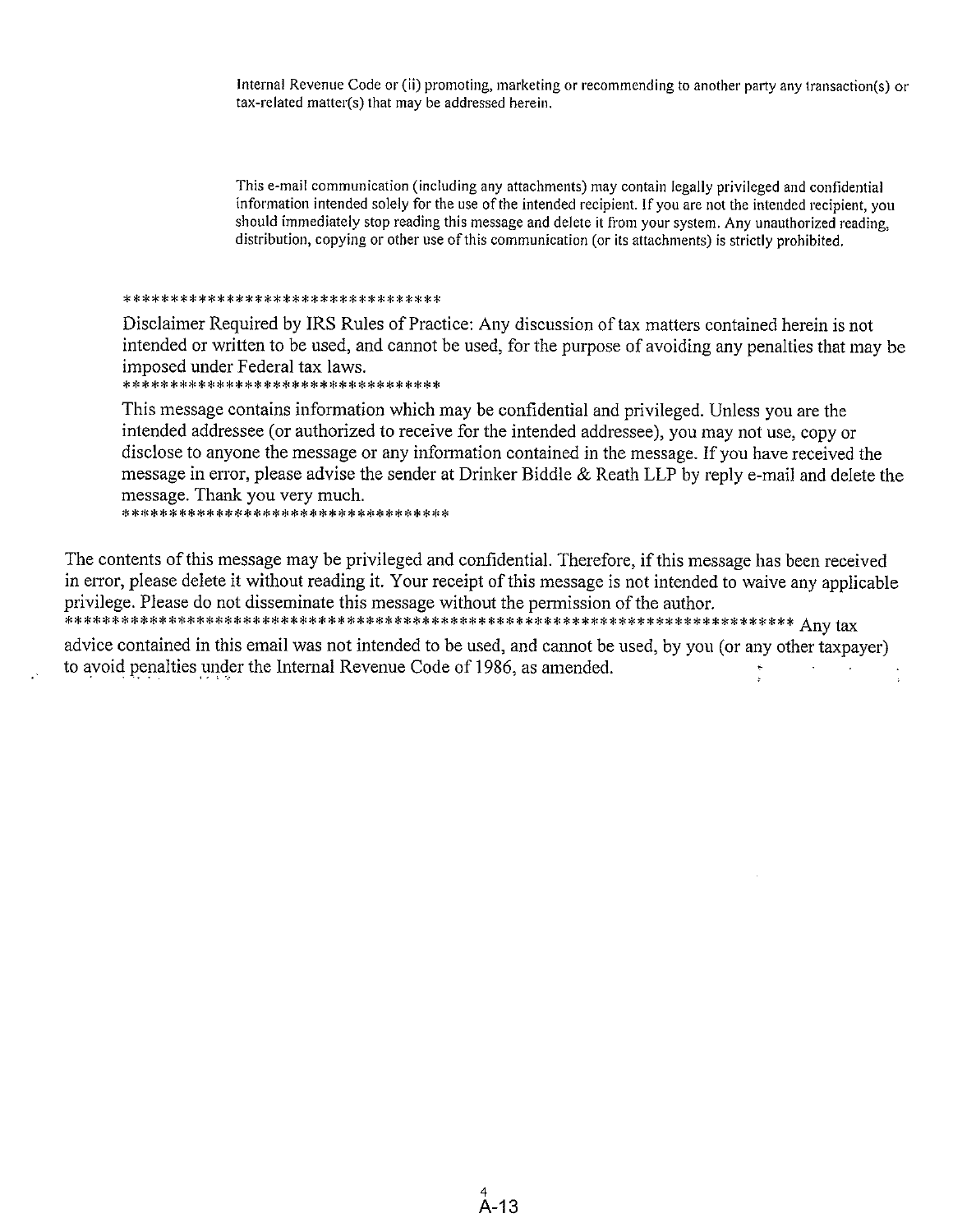#### **Starnes, Thomas E.**

| From:    | Johnson, Steffen N. <sjohnson@winston.com></sjohnson@winston.com>                        |
|----------|------------------------------------------------------------------------------------------|
| Sent:    | Friday, November 09, 2012 4:39 PM                                                        |
| To:      | 'Somerville, George A.'                                                                  |
| Cc.      | Coffee, Gordon A.; Kostel, Mary E.; Beers, David B.; Davenport, Brad; Starnes, Thomas E. |
| Subject: | RE: Request for Consent to File Amicus Brief in Record No. 120919 (The Falls Church v.   |
|          | The Protestant Episcopal Church in the United States of America and The Protestant       |
|          | Episcopal Church in the Diocese of Virginia                                              |

Thanks, George. We can just give the consents individually, then, as requests come in. And I wasn't distinguishing between amicus filings in support of your rehearing petition and on the merits, so the agreement covers Tom's request. I'll send an email to the full distribution responding to that.

From: Somerville, George A. [mailto:george.somerville@troutmansanders.com] Sent: Friday, November 09, 2012 4:35 PM To: Johnson, Steffen N. Cc: Coffee, Gordon A.; Kostel, Mary E.; Beers, David B.; Davenport, Brad; Starnes, Tom Subject: RE: Request for Consent to File Amicus Brief in Record No. 120919 (The Falls Church v. The Protestant Episcopal Church in the United States of America and The Protestant Episcopal Church in the Diocese of Virginia Importance: High

Thanks, Steffen. The Diocese and TEC agree to your proposal, provided it is with the mutual understanding that your consent applies to Tom Starnes' amicus filing today as well as to briefs on the merits.

I'm indifferent to the mechanics. I see no need to file blanket consent letters, but neither do I object to it. The essential agenda item right now is for you to advise Tom that you consent to his filing today, so he can get it in without having to file a motion.

Thanks.

George Somerville

George A. Somerville **Troutman Sanders LLP** PO Box 1122 Richmond, VA 23218-1122 phone: (804) 697-1291 direct fax: (804) 698-5149 http://www.troutmansanders.com/george somerville/

Click here for my vCard

"I feel sorry for the person who can't get genuinely excited about his work. Not only will he never be satisfied, but he will never achieve anything worthwhile." - Walter Chrysler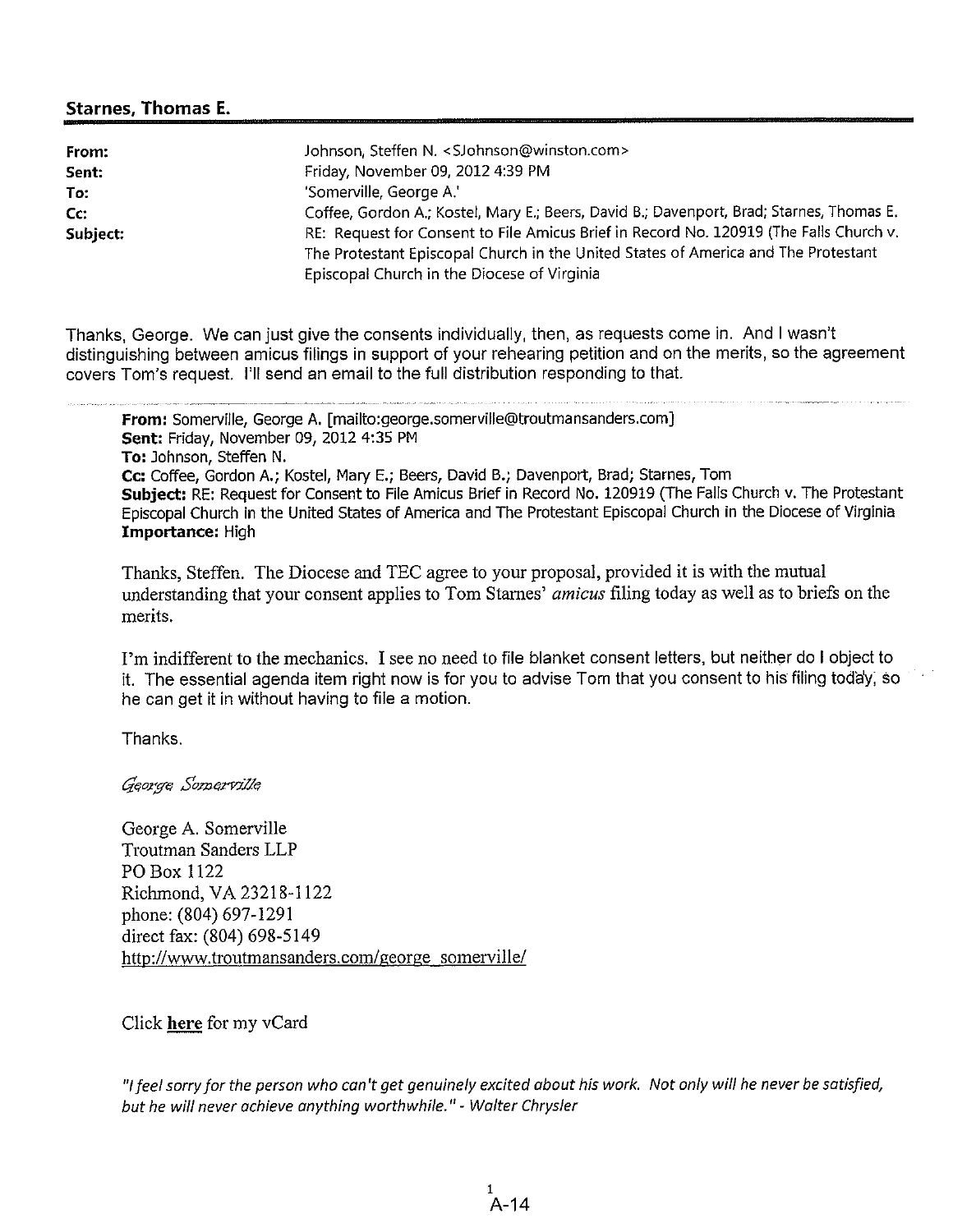From: Johnson, Steffen N. [mailto: SJohnson@winston.com] Sent: Friday, November 09, 2012 3:34 PM To: Somerville, George A.; Kostel2, Mary E. Cc: Coffee. Gordon A. Subject: FW: Request for Consent to File Amicus Brief in Record No. 120919 (The Falls Church v. The Protestant Episcopal Church in the United States of America and The Protestant Episcopal Church in the Diocese of Virginia

#### George, Mary:

Are you amenable to an arrangement where we consent to amicus filings on behalf of TEC and the Diocese, and you consent to amicus filings on behalf of The Falls Church, in the Virginia Supreme Court? We could file blanket consent letters with the Court if you like.

#### Steffen

**From:** Starnes, Thomas E, [mailto:Thomas.Starnes@dbr.com]

Sent: Friday, November 09, 2012 2:00 PM

To: Johnson, Steffen N.; Schaerr, Gene; Somerville, George A.; siw@gq-law.com; Davenport, Brad (brad.davenport@troutmansanders.com); tro@qq-law.com; jjohnson@semmes.com;

pfarquharson@semmes.com; EGetchell@oaq.state.va.us; Kostel, Mary E. (mkostel@goodwinprocter.com); Beers, David Booth; Nichols, Andrew C.; tprout@semmes.com

Cc: Coleman, Brian A.; Plante, Claire M.

Subject: RE: Request for Consent to File Amicus Brief in Record No. 120919 (The Falls Church v. The Protestant Episcopal Church in the United States of America and The Protestant Episcopal Church in the Diocese of Virginia

#### Counsel,

I have not heard from any Appellants yet (one way or the other), but am writing to include the Abingdon Presbytery of the Presbyterian Church (USA) in the group that seeks your clients' consent to the filing of a brief as amici curiae in support of the Appellees' petition for rehearing.  $\mathbf{L}$ 

Thank vou.

Tom Starnes

Thomas E. Starnes | DrinkerBiddle& ReathLLP 1500 K Street, NW | Washington DC 20005-1209 202.230.5192 (tel.) | 202.842.8465 (fax) | 202.415.4558 (cell) thomas.starnes@dbr.com

#### From: Starnes, Thomas E.

Sent: Friday, November 09, 2012 10:03 AM

To: Steffen N. Johnson (sjohnson@winston.com); Gene C. Schaerr (gschaerr@winston.com); 'Somerville, George A.'; 'siw@gg-law.com'; Davenport, Brad (brad.davenport@troutmansanders.com); 'tro@gglaw.com'; 'jjohnson@semmes.com'; 'pfarquharson@semmes.com'; 'EGetchell@oag.state.va.us'; Kostel, Mary E. (mkostel@qoodwinprocter.com); Beers, David Booth; 'anichols@winston.com'; 'tprout@semmes.com'

 $\overline{z}$ 

Cc: Coleman, Brian A.; Plante, Claire M.

Subject: Request for Consent to File Amicus Brief in Record No. 120919 (The Falls Church v. The Protestant Episcopal Church in the United States of America and The Protestant Episcopal Church in the Diocese of Virginia

Counsel,

I am writing to seek the consent of your clients to the filing today of a brief by the follow *amici curige* in support of the Petition for Rehearing that Appellees' have filed today in the above-referenced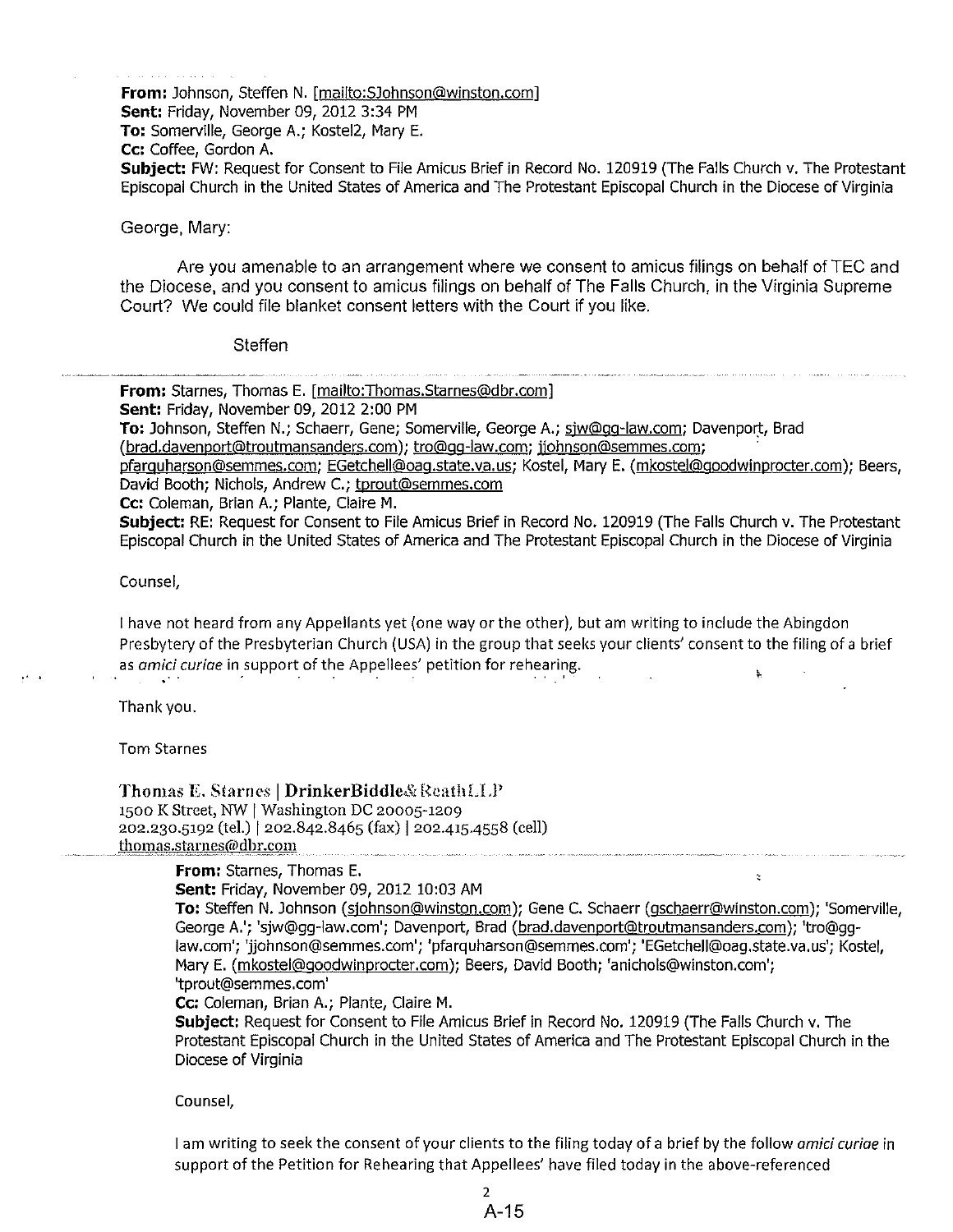appeal: The Episcopal Diocese of Southern Virginia, The Episcopal Diocese of Southwestern Virginia, the General Council on Finance and Administration of The United Methodist Church, The Rt. Rev. Young Jin Cho (Bishop, Virginia Annual Conference of The United Methodist Church); Steven D. Brown (Chancellor, Virginia Annual Conference of The United Methodist Church). Please let me know by return email if your client so consents.

Best regards,

**Tom Starnes** 

Thomas E. Starnes | DrinkerBiddle&ReathLLP 1500 K Street, NW | Washington DC 20005-1209 202.230.5192 (tel.) | 202.842.8465 (fax) | 202.415.4558 (cell) thomas.starnes@dbr.com From: Somerville, George A. [mailto:george.somerville@troutmansanders.com]

Sent: Friday, November 09, 2012 9:20 AM To: Starnes, Thomas E.; Loftis, Mark; Tayloe, Gordon B.; Webster, Samuel Cc: Davenport, Brad; 'Henry Burt' Subject: FW: Record No. 120919, The Falls Church (also known as The Church at the Falls - The Falls Church) v. The Protestant Episcopal Church in the United States of America and The Protestant Episcopal Church in the Diocese of Virginia

 $FYI...$ 

From: Somerville, George A. Sent: Friday, November 09, 2012 9:18 AM To: 'scvpfr@courts.state.va.us'

Cc: Scott Ward; 'tro@gg-law.com'; 'Gordon Coffee'; 'Gene C. Schaerr'; 'Steffen N. Johnson'; 'Andrew C. Nichols'; 'James A. Johnson'; 'Paul N. Farguharson'; 'Tyler O. Prout'; 'E. Duncan Getchell, Jr.'; Beers, David B.; Kostel2, Mary E.; Davenport, Brad; Zinsner, Mary C.; 'Henry Burt' Subject: Record No. 120919, The Falls Church (also known as The Church at the Falls - The Falls Church) v. The Protestant Episcopal Church in the United States of America and The Protestant Episcopal Church in the Diocese of Virginia

Please find attached a Petition for Rehearing of the Court's order refusing assignment of cross-error, which is submitted pursuant to Rules 5:20 and 5:20A for filing in the referenced matter (The Falls Church (also known as The Church at the Falls - The Falls Church) v. The Protestant Episcopal Church in the United States of America and The Protestant Episcopal Church in the Diocese of Virginia, Record No. 120919).

Copies of this message, including the attachment, are being provided to counsel for appellant and for the Attorney General of Virginia, *amicus curiae*, at the addresses indicated below:

Scott J. Ward (siw@gg-law.com) Timothy R. Obitts (tro@gg-law.com) Gammon & Grange, P.C. 8280 Greensboro Drive, Seventh Floor McLean, Virginia 22102

Gordon A. Coffee ( $\text{gcofree}(a)$ winston.com) Gene C. Schaerr (gschaerr@winston.com) Steffen N. Johnson (sjohnson@winston.com)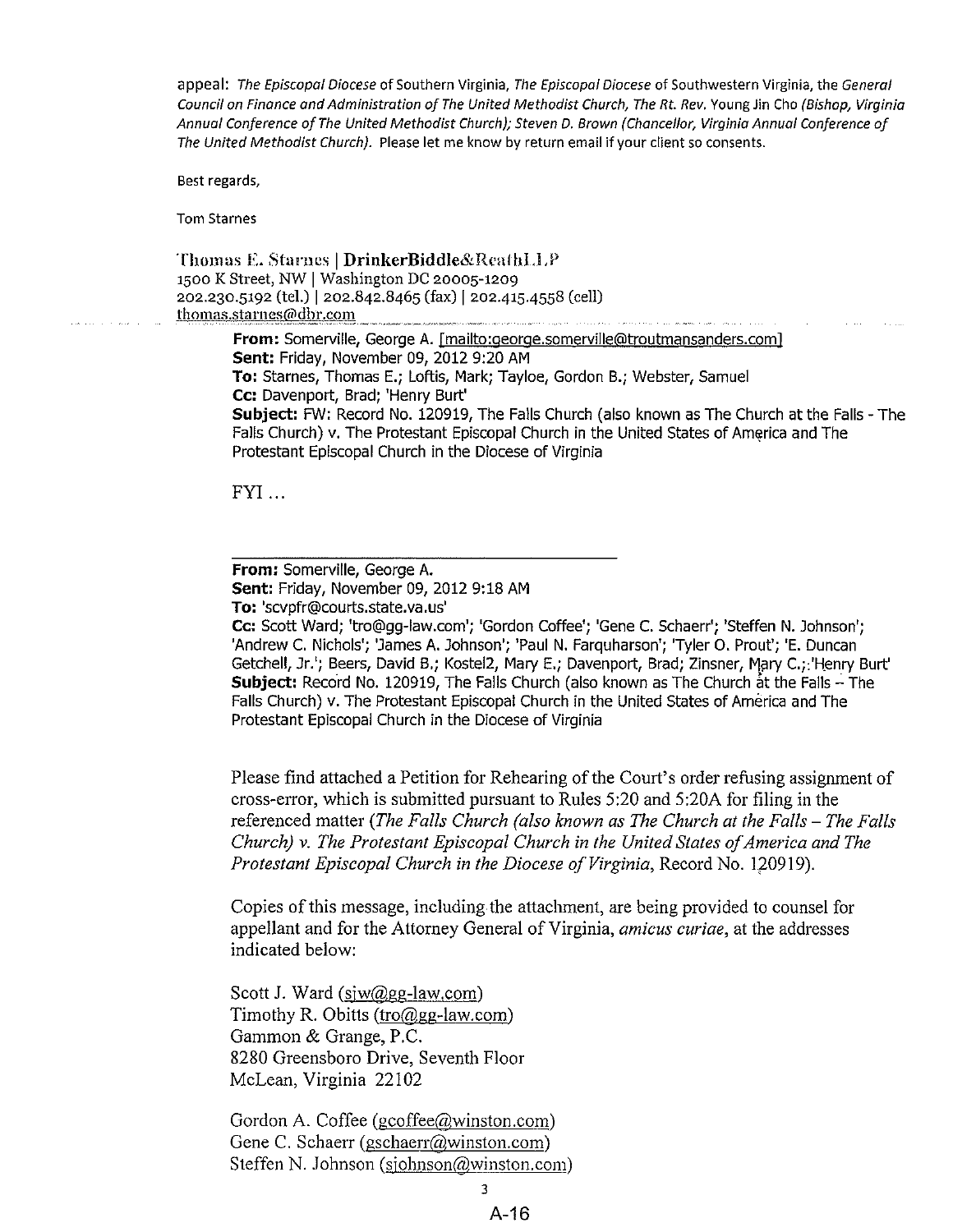Andrew C. Nichols (anichols@winston.com) Winston & Strawn LLP 1700 K Street, N.W. Washington, D.C. 20006

James A. Johnson (jjohnson@semmes.com) Paul N. Farquharson (pfarquharson@semmes.com) Tyler O. Prout (tprout@semmes.com) Semmes Bowen & Semmes, P.C. 25 South Charles Street, Suite 1400 Baltimore, Maryland 21201

and to:

E. Duncan Getchell, Jr. (EGetchell@oag.state.va.us) Solicitor General of Virginia Office of the Attorney General 900 East Main Street Richmond, Virginia 23219

Respectfully submitted, George A. Somerville Counsel for The Protestant Episcopal Church in the Diocese of Virginia

George A. Somerville (VSB #22419) Troutman Sanders LLP PO Box 1122 Richmond, VA 23218-1122 phone: (804) 697-1291 direct fax: (804) 698-5149 George.Somerville@troutmansanders.com

÷.

This e-mail communication (including any attachments) may contain legally privileged and confidential information intended solely for the use of the intended recipient. If you are not the intended recipient, you should immediately stop reading this message and delete it from your system. Any unauthorized reading, distribution, copying or other use of this communication (or its attachments) is strictly prohibited.

IRS Circular 230 disclosure: To ensure compliance with requirements imposed by the IRS, we inform you that any tax advice that may be contained in this communication (including any attachments) is not intended or written to be used, and cannot be used, for the purpose of (i) avoiding any penalties under the Internal Revenue Code or (ii) promoting, marketing or recommending to another party any transaction(s) or tax-related matter(s) that may be addressed herein.